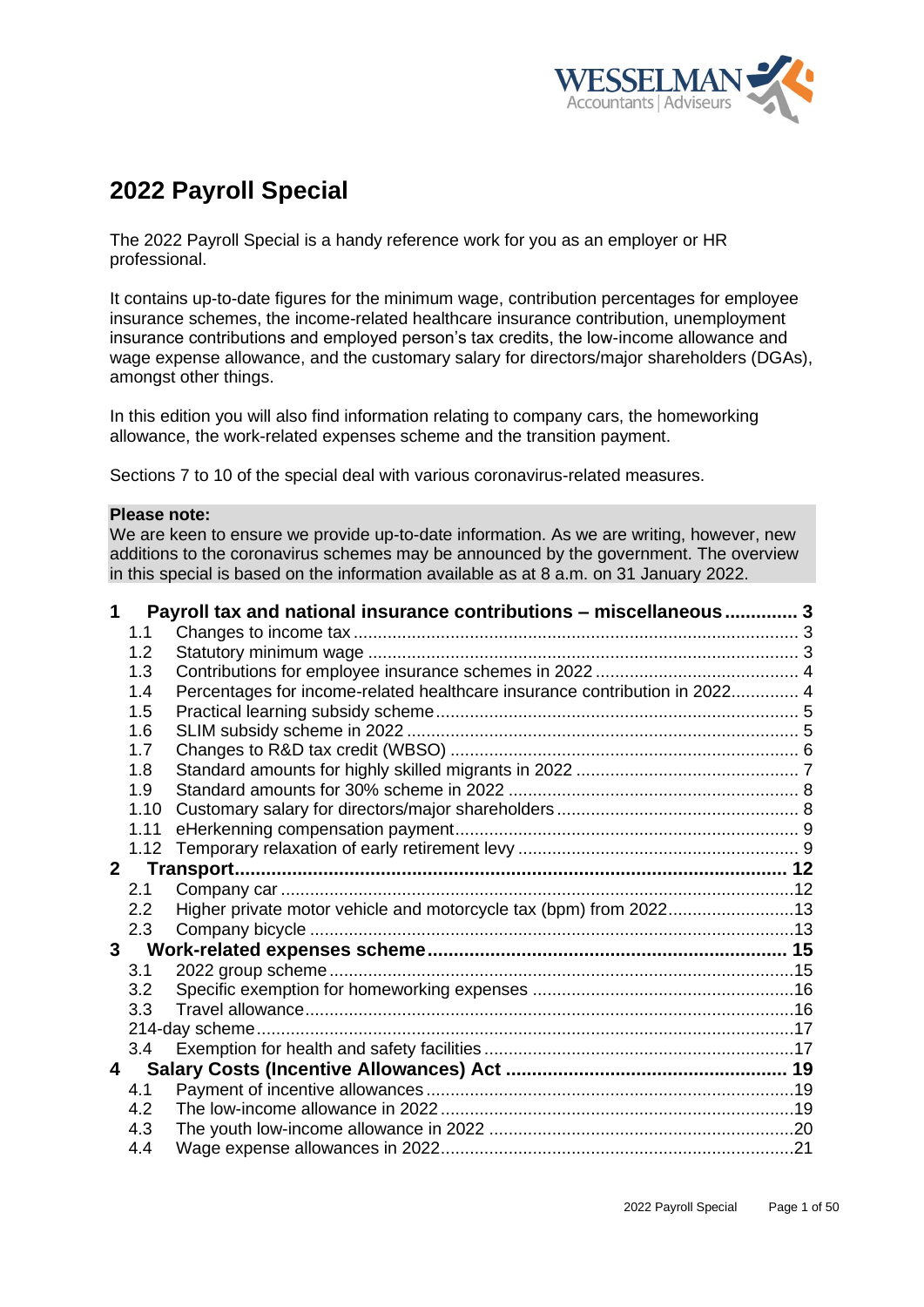

|    | 4.5        | No extra correction options if error made when applying for wage expense             |  |
|----|------------|--------------------------------------------------------------------------------------|--|
|    |            | allowance                                                                            |  |
| 5  |            | Assessment of Employment Relationships (Deregulation) Act 23                         |  |
|    | 5.1        |                                                                                      |  |
|    | 5.2        |                                                                                      |  |
| 6  |            | Employment law and social security law - miscellaneous 25                            |  |
|    | 6.1        |                                                                                      |  |
|    | 6.2        |                                                                                      |  |
|    | 6.3        |                                                                                      |  |
|    | 6.4        |                                                                                      |  |
|    | 6.5<br>6.6 |                                                                                      |  |
|    | 6.7        |                                                                                      |  |
|    | 6.8.       |                                                                                      |  |
|    | 6.9        |                                                                                      |  |
|    | 6.10       | Legislative proposal to make company doctor's opinion decisive when reintegration    |  |
|    |            |                                                                                      |  |
|    | 6.11       | Which collective labour agreement applies to your company? 30                        |  |
|    |            |                                                                                      |  |
|    |            | 6.13 Alternative regime for persons of state-pension age adjusted31                  |  |
|    |            |                                                                                      |  |
| 7  |            |                                                                                      |  |
|    | 7.1        |                                                                                      |  |
|    | 7.2        |                                                                                      |  |
| 8  |            | Temporary Emergency Bridging Measure for Sustained Employment  37                    |  |
|    | 8.1        | NOW 5.0 and 6.0                                                                      |  |
| 9  |            |                                                                                      |  |
|    | 9.1        | Can an employer make it compulsory to wear a face mask? 38                           |  |
|    | 9.2        |                                                                                      |  |
|    | 9.3        |                                                                                      |  |
|    | 9.4        | Failure to comply with hygiene rules? Both employer and employee may be fined .42    |  |
|    | 9.5<br>9.6 | Employee on holiday in spite of advice to the contrary: who continues paying his/her |  |
|    | salary?.   |                                                                                      |  |
|    | 9.7        | Impaired working relationship due to enforced pay cut as a result of coronavirus     |  |
|    | crisis 44  |                                                                                      |  |
| 10 |            |                                                                                      |  |
|    | 10.1       |                                                                                      |  |
|    |            |                                                                                      |  |
|    |            |                                                                                      |  |
|    | 10.4       | What if you experience payment problems from 1 April 2022?47                         |  |
|    | 10.5       |                                                                                      |  |
|    | 10.6       |                                                                                      |  |
|    | 10.7       |                                                                                      |  |
|    | 10.8       |                                                                                      |  |
|    | 10.9       | Information on payments to third parties from 2022 must include BSN 49               |  |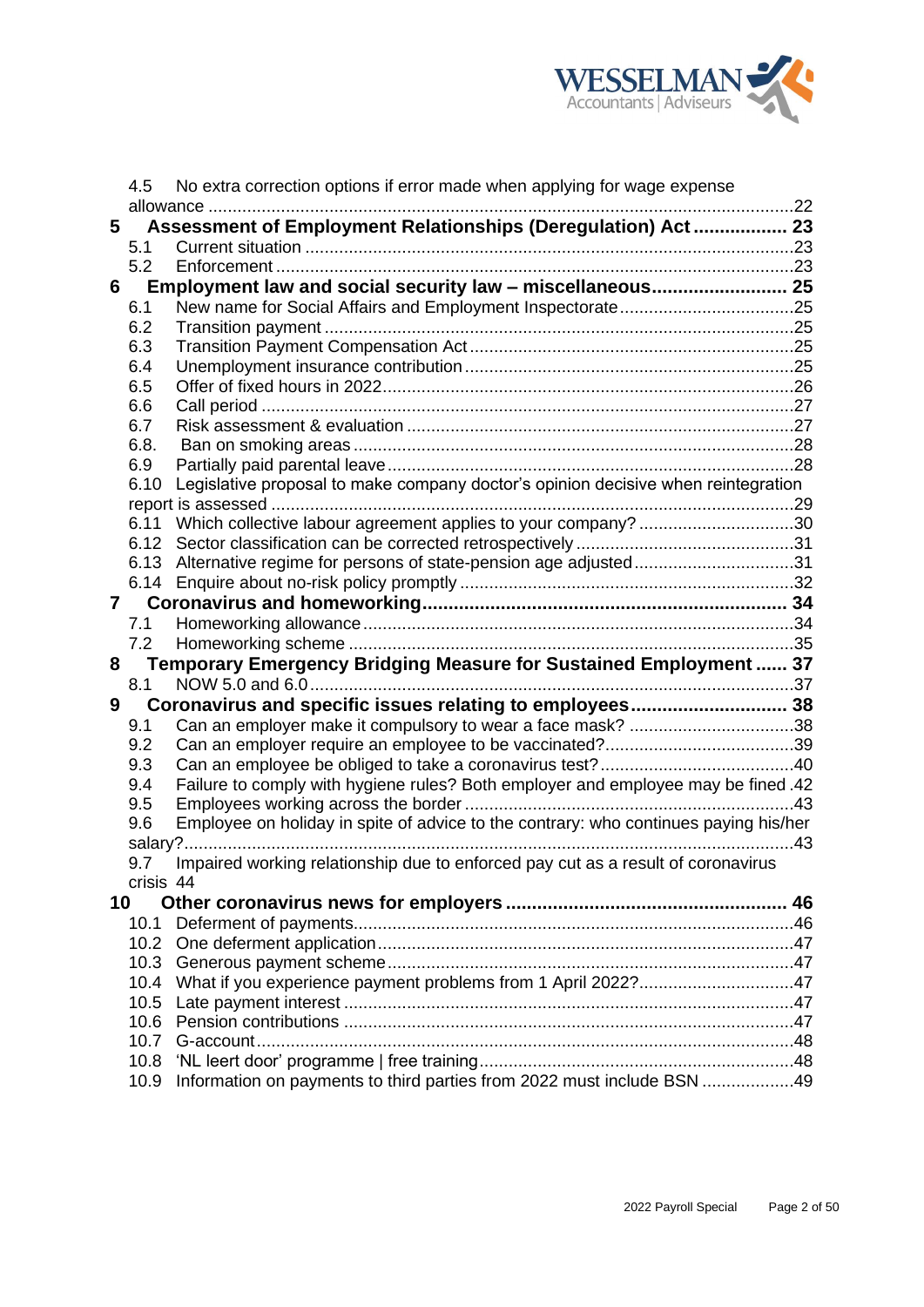

# <span id="page-2-0"></span>**1 Payroll tax and national insurance contributions – miscellaneous**

# <span id="page-2-1"></span>**1.1 Changes to income tax**

The basic rate of income tax has been cut to 37.07% in 2022 (37.10% in 2021). This rate applies to income up to  $\epsilon$  69,398. People in work and benefit recipients will both benefit from this reduction.

| Table T. BOX T tax rates in 2022 for people without a state pension |               |  |  |  |
|---------------------------------------------------------------------|---------------|--|--|--|
| Taxable income                                                      | Rate for 2022 |  |  |  |
| $\in 0$ to $\in 69,398$                                             | 37.07%        |  |  |  |
| $\in$ 69,398 or more                                                | 49.50%        |  |  |  |

# **Table 1. Box 1 tax rates in 2022 for people without a state pension**

# **Employed person's tax credit**

In addition to the general tax credit, the employed person's tax credit is also going up in 2022. The maximum employed person's tax credit in 2022 amounts to € 4,260. This compares with  $\epsilon$  4,205 in 2021. This rise will also benefit the purchasing power of people on lower incomes in particular.

# <span id="page-2-2"></span>**1.2 Statutory minimum wage**

The statutory minimum wage is increasing by 1.41% from 1 January 2022. This means the monthly minimum wage amounts to  $\epsilon$  1,725. The minimum wage applies to employees aged 21 and above and is adjusted in line with wages under collective labour agreements on 1 January and 1 July each year. It is applicable to a full working week. How many hours per week this amounts to differs from sector to sector. It can be 40 hours, although some sectors employ a shorter working week of 38 or 36 hours, for example.

# **Minimum youth wages also rising**

The minimum youth wages are a fixed percentage derived from the minimum wage and are therefore also increasing by 1.41%. Details of the statutory minimum wage that applies from 1 January 2022 for each age group are presented in the table below.

| Age          | <b>Scale</b> | Per month  | Per week | Per day |
|--------------|--------------|------------|----------|---------|
| 21 and above | 100%         | € 1,725.00 | € 398.10 | € 79.62 |
| 20           | 80%          | € 1,380.00 | € 318.50 | € 63.70 |
| 19           | 60%          | € 1,035.00 | € 238.85 | €47.77  |
| 18           | 50%          | € 862.50   | € 199.05 | € 39.81 |
| 17           | 39.5%        | € 681.40   | € 157.25 | € 31.45 |
| 16           | 34.5%        | € 595.15   | € 137.35 | € 27.47 |
| 15           | 30%          | € 517.50   | € 119.45 | € 23.89 |

# **Work-based learning pathway (BBL)**

For apprentices who are following the work-based learning pathway (BBL) and are aged between 15 and 17 the same amounts apply as are applicable to other young workers. However, different statutory minimum youth wages apply to BBL apprentices in the 18-20 age group. The details for each age group are presented in the table below.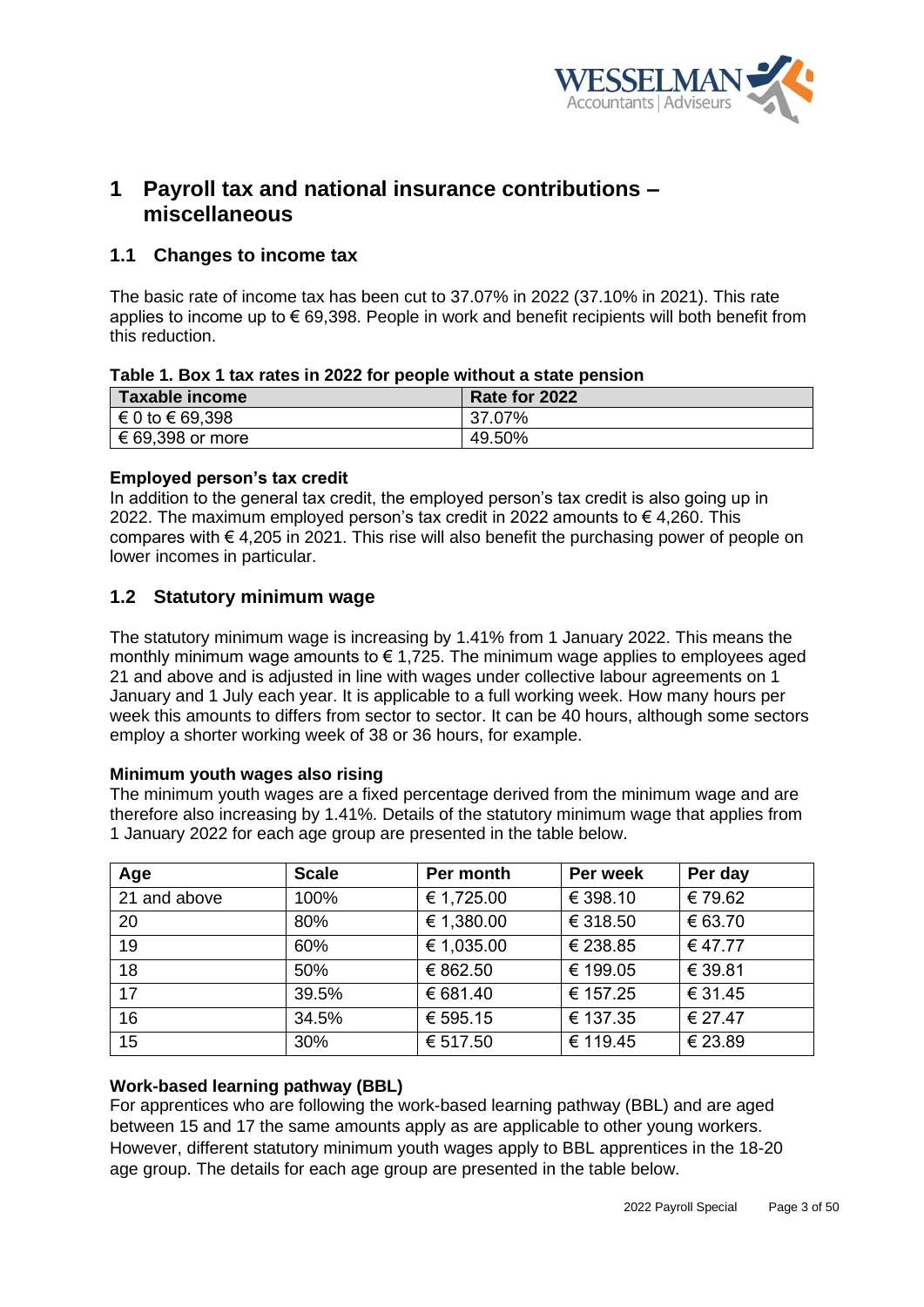

| Age | <b>Scale for BBL</b> | Per month  | <b>Per week</b> | Per day |
|-----|----------------------|------------|-----------------|---------|
| 21  | 100%                 | € 1,725.00 | € 398.10        | € 79.62 |
| 20  | 61.50%               | € 1,060.90 | € 244.85        | € 48.97 |
| 19  | 52.50%               | € 905.65   | € 209.00        | €41.80  |
| 18  | 45.50%               | €784.90    | € 181.15        | € 36.23 |

# <span id="page-3-0"></span>**1.3 Contributions for employee insurance schemes in 2022**

The new contributions for national insurance and employee insurance schemes have been announced. These are the percentages you will need to apply from 1 January 2022 when completing the payroll tax return for your employees.

#### *Invalidity Insurance Fund (Aof) contribution*

From 1 January 2022 the contribution to the Invalidity Insurance Fund (Aof contribution) is becoming a differentiated contribution. A distinction will be made between a low contribution for small employers with a wage bill not exceeding 25 times the average wage on which contributions are payable and a high contribution for medium-sized and large employers whose wage bill is more than 25 times the above wage.

The calculation contribution for the Return to Work Fund (Whk) has been raised slightly. In addition, the maximum wage assessable for contributions has been set at a higher level for 2022 than in 2021.

| <b>Contributions</b> |                                          | 2021   | 2022   |
|----------------------|------------------------------------------|--------|--------|
| <b>AOW</b>           | Old age pension fund                     | 17.90% | 17.90% |
| <b>ANW</b>           | <b>Surviving Dependants Fund</b>         | 0.10%  | 0.10%  |
| <b>AWf</b>           | <b>General Unemployment Fund</b>         |        |        |
| AWf low              |                                          | 2.70%  | 2.70%  |
| AWf high             |                                          | 7.70%  | 7.70%  |
| Ufo                  | Implementing Fund for the Government     | 0.68%  | 0.68%  |
| Sfn/Ufo              | Uniform childcare supplement             | 0.50%  | 0.50%  |
| Aof                  | <b>Invalidity Insurance Fund</b>         | 7.03%  |        |
| Aof low              |                                          |        | 5.49%  |
| Aof high             |                                          |        | 7.05%  |
| <b>Whk</b>           | Return to Work Fund (average percentage) | 1.36%  | 1.52%  |

An overview of these contributions can be found in the table below.

# **Maximum wage assessable for contributions in 2022**

The maximum wage assessable for contributions is increasing in 2022 and will amount to € 59,706 on an annual basis. This compares with € 58,311 in 2021. As an employer you do not have to pay contributions on an employee's earnings above this amount. This maximum amount is also used when calculating the income-related healthcare insurance contribution.

# <span id="page-3-1"></span>**1.4 Percentages for income-related healthcare insurance contribution in 2022**

The new percentages for the income-related contribution under the Healthcare Insurance Act (Zvw) have been set. In 2022 the contributions will fall by 0.25 of a percentage point.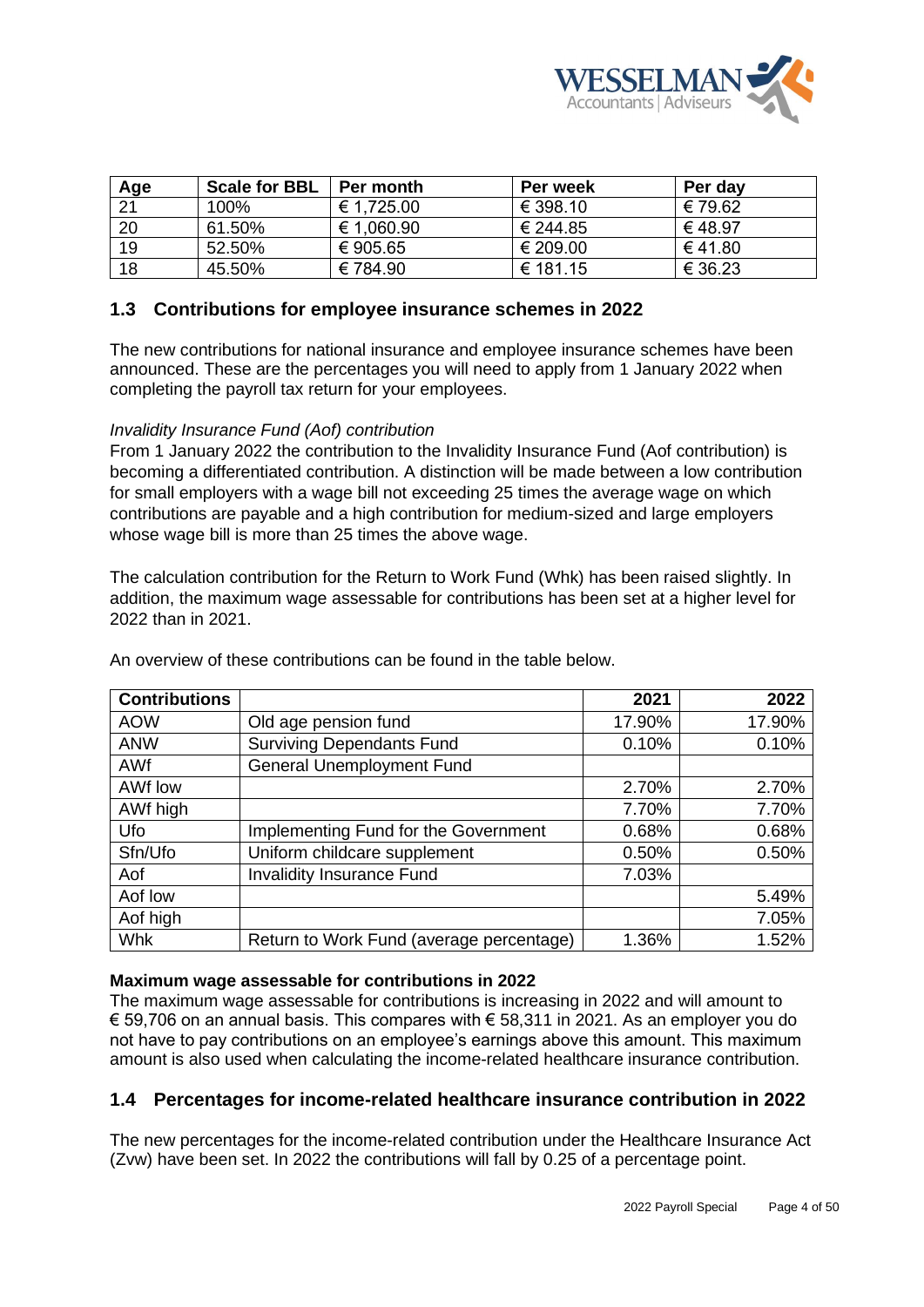

## **Employees**

As a result of the reduction, in 2022 employers will owe a contribution of 6.75% of the assessable wage for their employees instead of 7% in 2021. This represents a 3.57% decrease in the contribution.

### **Self-employed persons and directors/major shareholders**

In the case of self-employed persons and directors/major shareholders (DGAs) the healthcare insurance contribution will amount to 5.5% from 2022 instead of 5.75% (2021). This represents a 4.35% decrease in the contribution.

The above changes are also shown in the table below.

| <b>Contribution</b>                 | 2021  | 2022  |
|-------------------------------------|-------|-------|
| Employer levy under Zvw             | $7\%$ | 6.75% |
| Employee contribution under   5.75% |       | 5.5%  |
| Zvw                                 |       |       |

## **Maximum assessable income going up**

A maximum assessable income also applies under the Zvw. In 2022 this maximum is increasing from  $\epsilon$  58,311 to  $\epsilon$  59,706. The healthcare insurance contribution is payable on income up to this maximum level. This means that in 2022 employers will pay a maximum of € 51.62 less in healthcare insurance contributions for their employees than they did in 2021.

# <span id="page-4-0"></span>**1.5 Practical learning subsidy scheme**

The subsidy is an allowance for the costs that employers incur for supporting an apprentice, participant or student. Approved work placement companies at upper secondary vocational level (MBO) in the agricultural, hospitality and recreation sectors are due to receive an additional supplement until the end of 2024. The current arrangements under the practical learning subsidy scheme will remain in place until the end of this calendar year. At present it is not yet known exactly what the scheme will look like for the 2022-2023 and 2023-2024 academic years.

# <span id="page-4-1"></span>**1.6 SLIM subsidy scheme in 2022**

In 2022 SMEs will again be able to receive a subsidy for certain types of training, via the Learning and Development at SMEs Incentive Scheme (SLIM). Applications under the subsidy scheme can be submitted during the same periods as in 2021. The first application period runs from 1 to 31 March 2022 and the second application period from 1 to 30 September 2022. A sum of € 15 million is being made available for the first application period in March, while a budget of  $\epsilon$  15.3 million will be set aside for the second round of applications in September.

#### **Agricultural, hospitality and recreation sectors also eligible**

Larger companies within the agricultural, hospitality and recreation sectors will also be eligible for the subsidy, due to the fact that they frequently employ seasonal workers.

The application period for large companies and alliances in the hospitality, agricultural and recreation sectors has been reduced significantly. The maximum subsidy per employer amounts to € 25,000 (max. € 20,000 for agricultural businesses). For alliances of several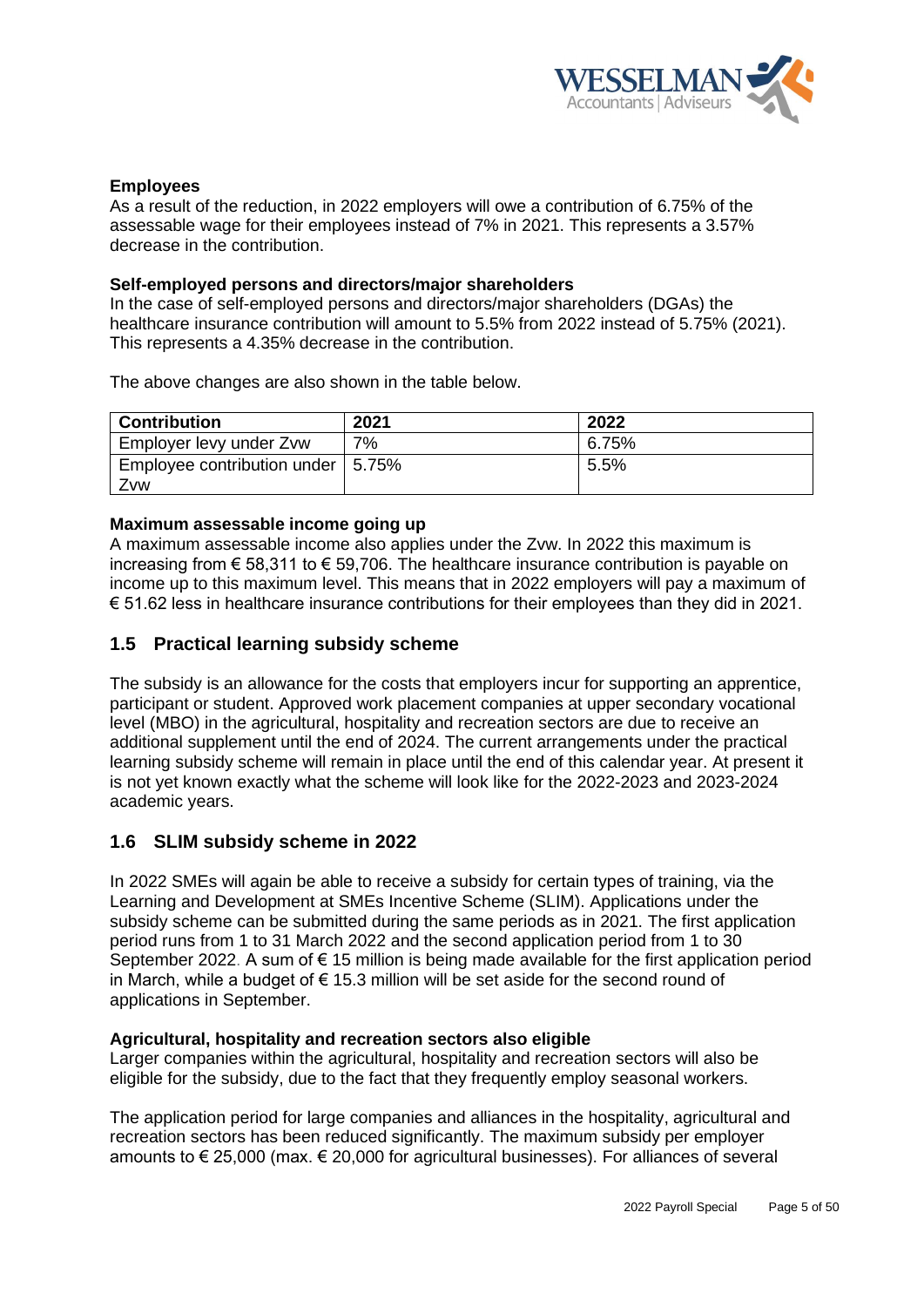

organisations the maximum level has been set at  $\epsilon$  500,000. The eligible costs must amount to at least  $\epsilon$  5.000.

#### **Please note:**

The SBI code from the CBS (Statistics Netherlands) must be used to demonstrate that a company operates in the agricultural, hospitality or recreation sector.

#### **Which companies are eligible?**

A company is regarded as an SME for the purposes of the SLIM subsidy if it employs fewer than 250 people and has an annual turnover not exceeding € 50 million and/or an annual balance sheet total not exceeding  $\epsilon$  43 million.

#### **Third learning pathway for upper secondary vocational education (MBO)**

SMEs that make use of the subsidy scheme for practical training contracts need to keep the start date of the work-study programme in mind. This is because contracts that have already started before 1 September 2022 cannot be subsidised via the SLIM scheme. If the learning and development programme starts on 1 September 2022, it is important that the application is submitted on 1 September.

# <span id="page-5-0"></span>**1.7 Changes to R&D tax credit (WBSO)**

You can apply for the R&D tax credit if you carry out research and/or development projects, but only for future activities. This means that an application is always submitted in advance. To log into the application portal of RVO.nl, you can only use eHerkenning level eH3. Make sure you apply for eHerkenning in good time. You should take a lead time of around two weeks into account.

#### **Decrease in percentages for R&D tax credit**

The percentages for the R&D tax credit are decreasing this year. In 2022 an entrepreneur will receive a subsidy of 32% on the first  $\epsilon$  350,000 of expenses incurred for innovative activities, compared with 40% in 2021. Above this level the subsidy is remaining at 16%.

#### **Also applicable to start-ups**

Start-ups will also receive less support for innovation in 2022. For this group of businesses the R&D tax credit percentage is being cut from 50% in 2021 to 40% in 2022 on the first  $€$  350,000 of expenses incurred for innovative activities. In this case too the subsidy of 16% of costs will continue to apply above this level.

#### **Please note:**

In 2022 the latest date for submitting an R&D tax credit application is 30 September 2022. This is the deadline for R&D tax credit applications for the last quarter. This deadline applies both to companies with staff and self-employed persons.

#### **Changes in 2022**

In 2022 a number of changes are also being made to the legislation governing the R&D tax credit, compared with the situation that applied last year. The application process is being made more flexible and more straightforward, for example. From 2022 it will therefore be possible to apply for an R&D certificate relating to a period that has already been (partially) included in an earlier R&D certificate.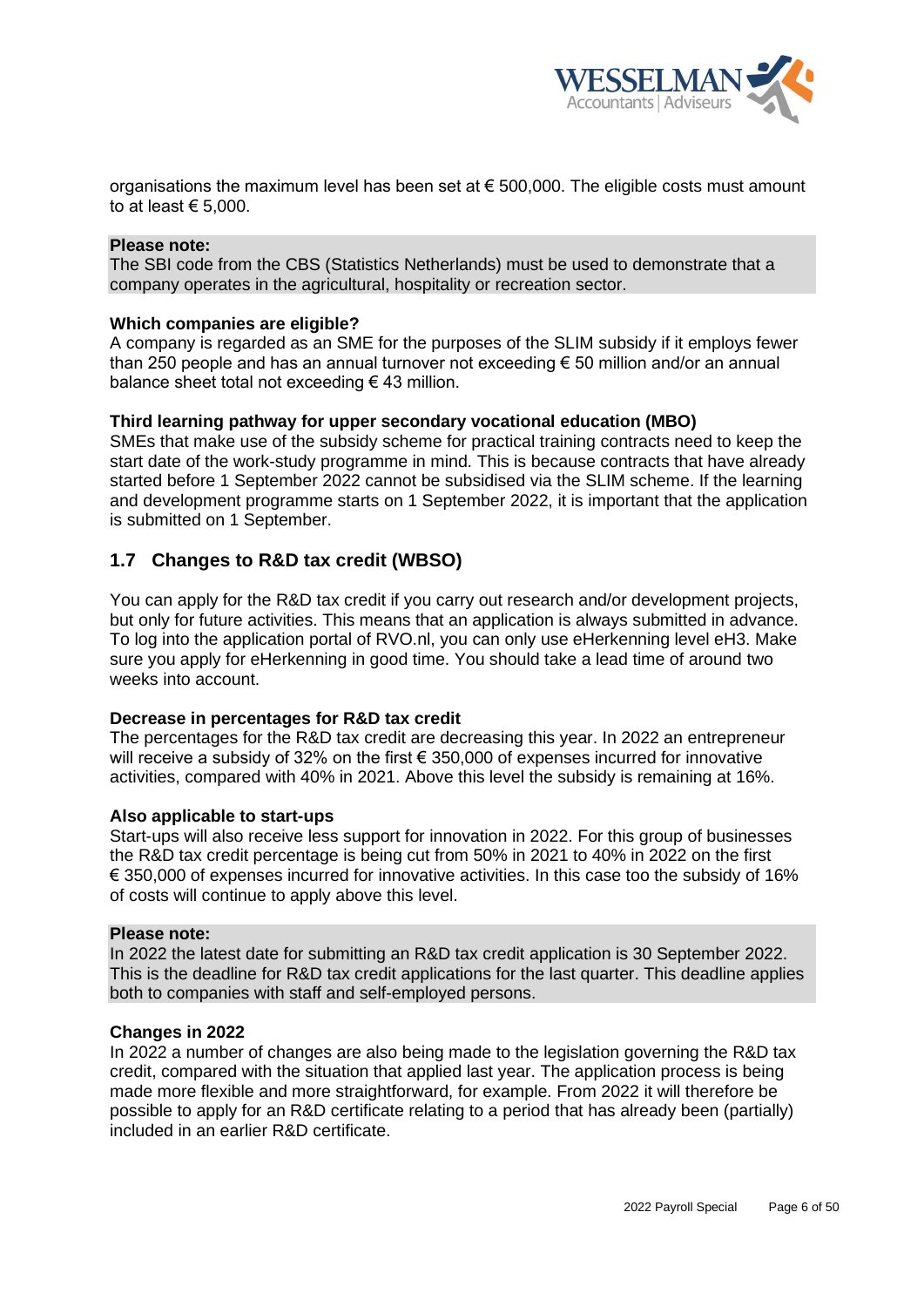

In addition, the method used to offset the tax advantage is changing. As a result, it will be possible to decide for yourself in which period the advantage resulting from the R&D tax credit should be offset, after the R&D certificate has been issued. This will reduce the administrative burden.

Lastly, the legal text is being clarified. This will specify that only costs and expenses that are covered by an application made in advance and for which an R&D certificate has been granted will be eligible for the tax deduction for R&D work.

# <span id="page-6-0"></span>**1.8 Standard amounts for highly skilled migrants in 2022**

Employers who want to apply the highly skilled migrants scheme for a foreign employee may only do so if this employee receives a certain minimum gross salary every month. From 1 January 2022 the salary requirements are as follows:

- highly skilled migrants under the age of 30:  $\epsilon$  3,549
- highly skilled migrants from the age of 30:  $\epsilon$  4,840
- highly skilled migrants who enter employment in the Netherlands within three years of completing an approved bachelor's, master's or postdoctoral course: € 2,543
- holder of an EU Blue Card:  $€ 5,670$ .

The amounts all exclude the holiday allowance to which the employee is entitled.

## **What counts towards the salary criterion?**

The Immigration and Naturalisation Service (IND) counts expense allowances and fixed bonuses (such as thirteenth-month pay) towards this. The following conditions apply here:

- The allowances and bonuses are included in the contract.
- The allowances and bonuses are transferred every month to a bank account in the name of the highly skilled migrant or the holder of an EU Blue Card.

The following salary components are not counted:

- 1.holiday allowance;
- 2.the value of benefits in kind;
- 3.irregular salary components that are not certain to be paid out. These may include: overtime payments, gratuities and payments from funds.

### **Work permit not required**

For highly skilled migrants it is not necessary for employers to obtain a combined residence and work permit (GVVA) or work permit (TWV). The same applies to employees with an EU Blue Card. In this case, however, there is an additional requirement that the employee has completed a course of study at a Dutch university or university of applied sciences or an equivalent course of study abroad. In addition, the monthly salary of employees with an EU Blue Card must amount to at least € 5,670 (excluding holiday allowance) in 2022.

#### **Becoming a recognised sponsor**

A highly skilled migrant is a foreign worker from outside the European Union (EU) who is employed by your organisation on account of his/her technical or scientific knowledge. To bring a highly skilled migrant to the Netherlands, your organisation must be designated as a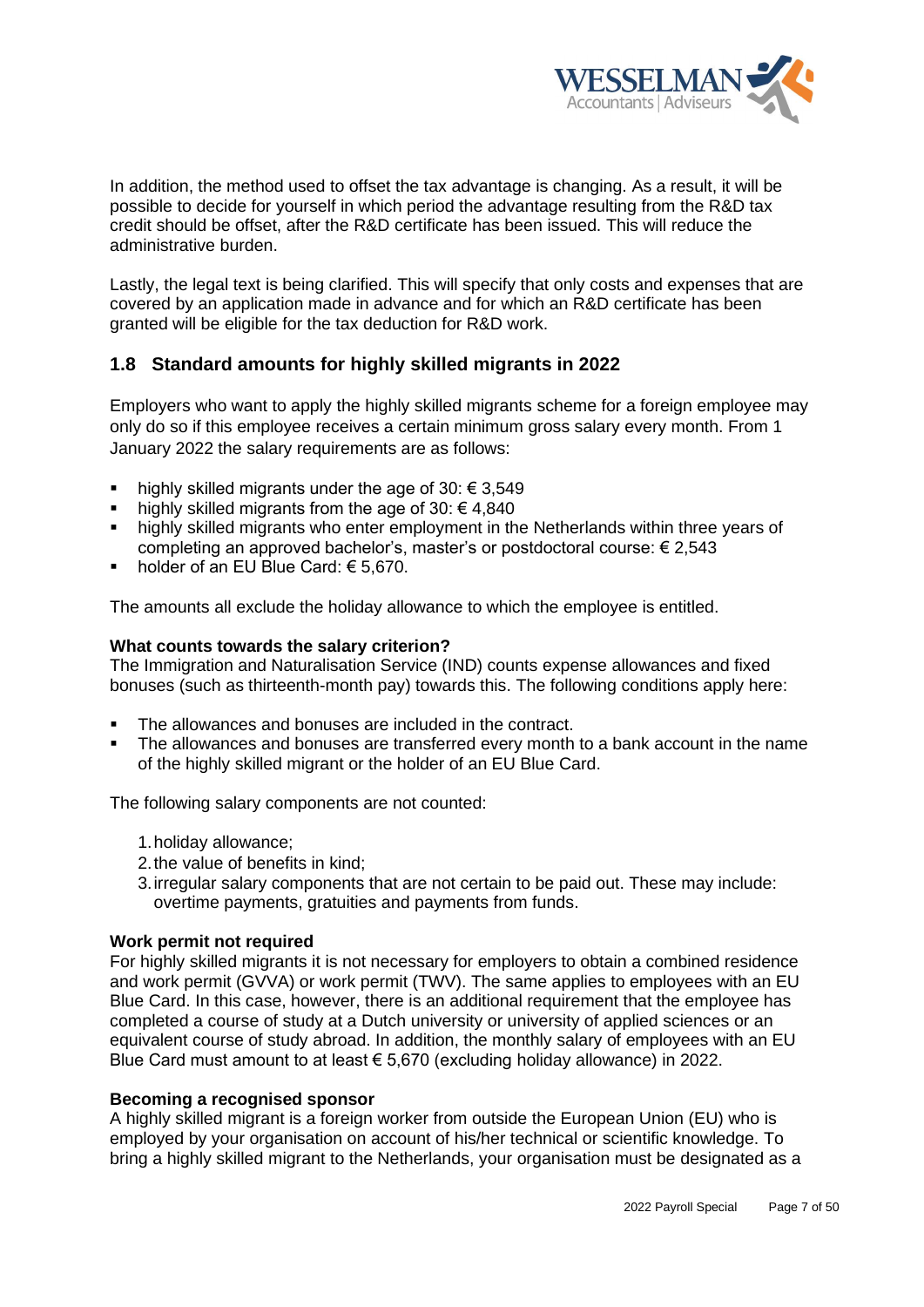

recognised sponsor by the Immigration and Naturalisation Service. The employer then has a specific obligation to provide information and keep records, as well as a duty of care, is entered in the public register of recognised sponsors and is able to apply for residence permits for the highly skilled migrant.

# <span id="page-7-0"></span>**1.9 Standard amounts for 30% scheme in 2022**

Under certain circumstances, foreign workers who come to the Netherlands to work on a temporary basis qualify for the 30% scheme. This scheme allows the employer to pay the employee a tax-free allowance to cover the additional costs of his/her stay in the Netherlands (extraterritorial costs). The allowance is capped at 30% of his/her salary, including the allowance.

The following conditions apply to qualify for the 30% scheme:

- 1. the employee has a permanent position; and
- 2. the employee has specific expertise that is scarce or not available at all on the Dutch labour market. This is referred to as the scarcity and expertise requirement. The legislator has introduced a salary standard for this specific expertise; and
- 3. in the 24 months preceding his/her first working day in the Netherlands the employee lived more than 150 km from the Dutch border.

An employee is considered to satisfy the condition relating to specific expertise if his/her pay is above a set salary standard. This salary standard is indexed annually. For 2022 the salary standard has been set at a taxable annual salary of  $\epsilon$  39,467 (2021:  $\epsilon$  38,961). This salary standard of €39,467 excludes the final-levy components and therefore excludes the 30% allowance. In most cases the scarcity of the expertise is no longer subject to specific checks, but it is checked if, for example, all workers with certain expertise meet the salary standard.

No salary standard applies to scientists or employees who are doctors training to become a specialist. In the case of incoming employees who are under the age of 30 and have obtained a master's degree a salary standard of € 30,001 applies in 2022 (2021: € 29,616). The master's degree must be comparable with a master's degree from a Dutch university.

Make sure your employees comply with the new indexed amounts each year.

# <span id="page-7-1"></span>**1.10 Customary salary for directors/major shareholders**

For 2022 the fixed amount for the director/major shareholder and his/her partner under the customary salary scheme is € 48,000. Under certain conditions directors/major shareholders can set their customary salary in 2022 at a lower level than  $\epsilon$  48,000. This is made possible by a rebuttal scheme in relation to the general rule that the salary of a director/major shareholder is the highest of the following amounts:

- 75% of the salary for the most comparable position;
- the highest salary received by the other employees of the company or affiliated companies (legal entities);
- $\blacksquare$   $\in$  48,000.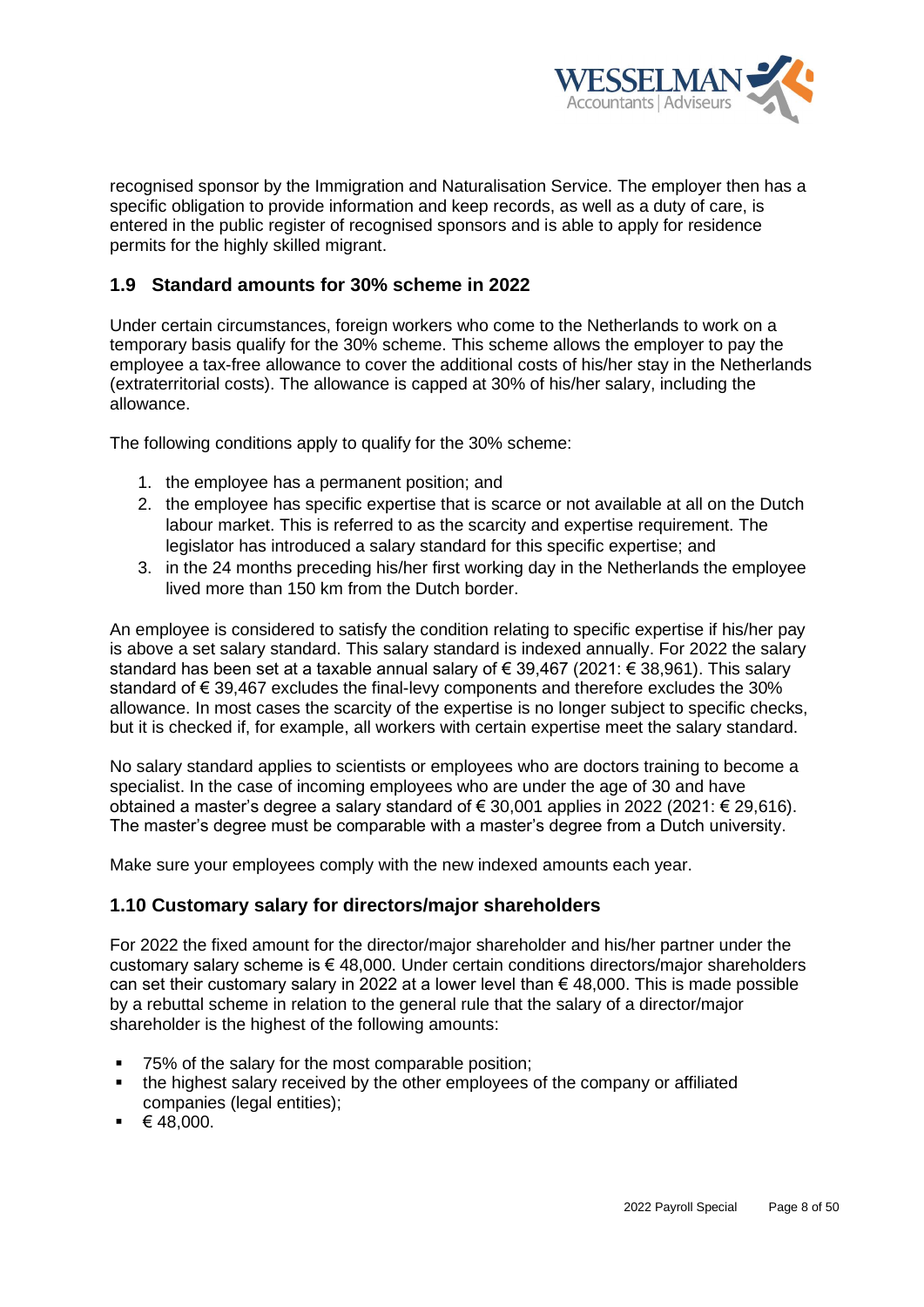

## **Please note:**

To set the salary at a level lower than  $\epsilon$  48,000, you need to plausibly demonstrate that the salary received for the most comparable position is lower than  $\epsilon$  48,000. If you are unable to do so, the customary salary will amount to a minimum of  $\epsilon$  48,000.

#### **Tip:**

The customary salary of a director/major shareholder is taxed in box 1 and this rate quickly rises to 49.5%. It is therefore usually beneficial to keep your customary salary as low as possible. Taxed and untaxed expense allowances can be deducted from it. However, these must be clearly attributable to the director/major shareholder. The customary salary can also be reduced by the amount of the addition to taxable income for private use of a company car.

## *Customary salary lower than minimum wage*

In 2021 the district court in Arnhem ruled that, under certain circumstances, it is also possible to have a customary salary that is lower than the minimum wage. In this case the company's turnover was very low and a loss would have been incurred if the customary salary to be taken into account on the basis of the general rules had applied.

#### *Consultation possible*

The Tax and Customs Administration has indicated that a customary salary that is lower than the minimum wage is possible under certain circumstances, for example if a company is suffering structural losses and in the case of start-ups. In the event of doubt it is possible to contact the Tax and Customs Administration.

### *Lower customary salary for start-ups*

In 2022 start-ups and innovative start-ups can also opt to pay a customary salary that is lower than that which a director/major shareholder would normally have to receive. Paying a lower customary salary improves the company's liquidity position.

# <span id="page-8-0"></span>**1.11 eHerkenning compensation payment**

Employers who submit their payroll tax return themselves are now only able to do so via the new portal of the Tax and Customs Administration. They are required to use eHerkenning for this purpose, which means they incur costs.

A compensation scheme has been introduced to support organisations. All organisations that require eHerkenning solely to file their tax returns (eH3 login tool of the Tax and Customs Administration) can take advantage of this scheme. The above does not apply to sole traders and self-employed persons. They can file their return free of charge using DigiD. Under the scheme compensation can be received for the costs of one eHerkenning tool per organisation per year. The cost of authorising an intermediary will not be compensated.

For the period from 1 September 2021 to 30 September 2022 it is possible to apply for compensation until 30 September 2022. RVO will pay the compensation of  $\epsilon$  24.20 including VAT directly to the entrepreneur who has incurred costs to acquire the eH3 login tool of the Tax and Customs Administration. The amount of the compensation is based on the lowest price on the market. It is possible to apply for the compensation online via RVO.nl.

# <span id="page-8-1"></span>**1.12 Temporary relaxation of early retirement levy**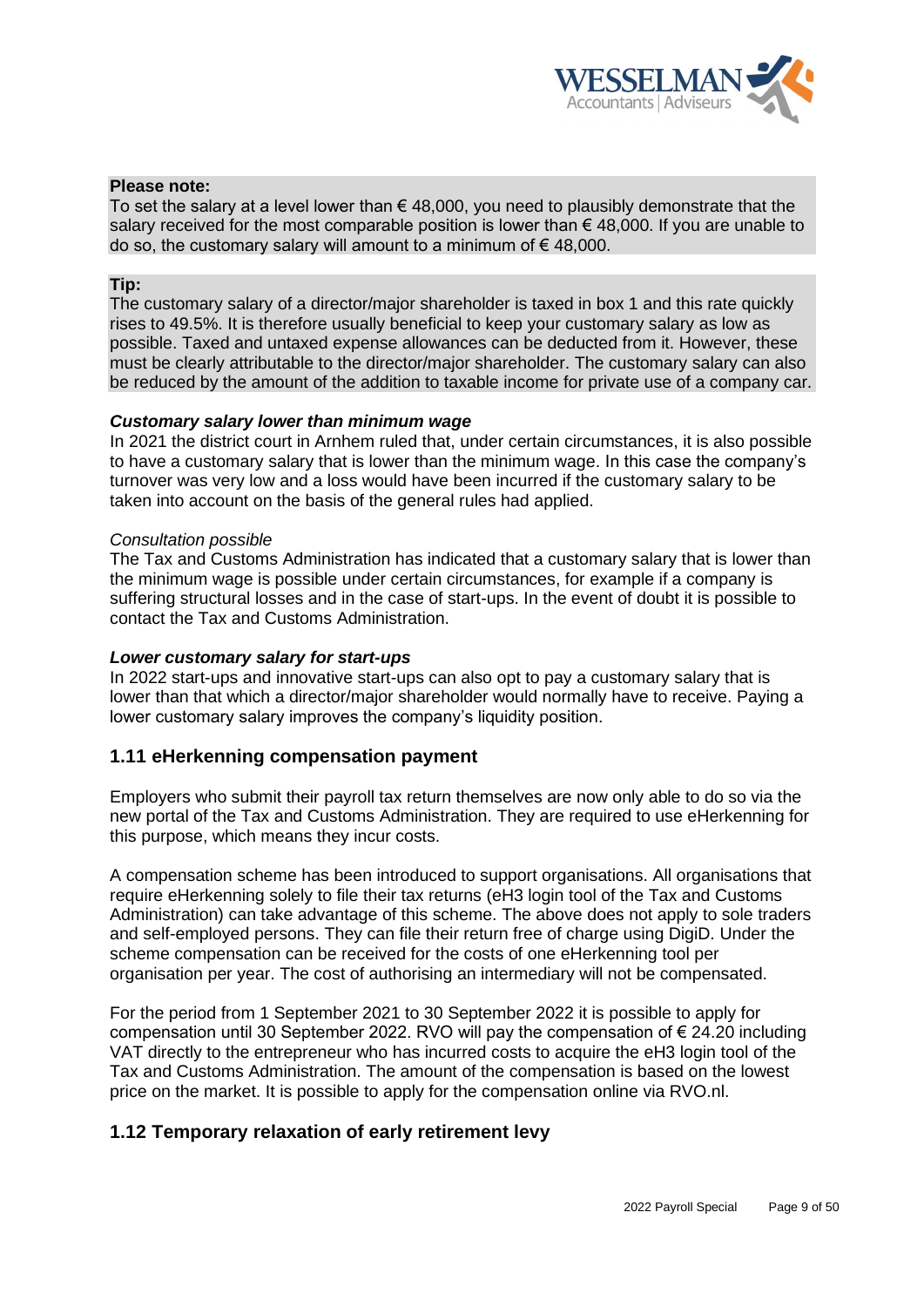

Since 1 January 2021 a temporary threshold-based exemption has been in place for early retirement schemes. This means that as an employer you will be exempt, temporarily and subject to certain conditions, from the 52% early retirement levy provided that the payments made under the early retirement scheme remain below the amount of the threshold-based exemption.

The intention of this temporary relaxation is to allow employers to support older employees who could not have anticipated the increase in the state-pension age and cannot continue working up to state-pension age for health reasons.

The conditions that apply to the exemption are as follows:

- the payment under the early retirement scheme is granted in (at the most) the 36 months immediately preceding the date on which the employee reaches state-pension age.
- the amount of the exemption is calculated each month.
- the early retirement exemption applies to the period of no more than 36 months immediately preceding state-pension age. If the payment starts less than 36 months before state-pension age, the exemption applies only for the remaining months.
- the employee reaches an age that is (no more than) 36 months before state-pension age by 31 December 2025 at the latest.
- the early retirement exemption does not exceed an amount that, after deduction of payroll tax and national insurance contributions, is equal to the net state-pension payment for single persons that applies on 1 January of the year in which payment is made.

If, as an employer, you make a payment under an early retirement scheme prior to the 36 month period immediately preceding the date on which the employee reaches state-pension age, you will owe the regular early retirement levy of 52%. You will also owe this regular levy on the portion of the amount above the threshold for the early retirement exemption.

# *Example*

In this example an exemption of  $\epsilon$  1,874 per month is taken as a basis. An employee reaches state-pension age on 20 June 2025. On 1 July 2022 the employee receives a oneoff early retirement payment from the employer. The period between receipt of the payment and the employee reaching state-pension age is 35 months and 19 days. This period can be rounded up to whole months, meaning that 36 months are taken into account for the purposes of the exemption. The exemption amounts to  $\epsilon$  67,464 (36 months times  $\epsilon$  1,874).

NB If the one-off early retirement payment is received before 20 June 2022, no exemption applies, as the payment is received more than 36 months before the employee reaches state-pension age.

The early retirement exemption applies over the period from 1 January 2021 to 31 December 2025. On the basis of the transitional arrangements, a grace period applies under the conditions described below for 2026 to 2028. If an early retirement scheme has been agreed in writing by 31 December 2025 at the latest and the employee has reached an age that is (no more than) 36 months before state-pension age, on the basis of the transitional arrangements further payments can be made under this scheme from 2026 to 2028 while benefiting from the early retirement exemption.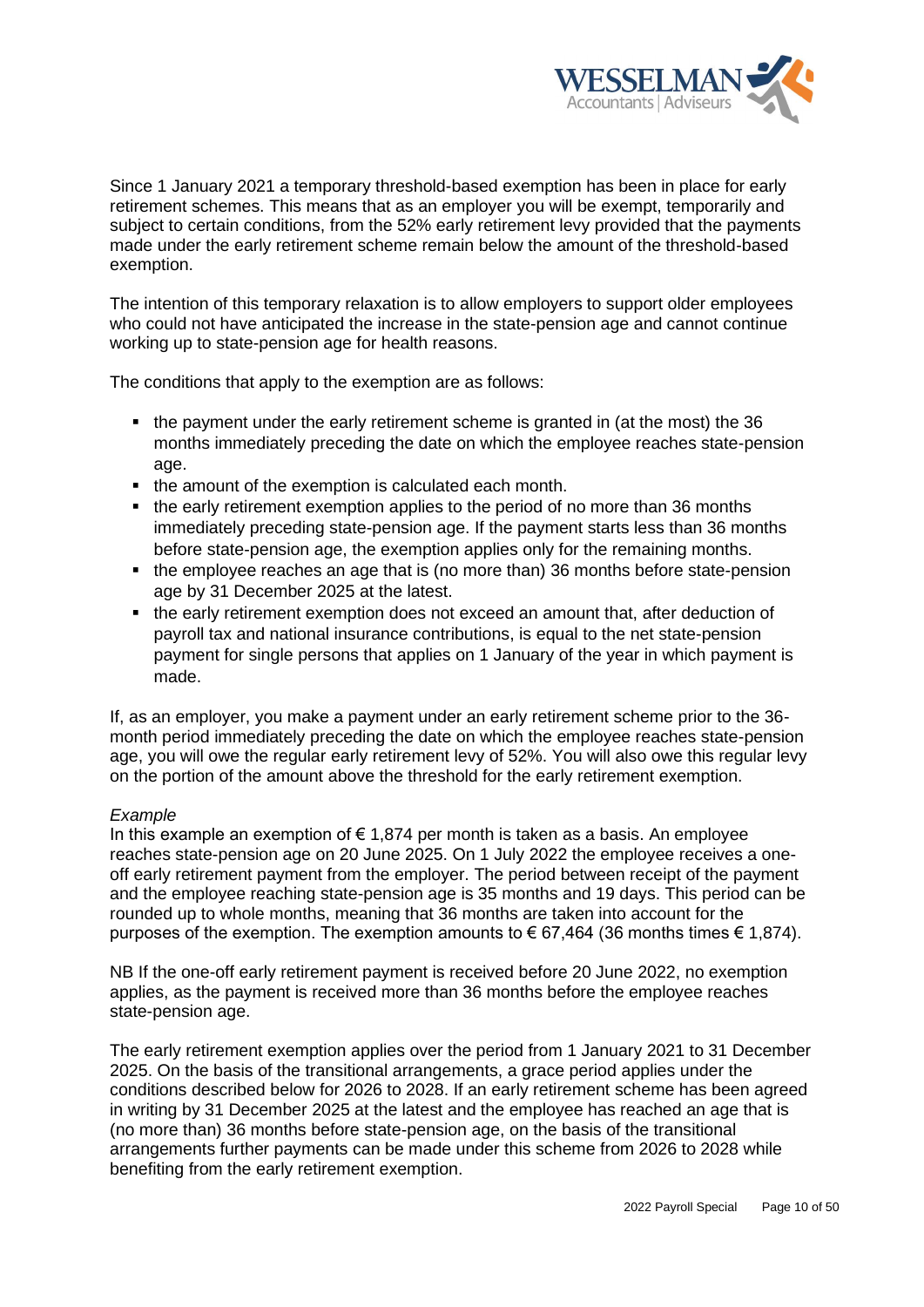

You should use code 53 ('Payment within the context of early retirement') for a payment under an early retirement scheme. You use this code regardless of whether the exemption from the pseudo final levy applies. The green special remuneration table is and remains applicable to the regular levy.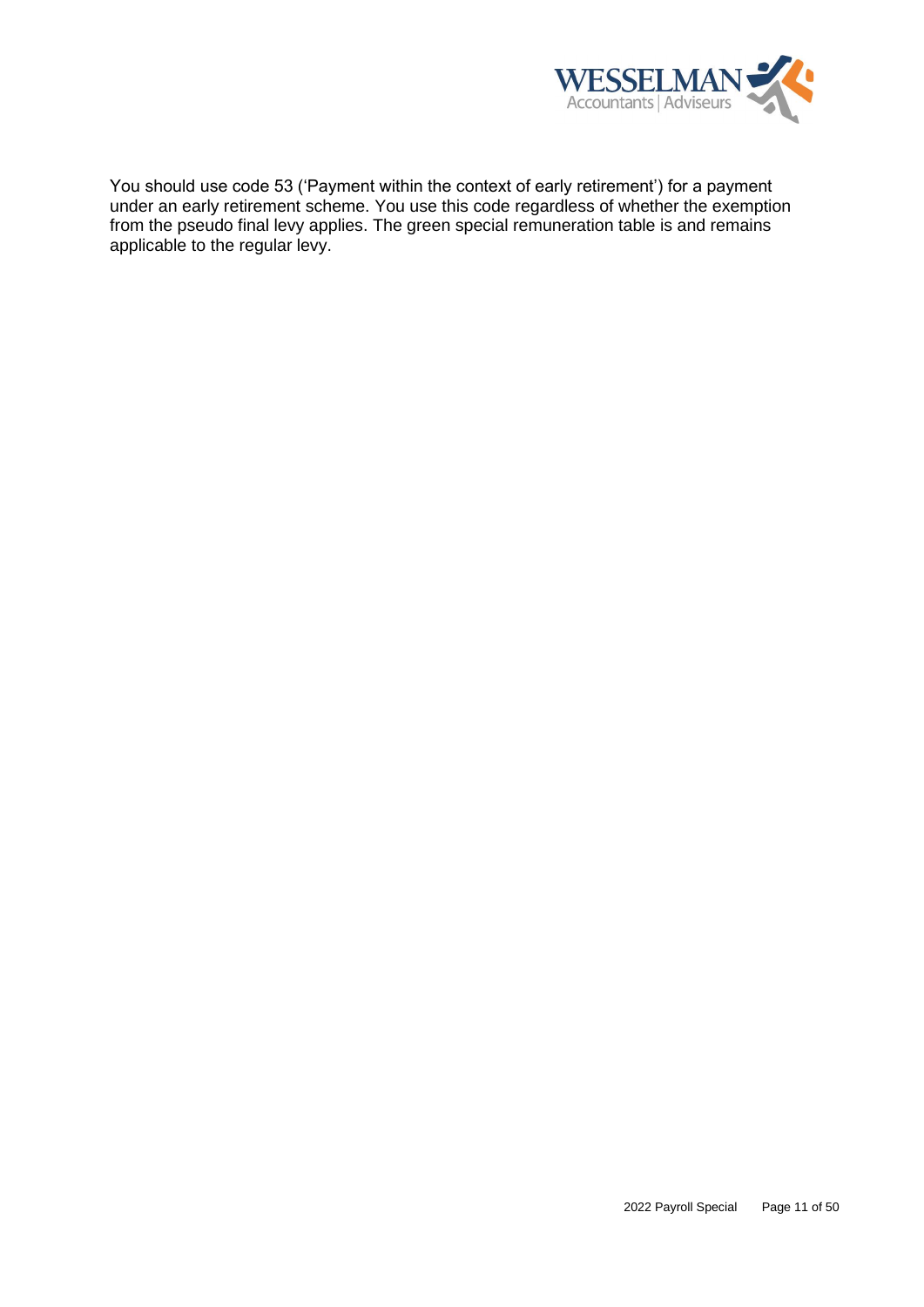

# <span id="page-11-0"></span>**2 Transport**

# <span id="page-11-1"></span>**2.1 Company car**

In 2022 there will be no changes to the addition to taxable income for new cars with carbon emissions of more than 0 grams per kilometre. As in previous years, this will remain at 22%. There will, however, be changes to the addition to taxable income for electric cars.

## **Electric cars**

The addition for a fully electric car is being increased from 12% to 16% for the portion of the list price up to  $\epsilon$  35,000. In the case of a car that costs more than  $\epsilon$  35,000, an addition of 22% applies to the excess amount.

The impact of the increase in 2022 is explained below with the help of an example.

## *Example:*

An employee has an electric car with a list price of  $\epsilon$  90,000. The addition on the first € 35,000 of the list price is 16%, with 22% applying to the remaining € 55,000, or € 17,700 per year. In 2021 the same employee would have paid a 12% addition on  $\epsilon$  40,000 and 22% on the remaining € 50,000, or € 15,800 per year. This is a difference of € 1,900 per year.

## **Further increase in addition to taxable income**

The addition to taxable income for electric cars will increase further over the coming years. In addition, the list price to which the lower addition applies will be reduced. See the table below. From 2026 onwards the regular addition of 22% will apply to an electric car. This will be applied to the full list price.

| Year    | <b>Discount</b><br>percentage | Addition after applying discount | List price |
|---------|-------------------------------|----------------------------------|------------|
| 2022    | 6%                            | 16%                              | € 35,000   |
| 2023    | 6%                            | 16%                              | € 30,000   |
| 2024    | 6%                            | 16%                              | € 30,000   |
| 2025    | 5%                            | 17%                              | € 30,000   |
| 2026    | 0%                            | 22%                              | N/A        |
| onwards |                               |                                  |            |

#### **Please note:**

The addition is fixed for 60 months from the first month after that in which the car is first registered.

After the 60-month period has ended an annual assessment will be performed to determine whether a discount applies to a fully electric car based on the legislation in force at that time.

# **Exception for hydrogen-powered cars**

The change that will result in the addition percentage of 22% being applied to the portion of the list price above € 35,000 (2022) will not apply to hydrogen-powered cars. However, for these cars too the addition will increase to 16% in 2022, although this will apply to the whole of the list price. The government is encouraging use of these vehicles due to their innovative nature.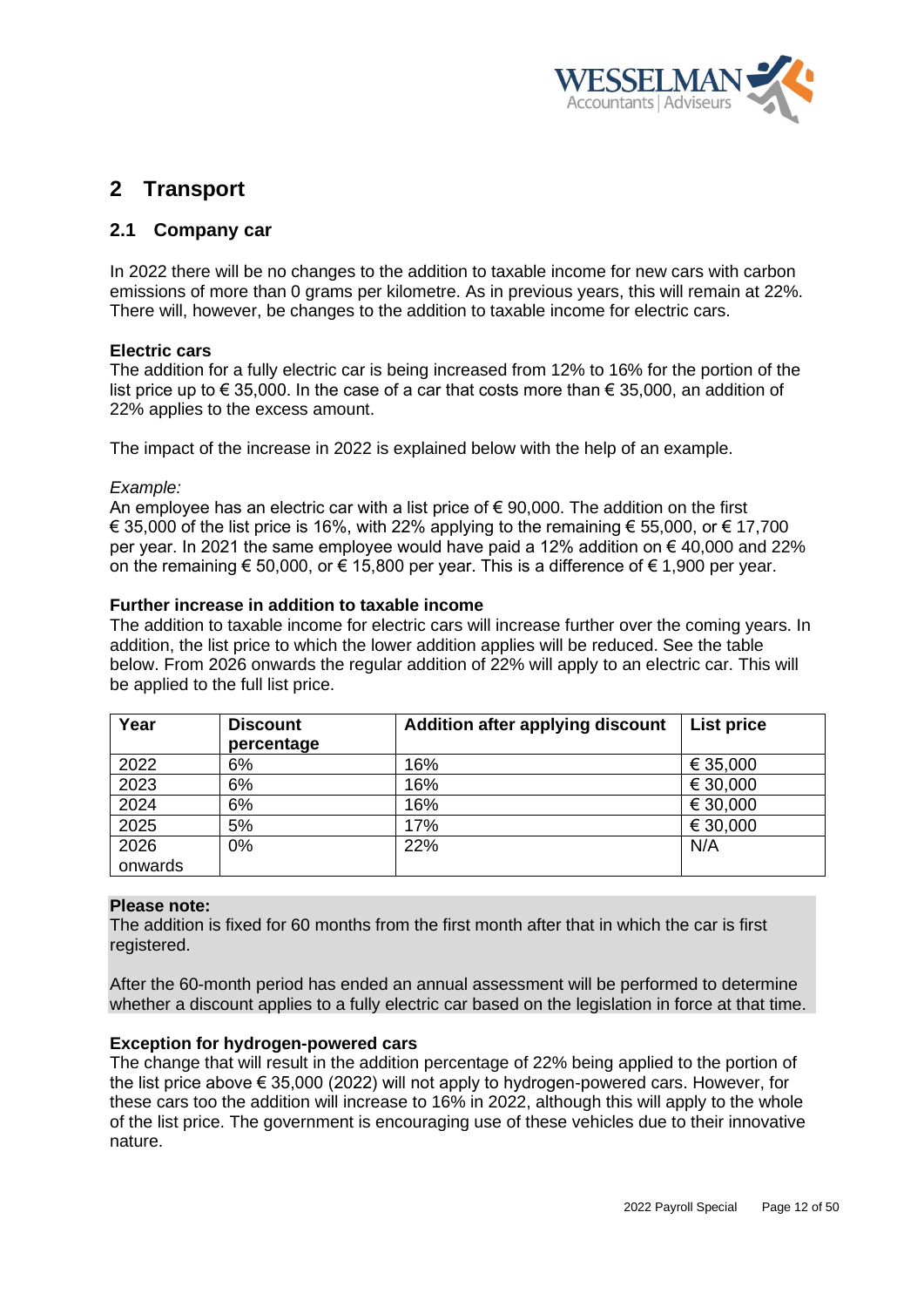

# **Consequences for cars dating from 2017**

For cars dating from 2017 the 60-month period will expire in the course of 2022. This means that cars that were first registered in 2017 may be subject to a new addition to taxable income in 2022 (if the car was not registered until December 2017, this will not apply until 1 January 2023).

# <span id="page-12-0"></span>**2.2 Higher private motor vehicle and motorcycle tax (bpm) from 2022**

The rate of tax (bpm) to be paid on purchasing a new car is increasing over the next four years.

## **Lower CO<sup>2</sup> emissions**

New cars are becoming increasingly environmentally friendly. This means that the amount of  $CO<sub>2</sub>$  they emit is also falling. As private vehicle and motorcycle tax is linked to  $CO<sub>2</sub>$ emissions, the revenues generated from this tax will also decline unless other measures are taken.

## **CO<sup>2</sup> threshold lowered and rates increased**

To prevent a loss of revenues from private vehicle and motorcycle tax, the  $CO<sub>2</sub>$  thresholds for cars are therefore being lowered by 2.3% per year from 2022 to 2025. The rates are also being raised by 2.35%. These measures will ensure the basis for taxation is better aligned with the expected reduction in  $CO<sub>2</sub>$  emissions from new cars. The changes will also apply to diesel cars.

#### **Research by TNO**

The measure outlined above has been taken on the basis of research carried out by TNO (Netherlands Organisation for Applied Scientific Research). TNO studied the expected reduction in  $CO<sub>2</sub>$  emissions, taking into account the fact that the weight of new cars is increasing.

### **Electric cars excluded**

Electric cars and hydrogen- and solar-powered cars are not affected by the increase in the rates. These cars are exempt from private vehicle and motorcycle tax until the end of 2024.

# <span id="page-12-1"></span>**2.3 Company bicycle**

The government is keen to encourage people to cycle to work, which is why in 2020 it introduced a tax-friendly scheme for company bicycles made available by the employer. An addition to taxable income amounting to 7% of the list price must be regarded as salary each year if a bicycle is made available.

### **Please note:**

The scheme only applies if a bicycle is 'made available', which means that it remains the employer's property. If the cost of the bicycle is reimbursed to the employee or the bicycle is purchased by the employer and supplied as a benefit in kind to the employee, who then becomes the owner, the scheme does not apply and the actual value is taxed.

Accessories that are reimbursed by the employer or supplied as a benefit in kind are considered by the Tax and Customs Administration to be exempt from tax if they relate to a bicycle that has been made available. Such accessories may include an extra lock or the reimbursement of repair costs, for example.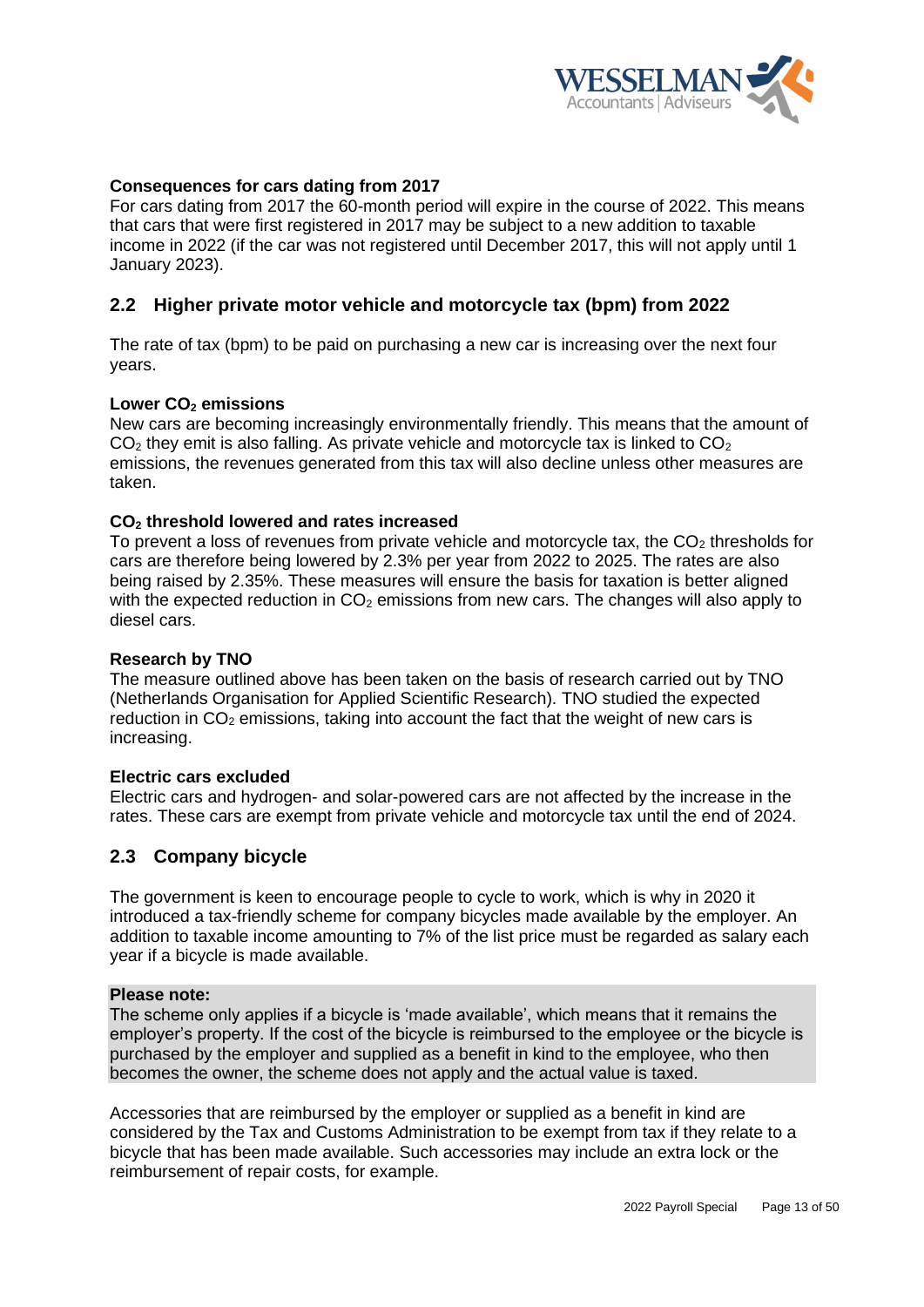

### **Insurance**

The above also applies to bicycle insurance. The Tax and Customs Administration assumes that such insurance is an 'intermediate cost' (cost incurred in advance by the employee and reimbursed by the employer), as the bicycle remains the employer's property.

#### **Rainwear**

The Tax and Customs Administration has also indicated that, in principle, the reimbursement, supply as a benefit in kind or making available of rainwear is taxable and that you can avoid this by allocating the rainwear to the work-related expenses scheme.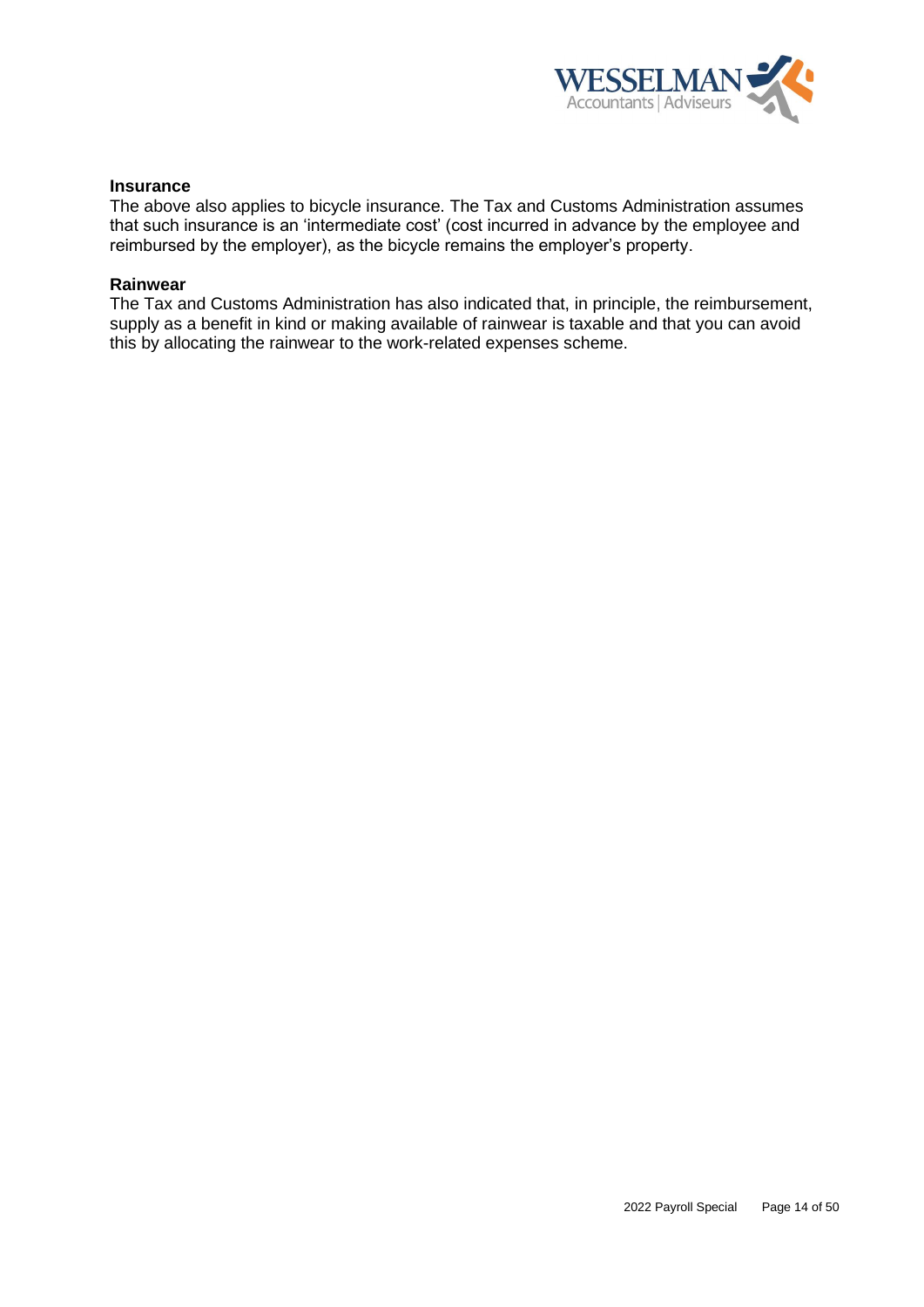

# <span id="page-14-0"></span>**3 Work-related expenses scheme**

The fixed budget under the work-related expenses scheme has been reduced again in 2022. It had been expanded in 2020 and 2021 as a result of the coronavirus crisis.

# **Work-related expenses scheme**

The work-related expenses scheme allows employers to grant their employees all kinds of allowances and benefits in kind free of tax. If the employer remains within the 'fixed budget' in a particular year, the employer also pays no tax. If this fixed budget is exceeded, the employer has to pay 80% tax via the final levy. The standard-practice test has to be taken into account.

## **Standard-practice test**

The standard-practice test means that an allowance or benefit in kind must not deviate by more than 30% from what is customary in comparable circumstances. The tax authorities have no problem with amounts up to  $\epsilon$  2.400 per employee per year. Up to this threshold it is assumed, in principle, that the allowances and benefits in kind granted to an employee are customary.

## **Level of fixed budget**

This year the fixed budget stands at 1.7% (2021: 3%) of the wage bill up to  $\epsilon$  400.000. It amounts to 1.18% on the excess amount of the wage bill.

## **Other changes in 2022**

Otherwise, few changes have been made to the work-related expenses scheme. In 2020 the reimbursement of the cost of obtaining a certificate of good conduct (VOG) was introduced as a new specific exemption. This year the specific exemption of the homeworking allowance is a new feature of the scheme and the calculation of the fixed travel allowance has been adapted.

# <span id="page-14-1"></span>**3.1 2022 group scheme**

If you have a number of companies and make use of the work-related expenses scheme, under certain conditions it is possible to apply the group scheme. For purposes of the workrelated expenses scheme a group is considered to apply if:

- An employer has a stake of at least 95% in another employer.
- Another employer has a stake of at least 95% in an employer.
- A third party has a stake of at least 95% in an employer and, in addition, a stake of at least 95% in another employer.

#### **Group scheme**

The group scheme under the work-related expenses scheme allows a group to add the fixed budgets of all group companies together. Tax only has to be paid if the value of all the group's allowances and benefits in kind exceeds the total fixed budget of the group.

# **Please note:**

The group scheme is therefore advantageous if not every company within the group is using the whole of its fixed budget. After all, the unused portion can then be used by another group company.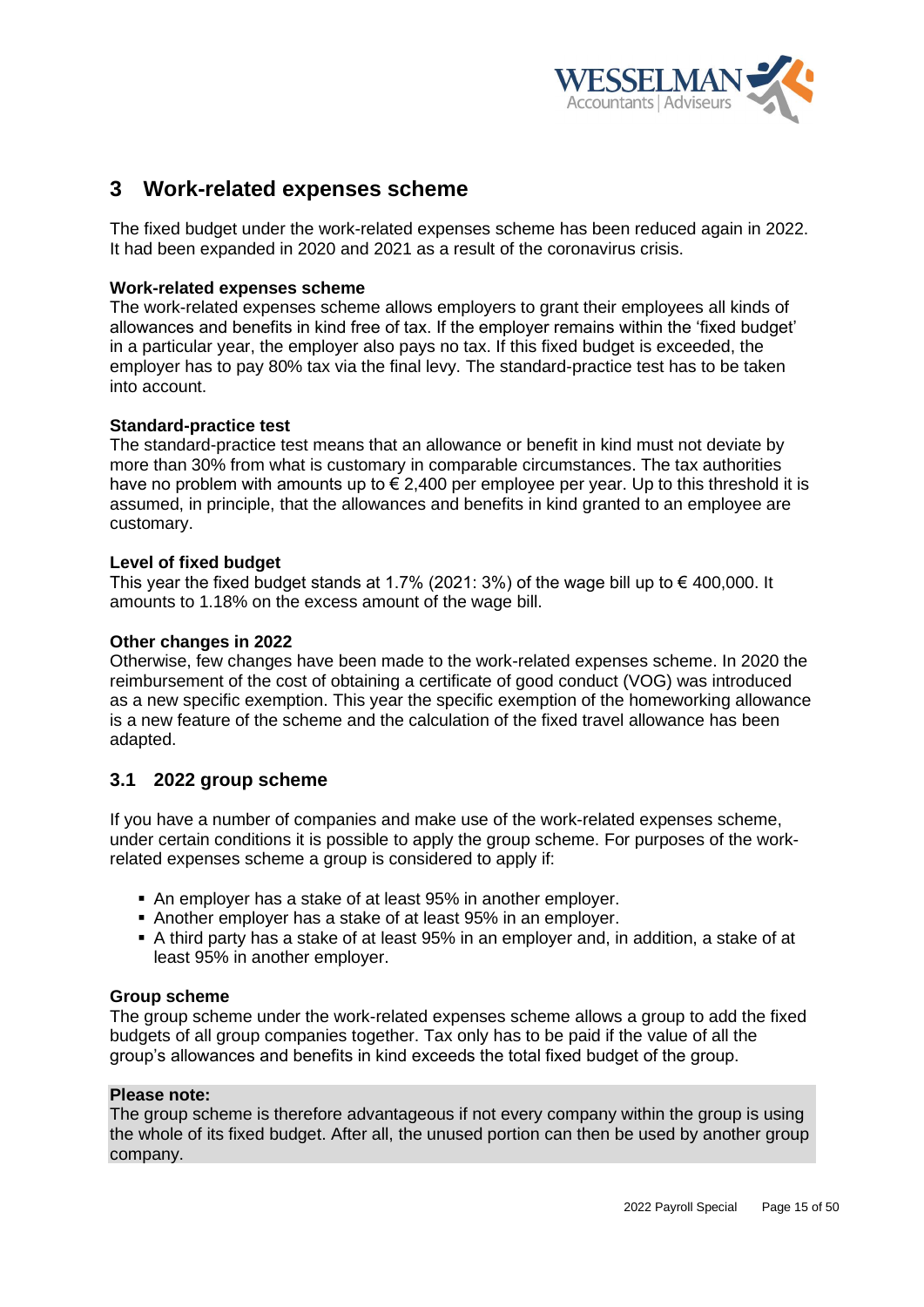

## **Disadvantage for groups**

For the group as a whole the fixed budget is set at 1.7% (2021: 3%) on the first  $\epsilon$  400,000 of the group's total wage bill and at 1.18% on the excess amount. The fixed budget of each part of the group cannot be taken as a basis.

#### *Example for 2022*

A group made up of five companies each with a wage bill of  $\epsilon$  1,000,000 has a total fixed budget of 1.7% x € 400,000 + 1.18% x € 4,600,000 = € 61,080. The fixed budget of each company individually amounts to 1.7%  $x \notin 400,000 + 1.18\%$   $x \notin 600,000 = 6$  13,880. For all the companies together the total fixed budget, without application of the group scheme, is therefore 5 x € 13,880 = € 69,400, i.e.  $\in$  8,320 more.

#### **Tip:**

Check first whether the group scheme would be beneficial for you. You do not need to make a definitive decision until the second return period of 2023.

## <span id="page-15-0"></span>**3.2 Specific exemption for homeworking expenses**

Working from home has become widespread as a result of the coronavirus crisis. From 2022 you can grant your employees an untaxed allowance for homeworking expenses. On the other hand, the existing generous allowance for commuting expenses is being cut back.

#### **Homeworking allowance of € 2 per day**

Since 1 January 2022 the allowance that you can pay to homeworkers free of tax has been  $\epsilon$  2 per day. This amount is exempt and is also not charged to the fixed budget under the work-related expenses scheme.

#### **Please note:**

€ 0.95 of the exempted allowance of  $∈$  2 per day is subject to restrictions on deductibility. That is because this portion of the allowance is regarded as an allowance for mixed expenses, such as coffee. For entrepreneurs who are subject to income tax this portion of the allowance can in principle be deducted at a level of 80%, while entrepreneurs subject to corporation tax can in principle deduct it at a level of 73.5%.

#### **Fixed homeworking allowance**

You need to make agreements with your employee on the number of days on which he/she will work from home. These agreements form the basis for determining the travel and homeworking expenses that you will reimburse free of tax. If, for example, you and your employee agree that he/she will work from home on two days a week and in the office on three days a week, you can grant him/her a fixed allowance for both homeworking and commuting expenses on the basis of this ratio. A fixed allowance for homeworking and travel expenses can be granted subject to application of the so-called 214-day scheme.

## <span id="page-15-1"></span>**3.3 Travel allowance**

Unlike in 2021, from this year onwards you can only grant your employees a travel allowance for days on which they actually travel to a regular place of work. This allowance can be paid on the basis of the kilometres actually travelled, but you also have the option of granting a fixed allowance subject to application of the 214-day scheme.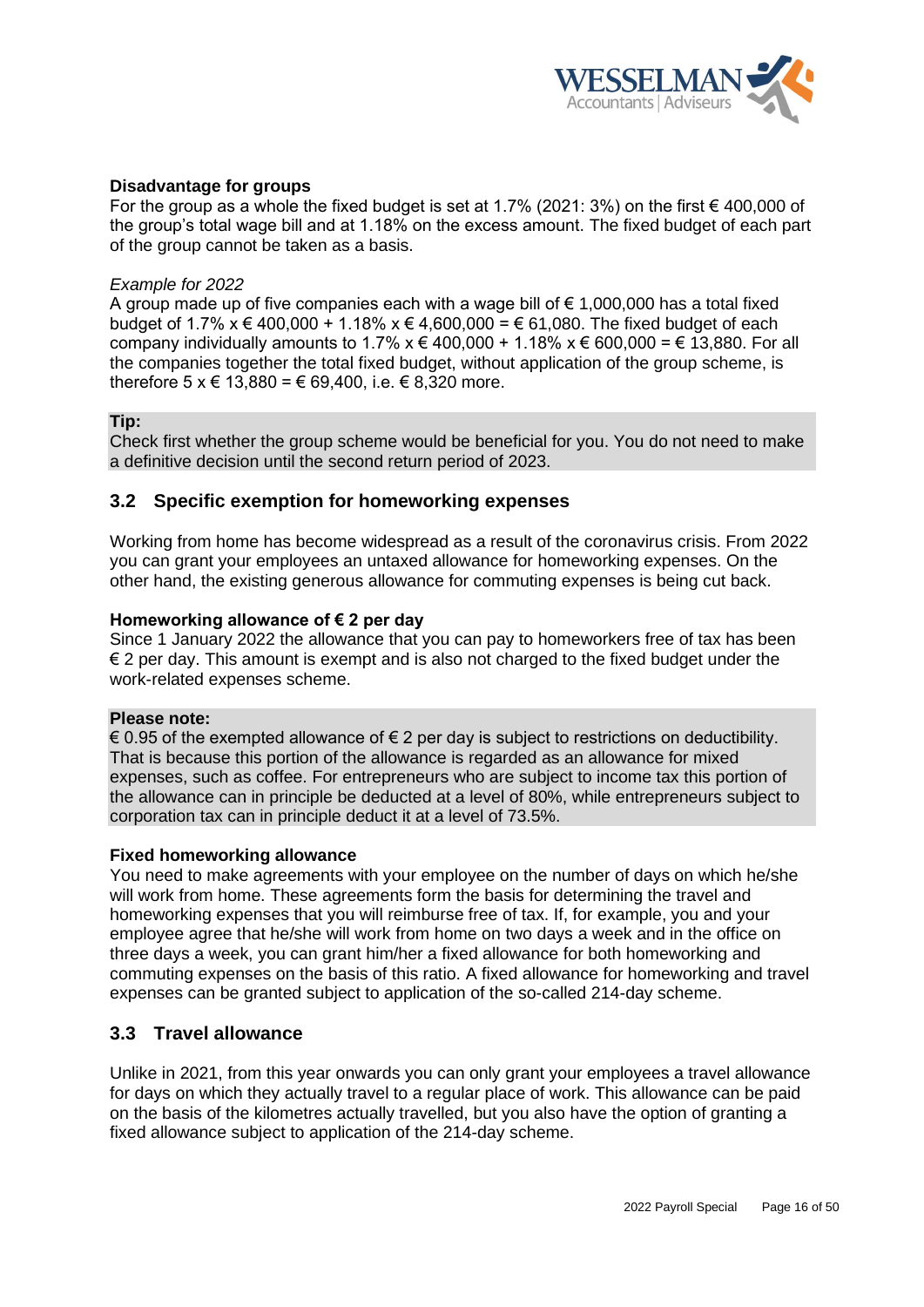

## <span id="page-16-0"></span>**214-day scheme**

The 214-day scheme has been restricted with effect from this year. From 2022 a fixed homeworking and/or travel allowance based on 214 working days must be recalculated if the employee generally travels to a regular workplace or works from home on four days, three days, two days or one day per week.

#### **Adjust allowances**

It is advisable to consult your staff or works council in good time to examine how the homeworking allowance and travel allowance could be adjusted to the satisfaction of all parties. If you continue the commuting expenses allowance scheme even though employees have been working from home, from this year onwards these expenses will be taxed or must be designated as salary for final levy purposes.

# <span id="page-16-1"></span>**3.4 Exemption for health and safety facilities**

A desk, an office chair and lighting for a home office can continue to be reimbursed or supplied free of tax in 2022 on the basis of the exemption for health and safety facilities if:

- the health and safety facilities are linked to your obligations under the Working Conditions Act, and
- your employee uses the facility (in part) in his/her home workspace, and
- your employee does not pay a personal contribution for these health and safety facilities, and
- the organisation of the home workspace complies with the requirements of the Working Conditions Decree.

If you satisfy these conditions, a so-called specific exemption applies under the work-related expenses scheme (WKR). This means that you can reimburse the cost of these facilities to your employee free of tax. They are then not charged to the fixed budget under the workrelated expenses scheme.

#### **Tip:**

A health and safety facility could be an office chair, a desk, a desk lamp or a monitor, but also headphones, for example. This naturally depends on the job your employee carries out.

#### **Higher-end model**

Imagine that your employee needs headphones costing  $\epsilon$  100 to comply with the conditions of health and safety legislation. You can reimburse the cost of them to your employee free of tax. What if your employee wants to purchase a higher-end model costing € 250, for example? In that case the first  $\epsilon$  100 remains untaxed, as this is necessary to comply with the conditions of health and safety legislation. The remainder (€ 150) does not fall under the specific exemption, however.

#### **Tip:**

If the portion of the cost of the health and safety facility that is incurred to purchase a higherend model is paid for by your employee out of his/her net salary, this does not breach the condition that the employee may not make a personal contribution towards the facility. The specific exemption therefore remains applicable to the portion of the cost necessary to purchase the health and safety facility.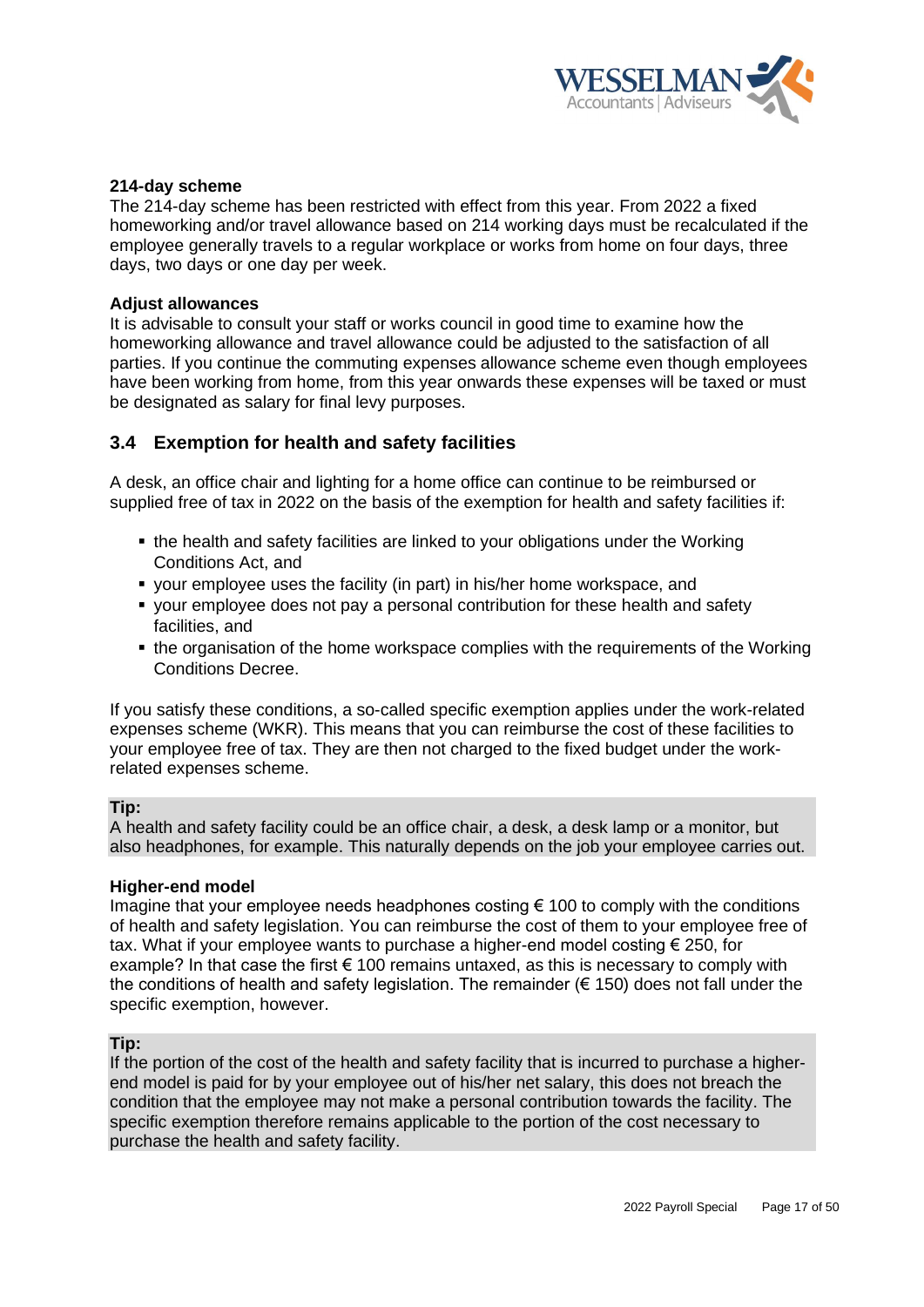

## **Allocation to fixed budget**

There is one way in which the portion of the cost of the health and safety facility that is incurred to purchase a higher-end model can also be reimbursed free of tax. You can allocate this portion to the fixed budget under the work-related expenses scheme as salary for final levy purposes. As long as you have enough of your fixed budget remaining, this portion will then also remain untaxed.

#### **Please note:**

If it becomes apparent at the end of 2022 that you have exceeded the fixed budget, you will pay a final levy of 80% on the surplus amount.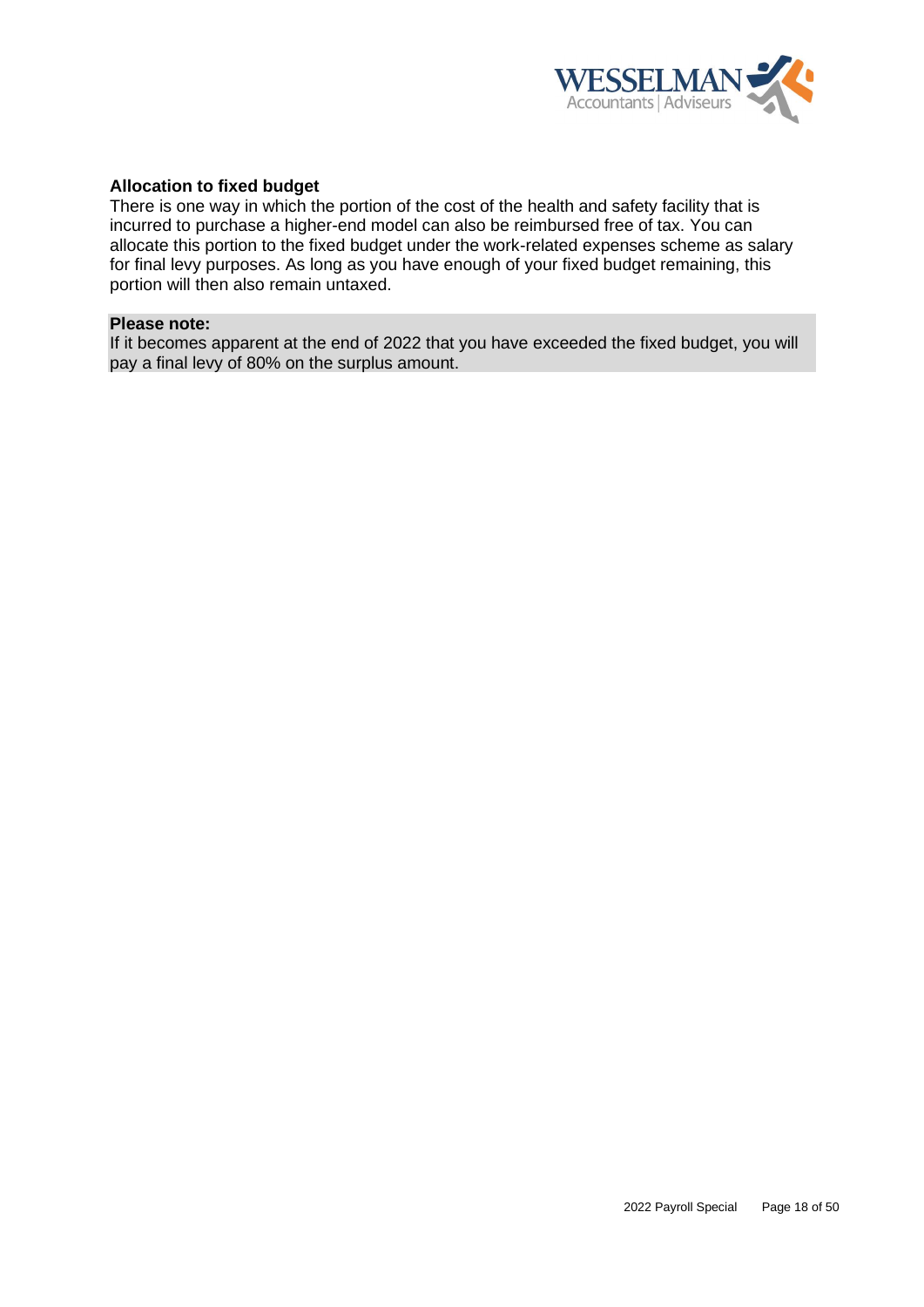

# <span id="page-18-0"></span>**4 Salary Costs (Incentive Allowances) Act**

In 2022 the Salary Costs (Incentive Allowances) Act will also consist of three parts:

- 1) the low-income allowance (LIV),
- 2) the youth low-income allowance (youth LIV) and
- 3) the wage expense allowance (LKV).

# <span id="page-18-1"></span>**4.1 Payment of incentive allowances**

The LIV, youth LIV and LKV for 2021 will be paid automatically in 2022 if it is apparent from the payroll tax returns that an employer is entitled to them. This will take place as follows:

- 1.The employer will receive a provisional calculation of the LIV, youth LIV and LKV from the Tax and Customs Administration before 15 March. This calculation will be based on the returns and corrections for 2021 that have been submitted up to 31 January 2022.
- 2.You can submit corrections for 2021 until 1 May 2022. These will then be taken into account in the definitive calculation. Although corrections received after 1 May will be accepted, they will no longer be taken into account for calculating the various incentive allowances.
- 3.The Tax and Customs Administration will send a decision containing the definitive calculation of the LIV, youth LIV and LKV to the employer. This will take place before 1 August 2022 on the basis of the information known. It is possible to lodge an objection against this decision.
- 4.The amounts will be paid out within six weeks of the date of the decision. This will be 12 September 2022 at the latest.

# <span id="page-18-2"></span>**4.2 The low-income allowance in 2022**

The low-income allowance (LIV) was reduced on 1 January 2021. It will continue to be lowered in the future and the youth LIV will even be withdrawn altogether with effect from 2024 (2025 payments). These measures are being taken to cover the costs of a slower increase in the state-pension age.

| Average hourly wage in<br>2022 | LIV per employee per hour | Maximum LIV<br>per employee per year |
|--------------------------------|---------------------------|--------------------------------------|
| $\geq$ € 10.73 ≤ € 13.43       | € 0.49                    | € 960 per year                       |

The amounts that will apply in 2022 are as follows:

#### **Tip:**

You can influence the hourly wage of your employees yourself to make sure you benefit as much as possible from the LIV. For example, you could grant employees who are just above the hourly wage threshold an expense allowance under the work-related expenses scheme in exchange for a slightly lower wage. Naturally, you can only do this within the limits of what is possible under the applicable tax legislation.

#### **Conditions applicable to the LIV**

The conditions you must meet to be eligible for the LIV are unchanged in 2022: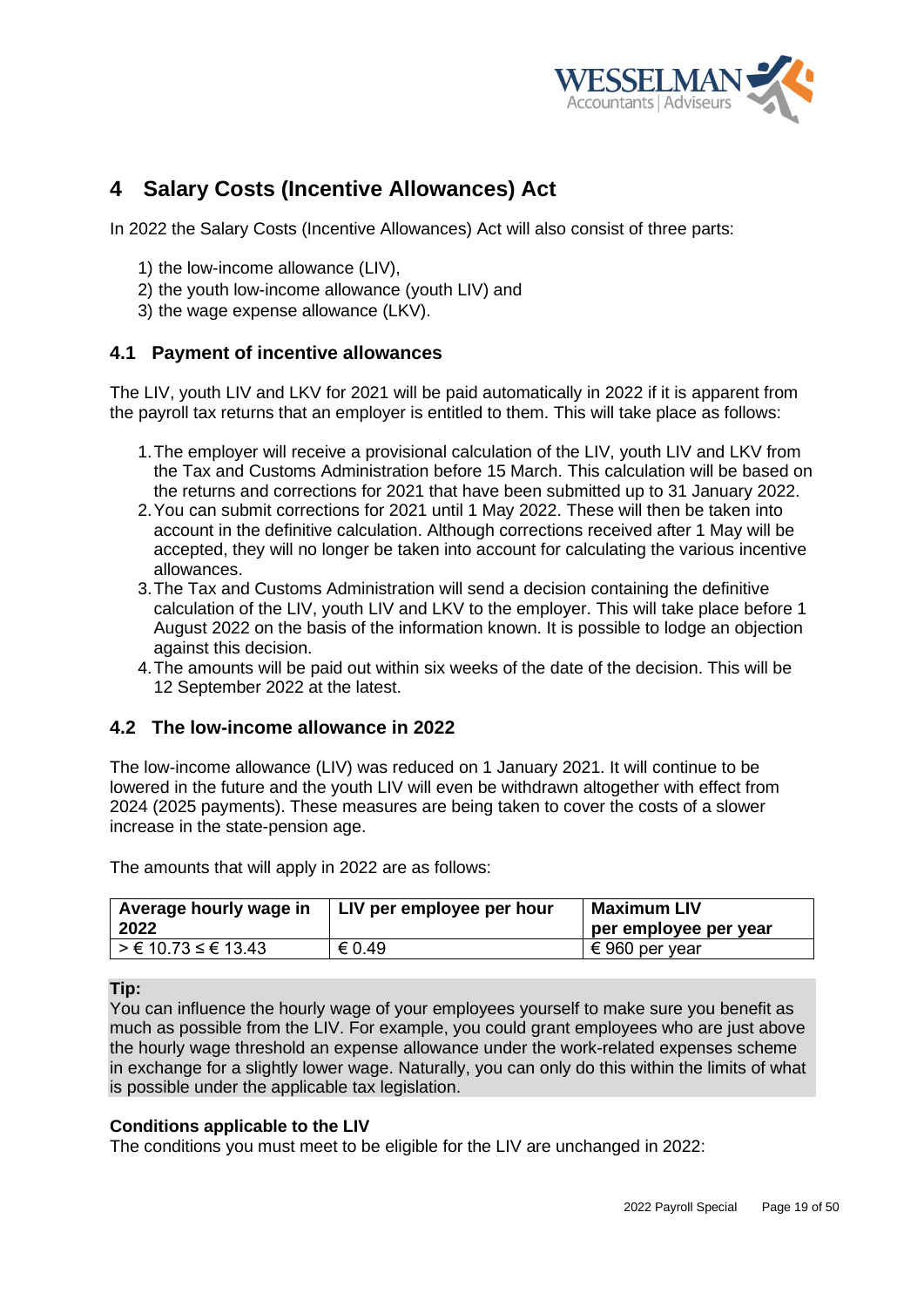

- The employee satisfies the average hourly wage requirement (based on a minimum of 100% and a maximum of 125% of the statutory minimum wage).
- The employee is insured under the employee insurance schemes.
- The job in question can be regarded as substantial (at least 1,248 paid hours per calendar year).
- The employee has not yet reached state-pension age.

# **No action needed for LIV applications**

You do not need to take any action to apply for the LIV. This is because the UWV assesses whether you meet the conditions on the basis of your payroll tax returns. The UWV then passes on the information to the Tax and Customs Administration, which makes the final decision. You will receive a provisional calculation by 15 March and have until 1 May to submit corrections relating to the previous year. You will always receive the definitive LIV calculation by 1 August.

# <span id="page-19-0"></span>**4.3 The youth low-income allowance in 2022**

The youth low-income allowance (youth LIV) is an annual incentive allowance for employers linked to the increase in the minimum youth wage resulting from a reduction in the age at which a person is entitled to the adult minimum wage. From 2020 the amounts of the youth LIV were halved and the allowance will be abolished altogether with effect from 2024 (2025 payments). This means that you will receive a lower contribution for employees aged 18 to 21 and from 2024 will no longer receive any contribution to compensate for the higher wage costs resulting from the increase in the minimum youth wage. New hourly wage thresholds will be announced on 1 July 2022.

#### **Youth LIV amounts for 2021**

If an employee falls within the hourly wage thresholds and meets the other conditions, an employer is entitled to the youth LIV for the employee in question. The exact level of the allowance depends both on the number of paid hours and the employee's age. The amounts have been cut back slightly compared with previous years.

| Age on 31 December 2020 | Youth LIV per hour in<br>2021 | <b>Maximum youth LIV</b><br>per employee in 2021 |
|-------------------------|-------------------------------|--------------------------------------------------|
| 20                      | € 0.30                        | € 613.60                                         |
| 19                      | € 0.08                        | € 166.40                                         |
| 18                      | € 0.07                        | € 135.20                                         |

#### **Please note:**

An employer who makes use of apprentices as part of the work-based learning pathway (BBL) can also be eligible for the youth LIV. The employer will receive this incentive allowance if it pays the apprentice on the basis of the statutory minimum youth wage appropriate for his/her age. The employer may pay the apprentice less than the statutory minimum youth wage, but in this case is not entitled to the youth LIV.

#### **Please note:**

If the employer has included incorrect information in its payroll tax return (it is important for the application of this Act that the information is correct), an administrative fine amounting to a maximum of  $\epsilon$  1,319 per item of information per employee per year may be imposed.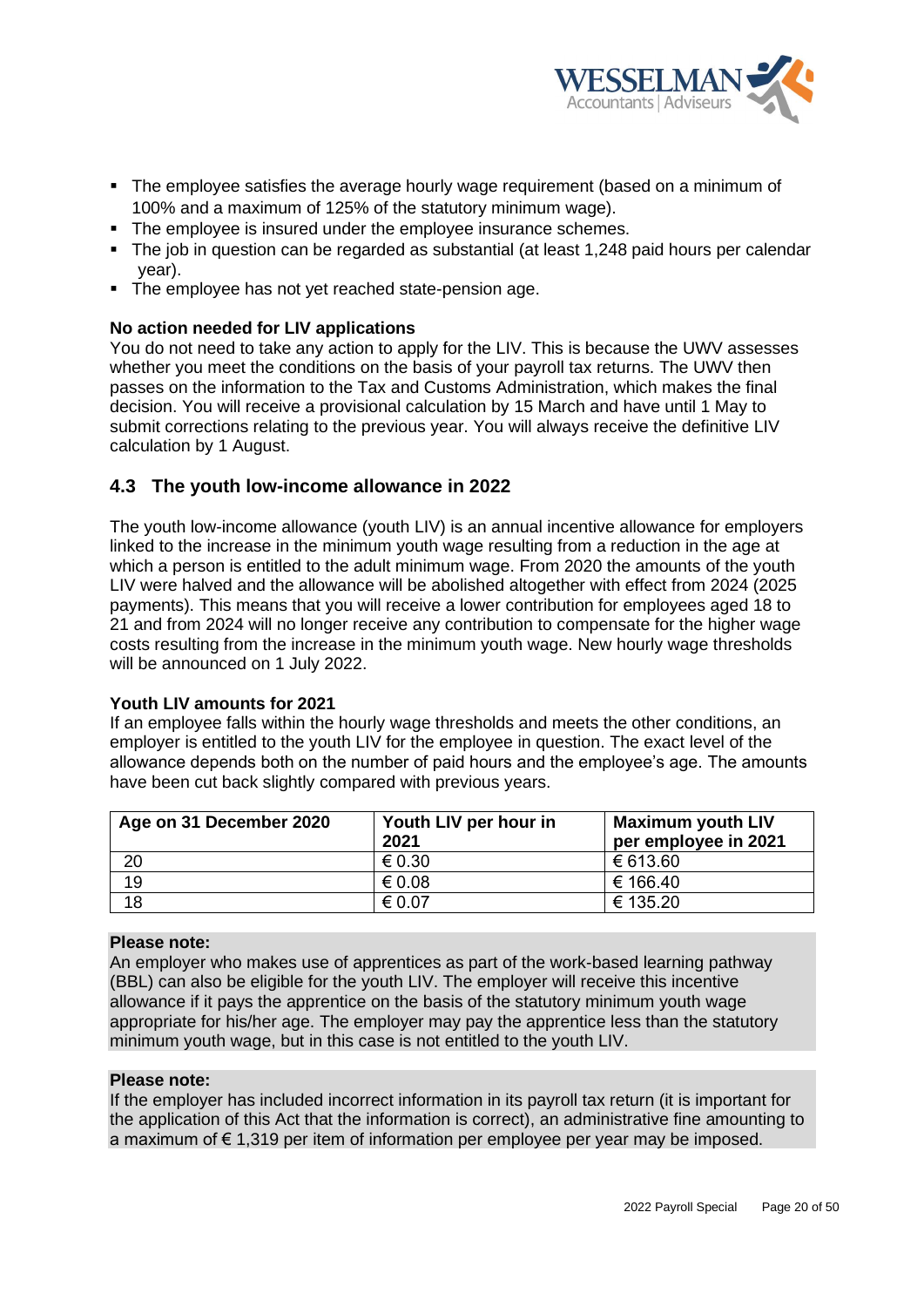

# **Conditions applicable to the youth LIV**

An employer is entitled to the youth LIV for each employee who meets these three conditions:

- The employee is insured under the employee insurance schemes.
- The employee has an average hourly wage that complies with the statutory minimum youth wage for his/her age.
- The employee was 18, 19 or 20 years old on 31 December of the previous year.

The average hourly wage is the wage received from employment over a year, divided by the number of paid hours during that year.

# **Hourly wage thresholds for 2021**

The hourly wage thresholds for the different ages for the youth LIV are announced on 1 July each year. The figures for 2022 will follow at a later date. The amounts that apply as at 1 July 2021 are as follows:

| Age on 31 December 2019 | <b>Lower limit</b> | <b>Upper limit</b> |
|-------------------------|--------------------|--------------------|
| 20                      | € 8.43             | € 10.48            |
|                         | € 6.32             | €9.38              |
|                         | $\epsilon$ 5.27    | € 7.04             |

## **End of youth LIV**

It seems at the moment that the youth LIV will be abolished with effect from 2024. However, the previous government was working on a solution in response to the withdrawal of this allowance. For example, agreements were made with employers on the future of the LKV and (youth) LIV. The previous government was keen to use the LIV in a more targeted way and transform it into a wage expense allowance (LKV) for potentially vulnerable young people. Together with the agreement to make the LKV permanently available for individuals who fall within the target group of the job arrangement for persons with an occupational disability (*banenafspraak*), this should ensure that employers continue to be incentivised to hire and retain people in a vulnerable position on the labour market.

# <span id="page-20-0"></span>**4.4 Wage expense allowances in 2022**

Since 2018, employers who take on older benefit recipients, persons with an occupational disability and persons who fall within the target group of the job arrangement for persons with an occupational disability and the target group of persons with an interrupted education due to illness or disability (*scholingsbelemmerden*) have been entitled to so-called wage expense allowances (LKVs). The conditions applicable to these will remain the same in 2022.

| <b>LKV</b>                                                                                  | Amount per paid<br>hour | <b>Maximum amount</b><br>per year | <b>Duration</b> |
|---------------------------------------------------------------------------------------------|-------------------------|-----------------------------------|-----------------|
| Older employee                                                                              | € 3.05                  | € 6,000                           | 3 years         |
| Employee with an occupational<br>disability                                                 | € 3.05                  | € 6,000                           | 3 years         |
| Persons within target group of job<br>arrangement and persons with<br>interrupted education | € 1.01                  | € 2,000                           | 3 years         |

#### **Amounts for 2022**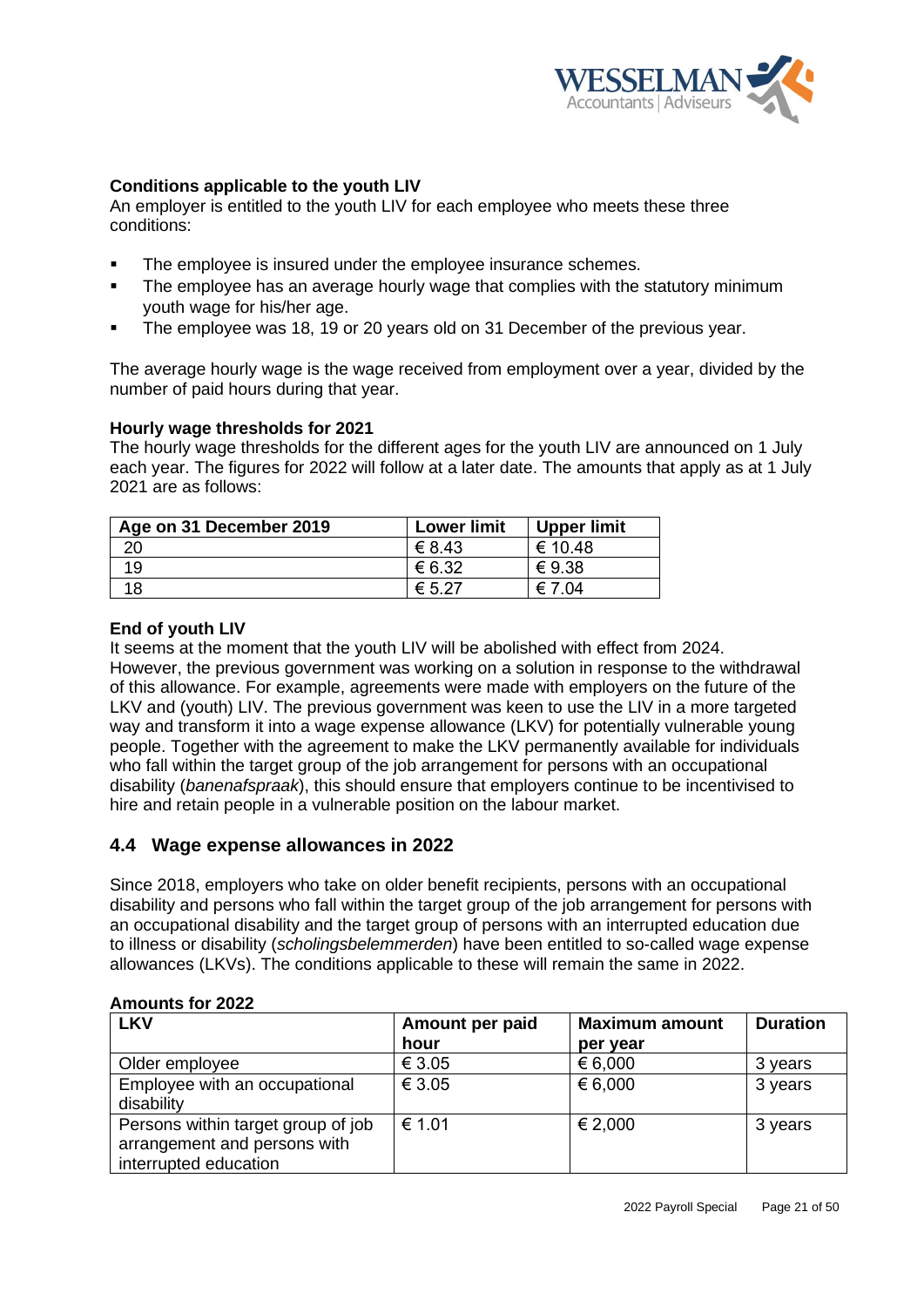

| Redeployment of employee with | € 3.05 | € 6,000 | vear |
|-------------------------------|--------|---------|------|
| occupational                  |        |         |      |
| disability                    |        |         |      |

# <span id="page-21-0"></span>**4.5 No extra correction options if error made when applying for wage expense allowance**

If an employer hires an employee who has difficulty gaining access to the labour market, a wage expense allowance is available. If you make errors when applying for this incentive allowance, there are ample opportunities to correct them. Extra correction options are therefore not needed.

If you apply for the allowance, you require a target group declaration. The wage expense allowance can amount to up to  $\epsilon$  6,000 per employee per year.

#### **Payroll tax return**

You must indicate in your payroll tax return that you are entitled to the wage expense allowance for a particular employee. If you make an error, you can correct this easily yourself.

#### **Correction possible until 1 May**

You can rectify your mistake by submitting a correction report, including in relation to previous months. This can be done on a monthly basis in the calendar year for which you are applying for the incentive allowance. It is also possible to submit correction reports in the year following that calendar year. These can be submitted until 1 May of that year at the latest. Corrections received after 1 May will not be taken into account in the definitive calculation.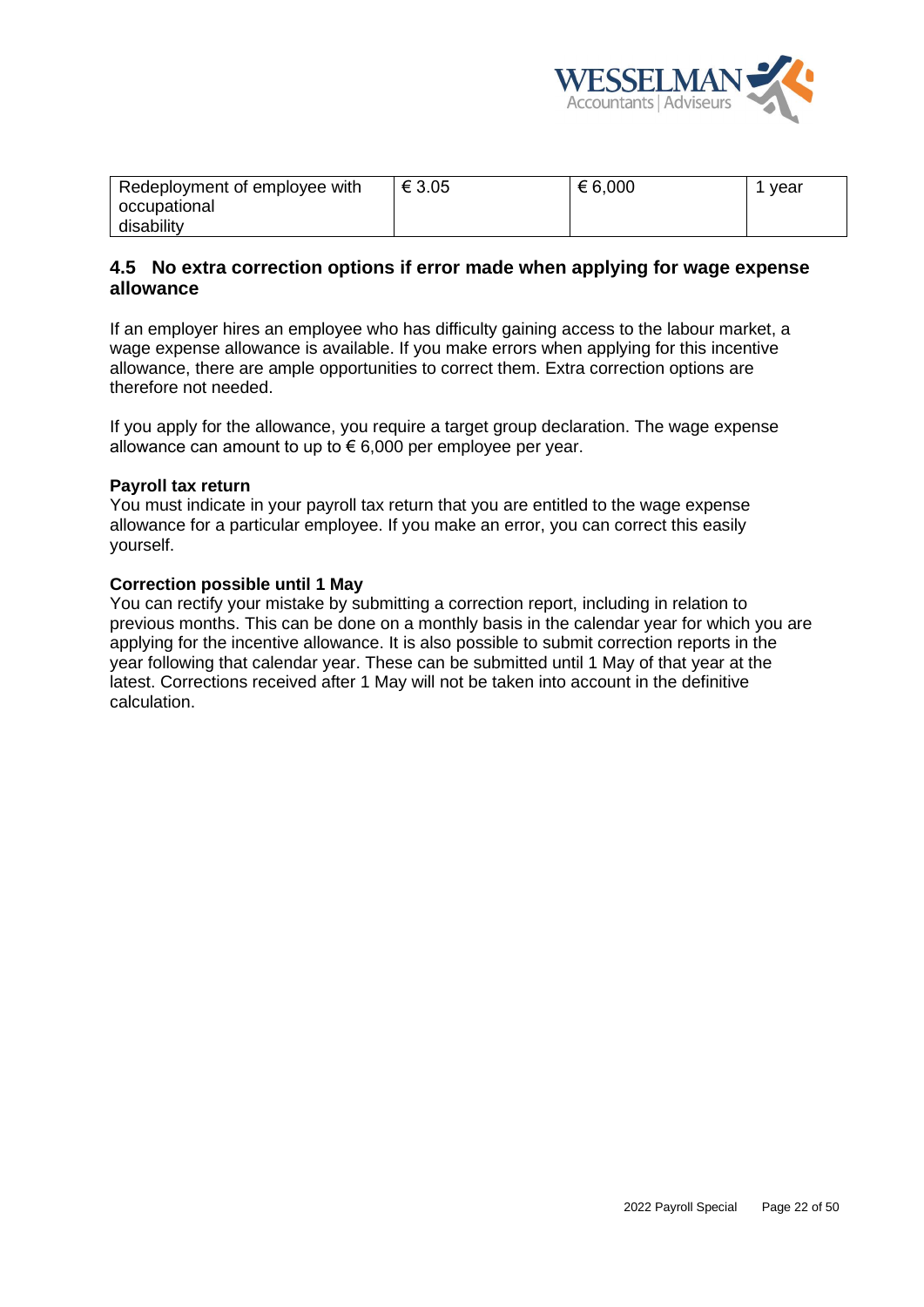

# <span id="page-22-0"></span>**5 Assessment of Employment Relationships (Deregulation) Act**

# <span id="page-22-1"></span>**5.1 Current situation**

The previous government was keen to replace the Assessment of Employment Relationships (Deregulation) Act, but has passed this task on to a new government. The reason for replacing it is that the Act is causing too much anxiety and uncertainty amongst selfemployed persons and their clients.

Instead the government will focus on combating undesirable competition between employees and self-employed persons in the area of employment conditions in order to tackle bogus self-employment. It has also been agreed that self-employed persons will have a statutory obligation to insure themselves against the risk of occupational disability and the participation of self-employed persons in pension schemes will be examined.

# <span id="page-22-2"></span>**5.2 Enforcement**

The moratorium on enforcement by the Tax and Customs Administration will continue to apply. This means that for the time being the Tax and Customs Administration will only enforce the rules to a limited extent. Enforcement measures will only be taken if there is malicious intent or if instructions have not been complied with within a reasonable period.

## **When does malicious intent apply?**

An employer is deemed to have acted with malicious intent if it 'intentionally allows a situation of obvious bogus self-employment to arise or continue, as it knows – or ought to have known – that an employment relationship actually applies'. Here it is necessary to demonstrate that the following three situations apply:

- a (fictitious) employment relationship
- obvious bogus self-employment
- intentional bogus self-employment

#### **Instructions**

It is also possible that an inspection does not directly reveal any malicious intent, but that there is nevertheless a (fictitious) employment relationship. In such a case enforcement measures will not yet be taken, but the Tax and Customs Administration may issue instructions. The employer must then take steps to implement these instructions in order to:

- structure the working relationship in such a way that work is carried out outside an employment relationship, or
- include the working relationship as employment in its tax return.

An employer will generally be given three months to comply with the instructions. If, after these three months, it is concluded that the instructions have not been complied with sufficiently, enforcement measures may then be taken.

#### **Tip:**

The general model agreements dating from 2016 were valid for a period of five years. These have now expired and have been replaced by a 2021 model. You should therefore consider using the new model when renewing an agreement or entering into a new agreement with a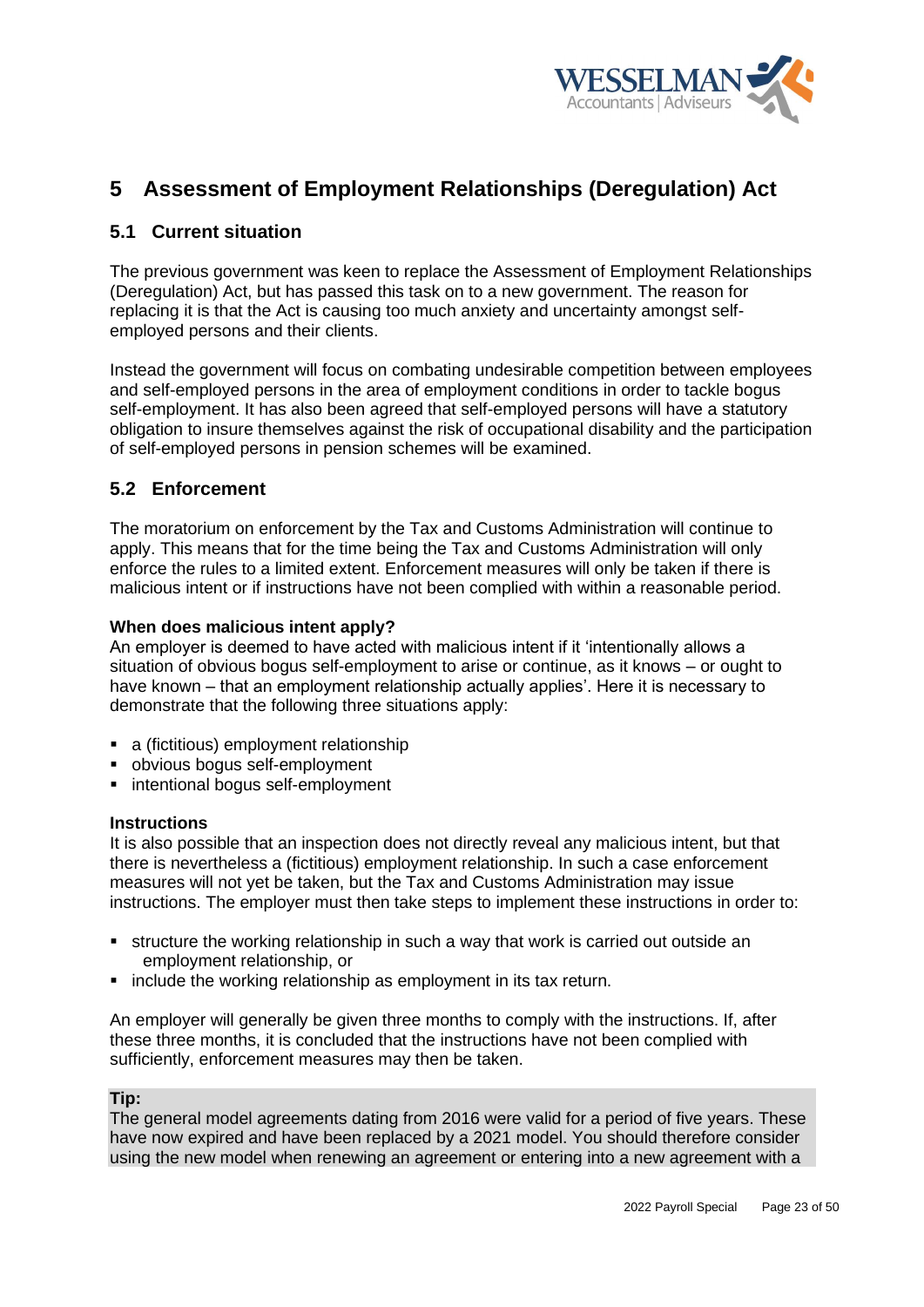

self-employed person. If a special sector-specific model dating from 2016 was used, this may also have expired. The sector may have made a new model available.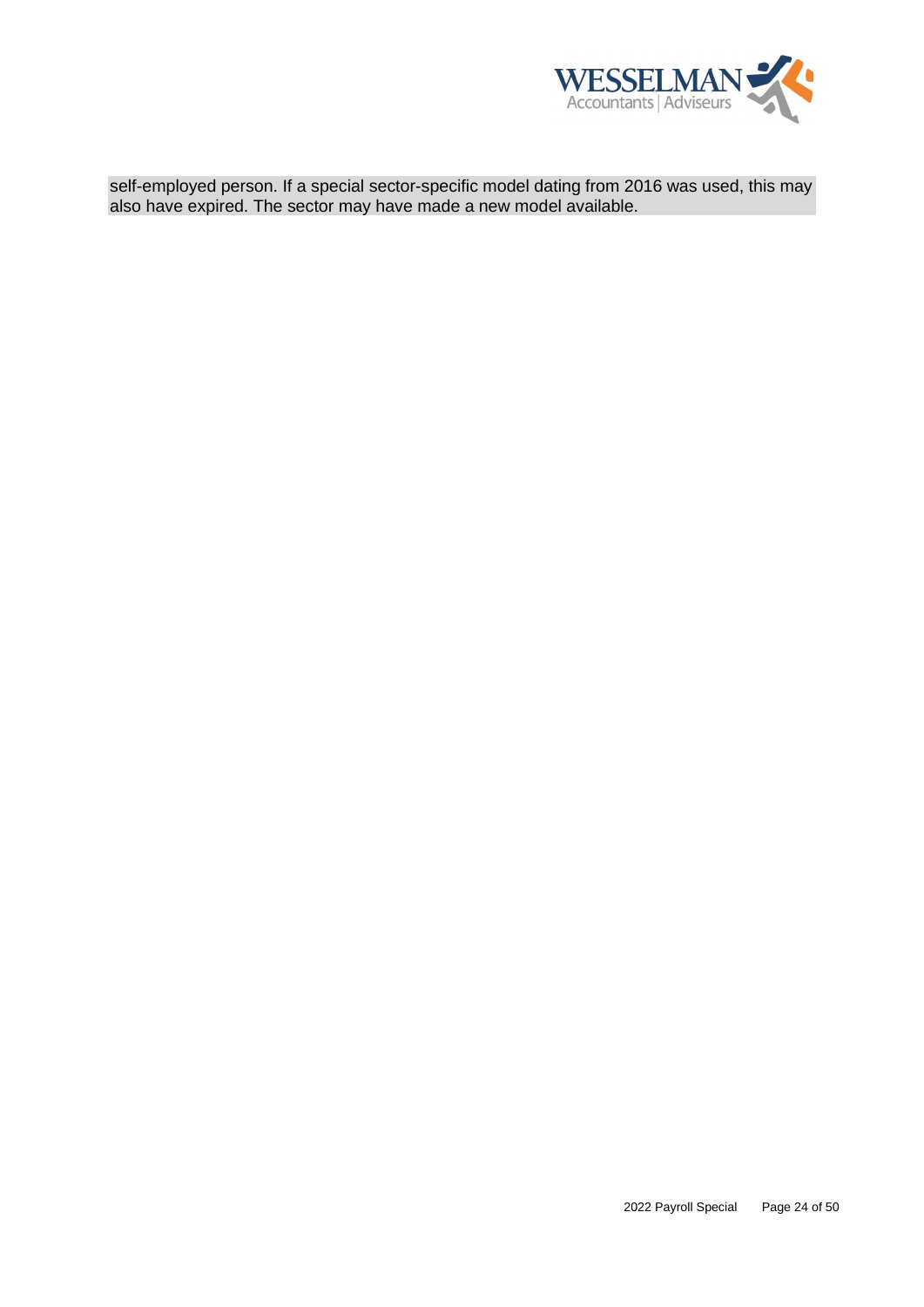

# <span id="page-24-0"></span>**6 Employment law and social security law – miscellaneous**

# <span id="page-24-1"></span>**6.1 New name for Social Affairs and Employment Inspectorate**

Due to the large number of people now working across borders and the fact that a European Labour Authority has been established, as well as to avoid confusion about the tasks of the Social Affairs and Employment Inspectorate ('Inspectie SZW'), the decision was taken to change the name of this body to 'Nederlandse Arbeidsinspectie' (and to 'Netherlands Labour Authority' in English) with effect from January 2022. The acronym NLA will be used in both Dutch and English.

# <span id="page-24-2"></span>**6.2 Transition payment**

An employee is entitled to a transition payment if he/she is made redundant at the employer's initiative. The level of the transition payment depends on the employee's salary and the number of years of service. In 2022 the maximum transition payment is € 86,000, or a year's salary if higher.

# <span id="page-24-3"></span>**6.3 Transition Payment Compensation Act**

Since 1 April 2020 employers have received compensation for the transition payment they are required to make if employees who are sick for a long period of time (two years or more) are made redundant. The transition payment has to be made in these cases too.

As of January 2021 an employer who discontinues his/her business due to retirement has also been able to claim compensation for the transition payments made to his/her employees. This scheme will be expanded in mid-2022. From that point on it will also be possible to obtain compensation from the UWV for the transition payment received by employees who have been made redundant if a business is discontinued due to the sickness or disability of the employer.

# <span id="page-24-4"></span>**6.4 Unemployment insurance contribution**

The level of the unemployment insurance contribution depends on whether the person concerned has a permanent or flexible employment contract. The government hopes that this measure will encourage the use of permanent employment contracts and make them more attractive for employers.

#### **When does the low unemployment insurance contribution apply?**

The low unemployment insurance contribution is payable in the case of written contracts for an indefinite period in which the scope of the work is clearly defined. This low contribution is also due for employees under the age of 21 who have been paid for a maximum of 48 hours (per four-week return period) or 52 hours (per return period of a calendar month). In addition, the low contribution applies to apprentices following a work-based learning pathway (BBL) and to employees whose employer is paying an employee insurance benefit in the form of an employer's payment or as a self-insurer.

### **Please note:**

If the employment contract is terminated within two months of the start of the employment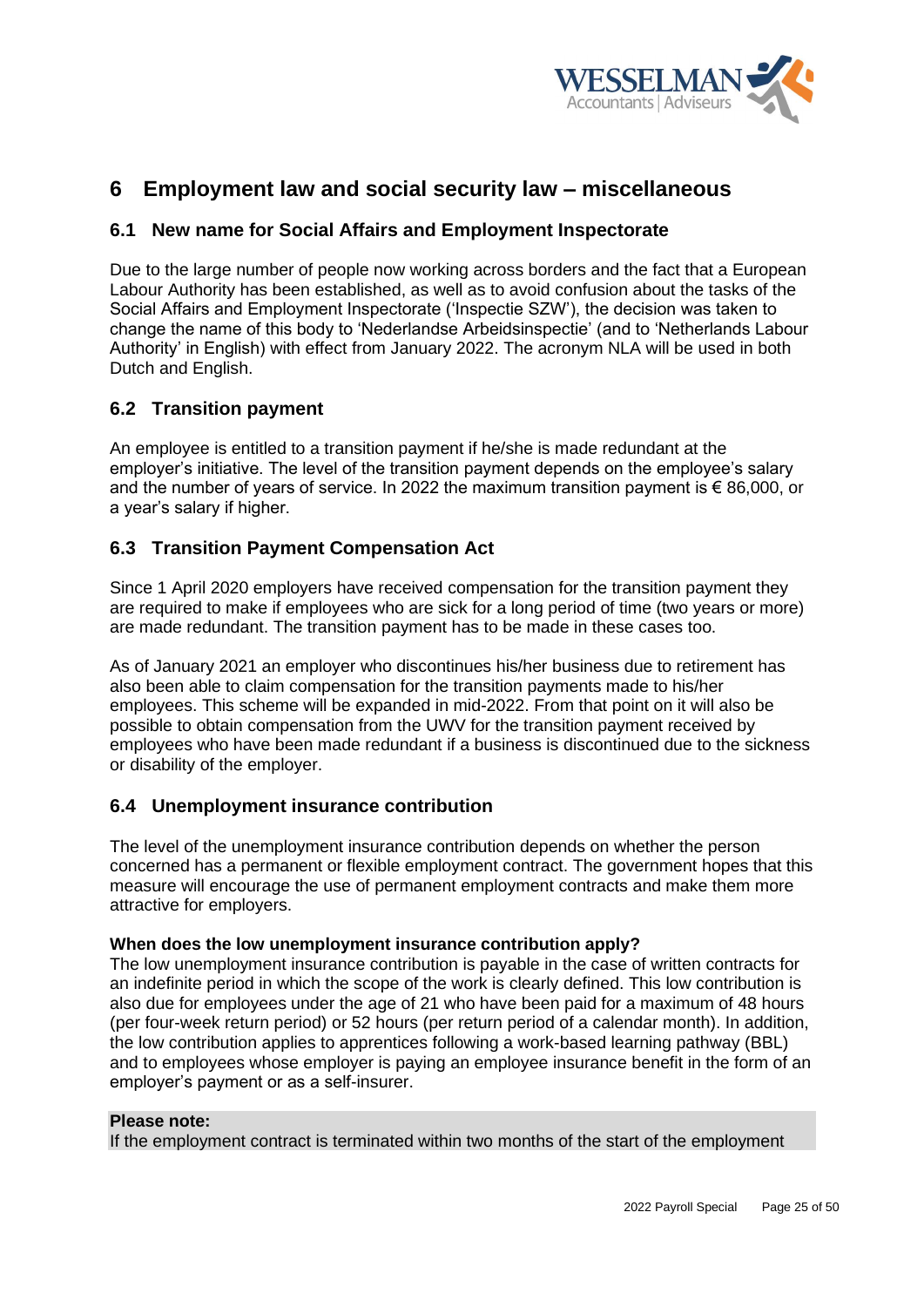

relationship, the employer is required to pay the high unemployment insurance contribution with retroactive effect. Whether the employee claims unemployment benefit is irrelevant.

**Higher contribution to General Unemployment Fund (AWf) if overtime exceeds 30%** This requirement was suspended for a two-year period. As far as we know, however, with effect from this year employers will have to pay the high AWf contribution with retroactive effect if:

- the overtime worked by an employee in a calendar year exceeds 30% of his/her contracted hours, and
- he/she has a permanent employment contract for fewer than 35 hours a week on average.

## **Temporary increase in hours**

In the autumn of 2021 the report 'Possibilities for achieving flexibility within the low unemployment insurance contribution' was published. This revealed that (repeatedly) changing the scope of an employee's work in terms of the contracted hours could be a way to absorb peaks and troughs in the workload and in this way achieve a high degree of flexibility. The report stated that up to the end of 2021 a second employment contract would apply in the event of a temporary increase in hours. Since 1 January 2022 this has no longer been the case, unless the employer and employee have explicitly agreed this or the job or employment conditions have changed. For the time being, until 1 January 2023, it is therefore possible to apply the low AWf contribution in the event of a temporary increase in hours.

#### **Tip:**

Employers who have applied the high AWf contribution for a certain time since 2020, as they have temporarily expanded an employment contract for an indefinite period or concluded a second employment contract, can correct the high AWf contribution with retroactive effect.

# <span id="page-25-0"></span>**6.5 Offer of fixed hours in 2022**

After a period of twelve months an employer is obliged, within one month, to offer on-call workers an employment contract with a fixed number of hours. These hours must be based on, as a minimum, the average number of hours worked over the previous twelve months. Only hours that follow on from one another within a six-month period are counted.

#### *Example*

An on-call worker started on 1 January 2021. From January to the end of May 2021 he was paid for an average of 36 hours per week, but did not work in June or July. He was then paid for an average of 32 hours per week from August through to 31 December 2021. June and July are not counted, as no work was carried out in these months. In January 2022 the oncall worker has to be offered an employment contract for at least 34 hours per week.

The offer must be made within a month of the end of the twelve-month period. From that date the worker will have a month at the most to decide whether or not to accept the offer. If it is accepted, the new scope of work will become effective on the first day of the  $15<sup>th</sup>$  month at the latest.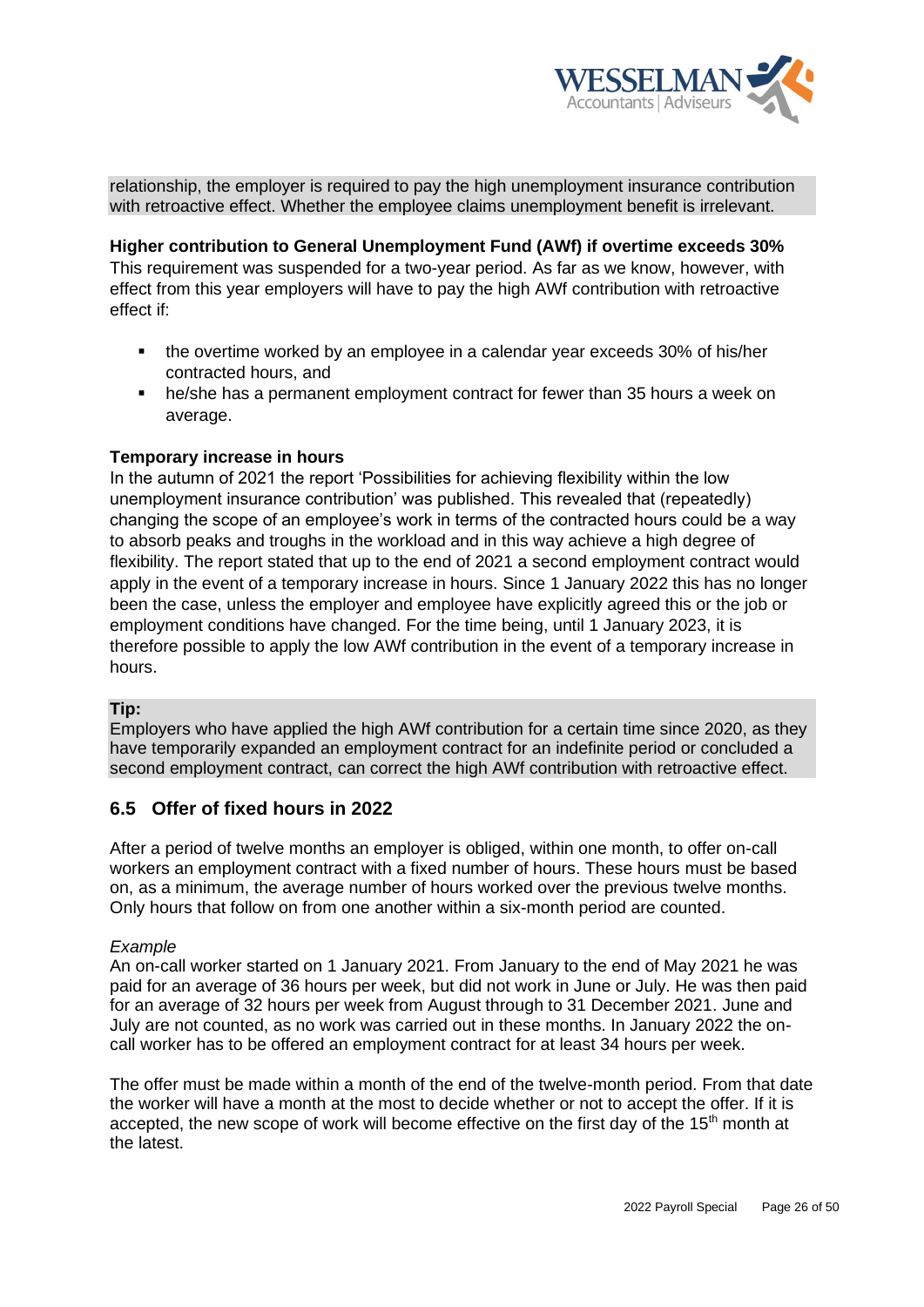

## **Right to pay if no offer made**

If a contract with a fixed number of hours is not offered, the on-call worker is entitled to be paid for the average number of hours worked per week over the previous twelve months, irrespective of whether he/she is called to perform work. This is a regular pay claim that is subject to a limitation period of five years.

#### **Tip:**

It is therefore important that the employer makes an offer, as there is a risk that the employee – often in cases where he/she has left the company – may claim pay retrospectively on the basis of the offer that should have been made.

# <span id="page-26-0"></span>**6.6 Call period**

An employer must call a worker to carry out work at least four days in advance, in writing or electronically. This period may be reduced to at least 24 hours in an applicable collective labour agreement. If the employer withdraws the offer within the above period, the worker is entitled to be paid for the hours withdrawn. It is therefore important to indicate clearly in advance what the duration of the work for which the worker is called will be: a few hours, a day, a week, etc.

A different arrangement may apply to people working in seasonal sectors. This is because, for seasonal jobs, it can be agreed in a collective labour agreement that a shorter call period will apply or that the interruption period – the period after which a new series of contracts starts to run – can be reduced from six to at least three months. In the latter case this must concern jobs that can be carried out for a maximum period of nine months per year due to climatological or natural conditions and cannot be carried out consecutively by the same worker for a period of more than nine months per year. This will therefore depend on the collective labour agreement that applies to you as an employer.

#### **Please note:**

The rules on successive fixed-term contracts (*ketenregeling*) have been relaxed and up to 3 temporary employment contracts are now permitted within a period of 36 months. In the event of an interval that exceeds 6 months, a new chain takes effect upon re-employment. The employer is also required to call the worker no later than 4 days before the work will begin. If the employer cancels the call within 4 days or changes the working hours, the worker is entitled to be paid for the hours for which he/she was called.

# <span id="page-26-1"></span>**6.7 Risk assessment & evaluation**

Many smaller employers in particular do not have a risk assessment & evaluation (RI&E). The Netherlands Labour Authority (formerly the Social Affairs and Employment Inspectorate) subjects companies to rigorous checks to determine whether they have an RI&E in place. If they do not have an RI&E, including action plan, this can result in substantial fines. Information on the RI&E is also available from the website: [www.routenaarrie.nl.](http://www.routenaarrie.nl/) Every year a special RI&E week is also organised during which attention is focused on drawing up an RI&E and an associated action plan. For more information please see: [www.weekvanderie.nl.](http://www.weekvanderie.nl/)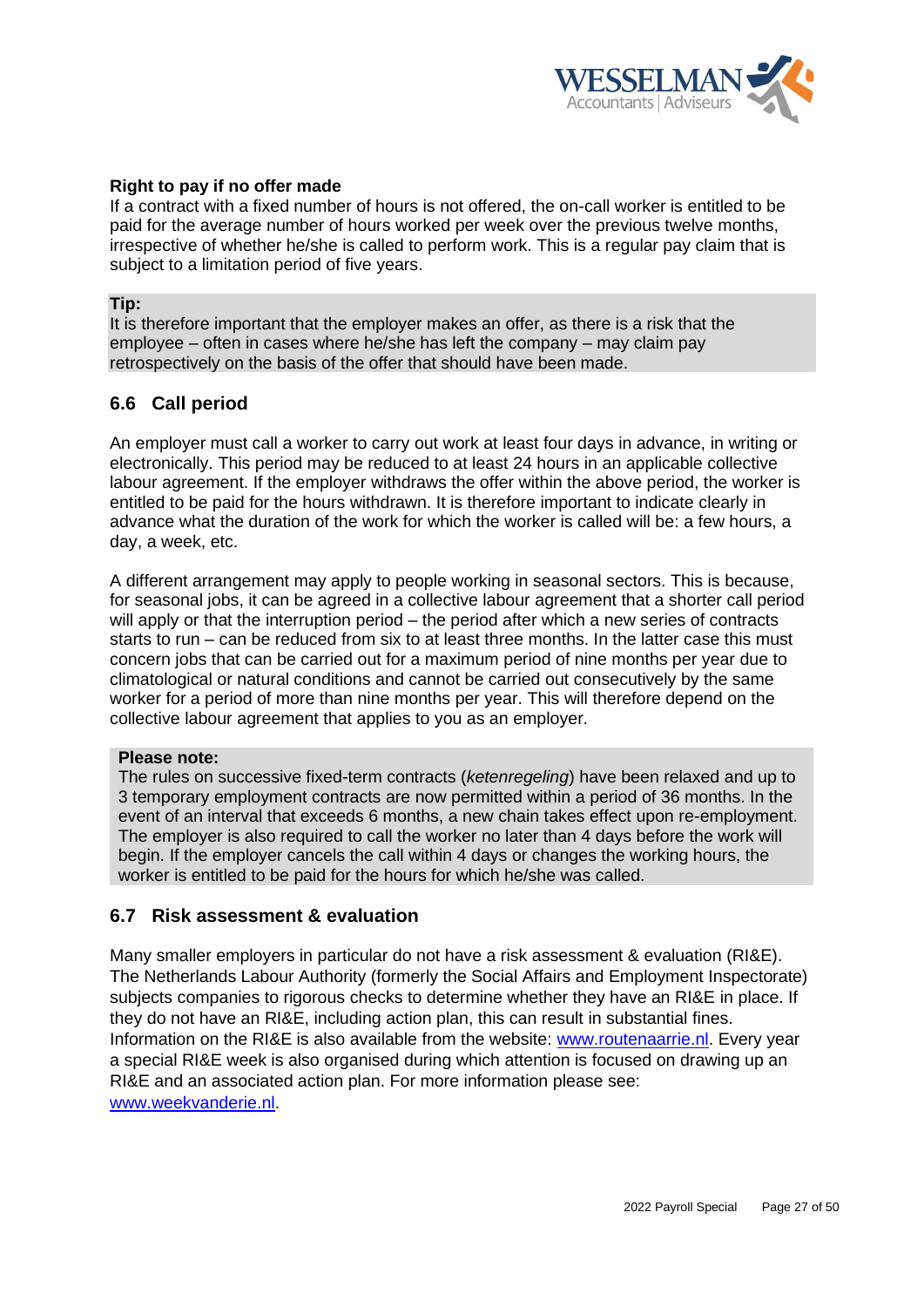

## **RI&E for small employers exempt from assessment**

Smaller employers with up to 25 employees do not have to have their risk assessment and evaluation assessed. This exemption only applies if you use an approved RI&E tool for your sector. Larger employers must always have their RI&E assessed.

#### *Conditions applicable to an approved sector RI&E*

Approved RI&E tools for the various sectors need to meet certain conditions. Employers and employees from the same sector must have developed the tool jointly, for example. The tool must also have been assessed by a person certified as a key occupational health and safety expert (company doctor, safety expert, labour and organisational expert or occupational hygienist). In addition, it must have been registered with the RI&E Support Centre (Steunpunt RI&E) and made available digitally on the website [\(www.rie.nl\)](http://www.rie.nl/).

#### *Co-determination bodies have right of approval*

After they have been assessed by the certified key occupational health and safety expert the RI&E and action plan must also be sent to the works council or employee representative body. They have a right of approval. The Working Conditions Act also stipulates that employees have a right to inspect the RI&E. The more employees are aware of the risks, the better they can take them into account.

### <span id="page-27-0"></span>**6.8. Ban on smoking areas**

Up to the end of 2021 it was permitted to smoke at work in a designated smoking area. Since 1 January 2022 a ban on smoking areas has applied in the private sector. Company vehicles are also regarded as workplaces.

The ban is being enforced by the Netherlands Food and Consumer Product Safety Authority. If staff are smoking where this is not permitted, the employer will be fined for breaching the smoking ban. The amounts of this fine vary from  $\epsilon$  450 to  $\epsilon$  4,500 depending on the breach.

An employer can also offer an employee support with stopping smoking. Since 1 January 2020 employees have not had to pay an excess if they take advantage of programmes to help them quit smoking. Three conditions apply here:

- 1.The employee must participate in a 'stop smoking' programme arranged through a general practitioner, midwife or company doctor.
- 2.The treatment must be combined with a 'behavioural programme', which means the approach is based both on medication and on changing behaviour.
- 3.The removal of the requirement to pay the excess only applies to medication and methods that are generally acknowledged to be effective.

#### <span id="page-27-1"></span>**6.9 Partially paid parental leave**

From August 2022 (both) parents are entitled to nine weeks of partially paid parental leave. This applies during the child's first year and is on top of the existing leave schemes for parents. The payment is made via the UWV.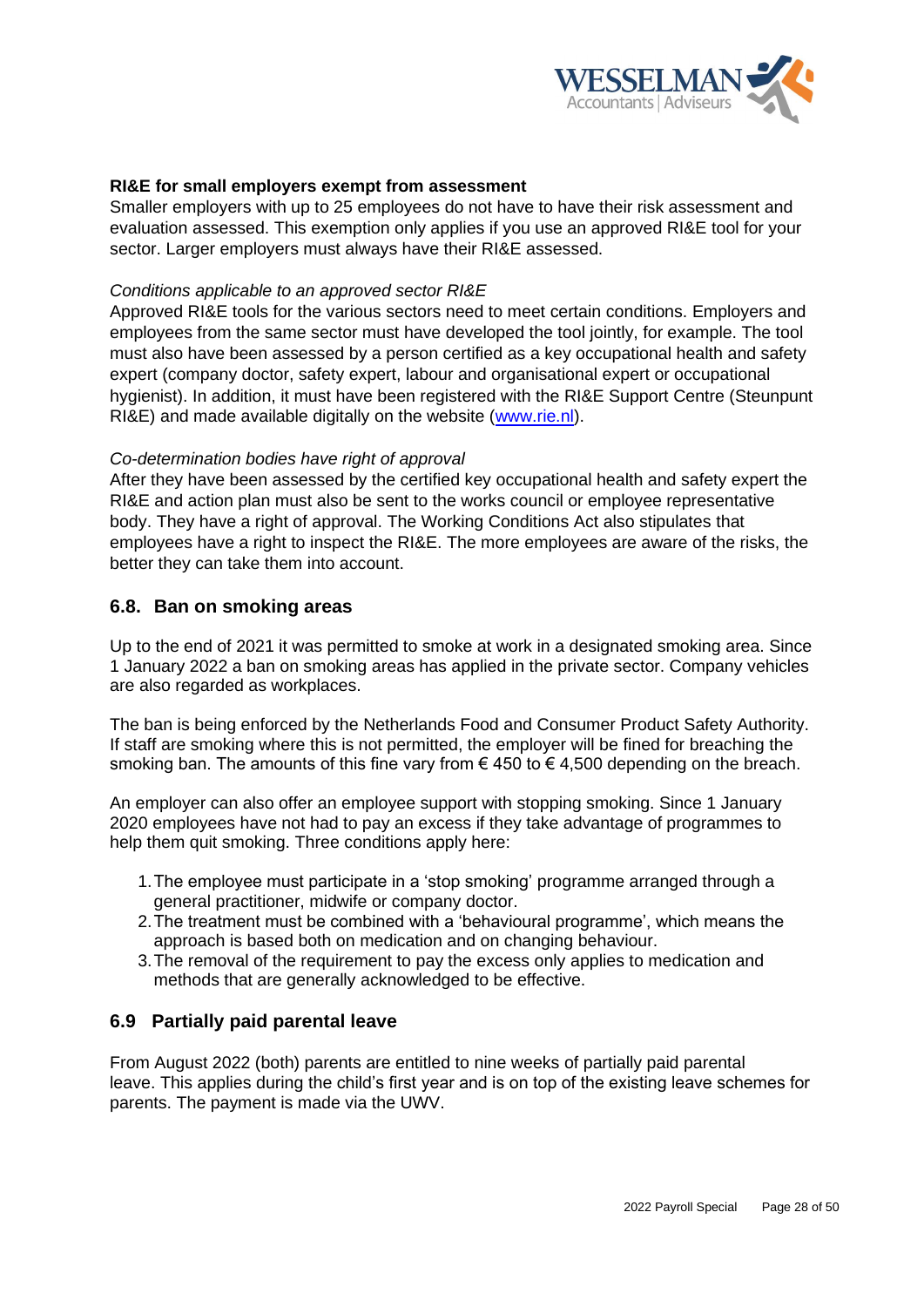

At present, parents can take 26 weeks of parental leave in the first eight years of their child's life. This leave is unpaid, although employers and employees can make alternative agreements within a company or sector.

### **What is the situation from August 2022?**

From August of this year partially paid parental leave is being introduced. During the child's first year the parents will be entitled to nine weeks of paid parental leave. This is a payment under the Work and Care Act (Wazo payment), which they will apply for through their employer. The parental leave will also apply if parents had a child before the Act was introduced, provided that this child is less than 1 year old. The parents must also be working (be an employee) at that time and must not yet have taken the full parental leave entitlement (26 times their working hours per week).

During the parental leave they will continue to receive a partial salary payment at a level of 50%. This is relatively low, which means that taking this leave remains less attractive for lowpaid workers. Because of this concern, the previous government added a further provision to the legislative proposal. This states that the percentage of the payment should be increased to 70% even before the Act is introduced, if the new government agrees to this and is able to free up the necessary budget. This motion, asking the government to increase the percentage from 50% to 70%, was passed by a majority of members in the Upper House (in Dutch: 'Eerste Kamer'). It is therefore possible that this will now happen.

# <span id="page-28-0"></span>**6.10 Legislative proposal to make company doctor's opinion decisive when reintegration report is assessed**

The intention of this legislative proposal is to ensure the company doctor's opinion on the employee's workload capacity is decisive in future when the UWV assesses the reintegration report (RIV).

The insurer's medical advisor will no longer assess this opinion from the company doctor. His/her role will therefore also change. This should lead to greater certainty for employers. As a consequence of this measure, the assessment of the reintegration report will be based solely on an assessment of the report by an occupational health and safety expert. The UWV's occupational health and safety expert will assess whether the employer and employee have complied with their reintegration obligations and made sufficient efforts that are in keeping with the company doctor's opinion on the employee's workload capacity.

#### **Please note:**

Due to the caretaker status of the government, this legislative proposal has been declared controversial and will therefore not be placed on the parliamentary agenda until a new government has taken office.

The possibility for employers and employees to apply to the UWV for an expert opinion during the 104-week period will be retained, as will the possibility for the employee to request a second opinion at the employer's expense from another company doctor contracted by the employer. It will still be possible for the UWV to impose a penalty due to insufficient reintegration efforts on the part of the employer, although this will no longer be based on a medical difference of opinion between the insurer's medical advisor and the company doctor – a change that will greatly please many employers.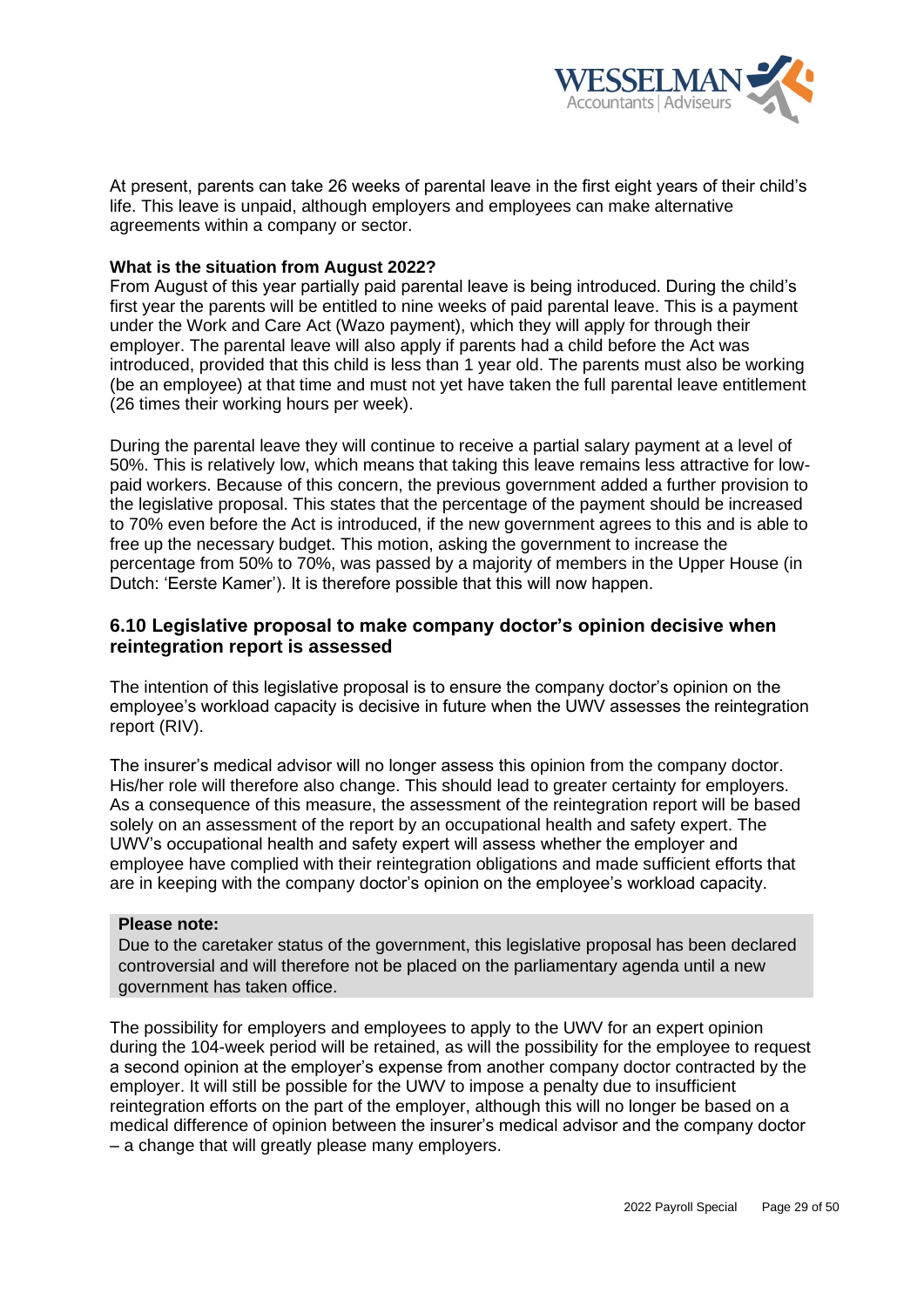

# <span id="page-29-0"></span>**6.11 Which collective labour agreement applies to your company?**

In practice, it is not uncommon for companies to change their business activities. However, the fact that such changes can affect the applicability of the collective labour agreement is often forgotten. Make sure you are applying the right collective labour agreement to avoid any unpleasant surprises.

If you run a business, the activities that your company is engaged in may change from time to time. This can be the case if a company divests or expands certain business activities or starts new activities, but also following a takeover, for example. In such situations you should make sure you are applying the right collective labour agreement. Checking the scope of the agreement in good time will help you avoid claims based on the wrong collective labour agreement being applied. The same applies if a new collective labour agreement is concluded.

#### Which activities are covered by the agreement?

An integral part of every collective labour agreement is a clause setting out the business activities to which the agreement applies. This is also referred to as the 'scope'. If your business activities change, it is therefore particularly important to check whether the collective labour agreement still actually applies.

#### **Tip:**

Also check the scope if a new collective labour agreement is concluded within the sector. It is possible that developments in the sector have resulted in the scope being changed. The same applies if you join a different employers' organisation or if collective labour agreements are combined.

#### **Claims**

If the scope is not checked in good time, an employer will usually only find out that it has changed if an employee, social fund or pension fund gets in touch with a claim, for example because a salary paid was too low or the obligation to deduct contributions on the basis of the applicable pension scheme has not been complied with.

#### **Please note:**

Claims based on application of the wrong collective labour agreement only expire after five years and can therefore build up substantially.

### **Action plan**

To avoid any unpleasant surprises, it is a good idea to always check the scope of the agreement you are applying after changes are made within your organisation or if a new collective labour agreement takes effect. It is important to examine with a critical eye the hours spent on the various business activities within your organisation. This is a key criterion in many collective labour agreements. Pension funds and social funds in particular also use the company description included in the commercial register of the Chamber of Commerce. You should therefore ensure that this reflects your actual activities. If it is unclear whether a collective labour agreement applies, it makes sense to ask an external party to look into this.

#### **Conflict situation**

In practice, a company sometimes falls under two collective labour agreements. In some cases the agreements themselves may then help you determine which one applies through a provision indicating that one agreement takes precedence over the other. The employers'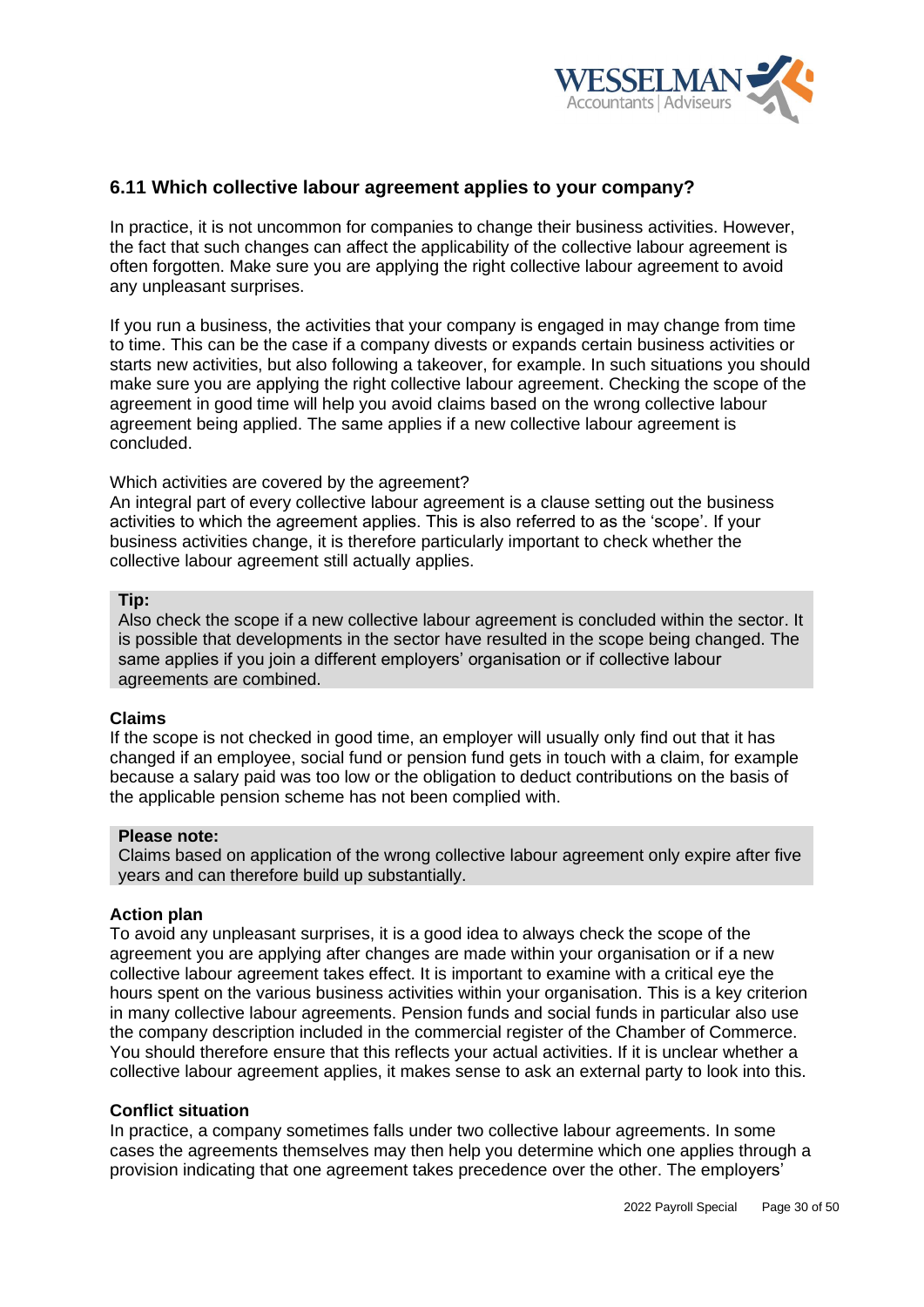

organisations involved in the agreements can also often tell you what to do in such a situation.

# <span id="page-30-0"></span>**6.12 Sector classification can be corrected retrospectively**

Previously, if an employer had overpaid contributions due to being classified in the wrong sector, it was impossible to change the classification to the correct sector. The Supreme Court has brought an end to this situation and made it possible once again to change the sector classification retrospectively.

Employers are automatically classified in a particular sector on the basis of their activities. The withholding entity, i.e. the employer, can ask the Tax and Customs Administration to change the sector classification if there are good arguments for doing so. Previously, however, it was not possible to request a change to the sector classification retrospectively. This was based mainly on the argument that the Tax and Customs Administration had insufficient capacity to do so.

## **Overpaid contributions**

Consequently, if a withholding entity had overpaid contributions due to an incorrect sector classification, it was impossible to claim back the overpayment afterwards. There was not a level playing field, however, as the Tax and Customs Administration had the option of making such a change retrospectively if the incorrect sector classification had resulted in insufficient contributions being deducted.

#### **Supreme Court ruling**

The Supreme Court has therefore ruled that this constitutes an infringement of the right to property that cannot be justified by the reasons put forward relating to insufficient capacity. The statutory system involves companies being allocated to a sector automatically.

# **Correction**

This implies that, where possible, the tax inspector must correct inaccurate sector classifications. He must also reverse the consequences of an incorrect sector classification as far as possible. The alleged risk, i.e. that a large number of employers may request a change retrospectively, does not constitute a reason to infringe the right to property. The fact that an employer may already have been aware of the incorrect sector classification and could therefore have requested the change at an earlier time does not change this.

# <span id="page-30-1"></span>**6.13 Alternative regime for persons of state-pension age adjusted**

The Act on Continued Employment After State-Pension Age (in effect since 1 January 2016) provides for a lighter employment-law regime for employed persons of state-pension age. The previous government announced that the Act would be subject to an assessment, following which the continued payment of salary to persons of state-pension age in the event of sickness may be reduced from thirteen weeks to six weeks.

The assessment of the Act has now been completed and a study has revealed that no parties are being demonstrably squeezed out of the labour market. Consequently, the previous government announced that the transitional arrangements would be ending. According to the previous government, these could not end any earlier than 1 January 2022. To date, however, the timing has not yet been confirmed.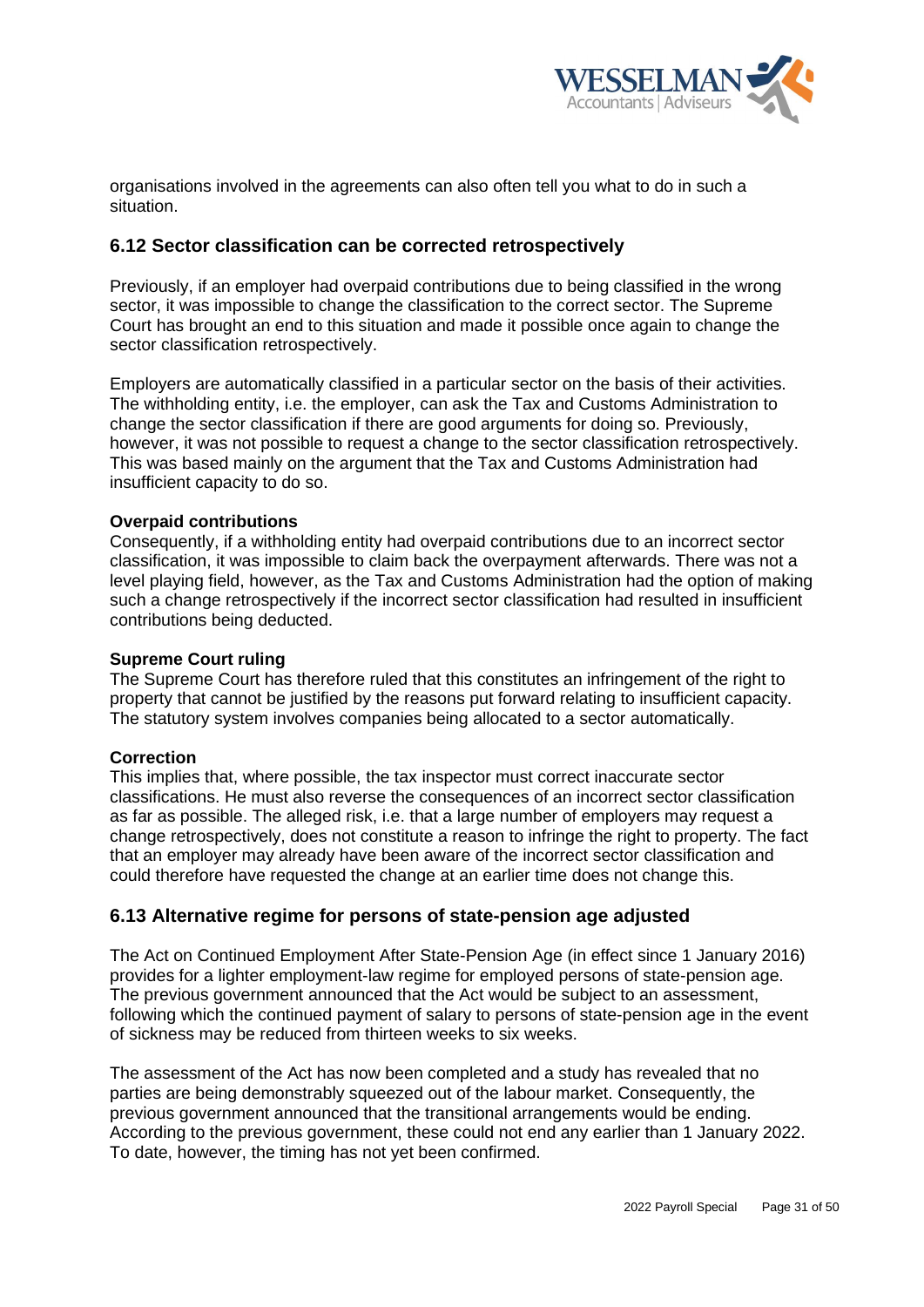

Due to the withdrawal of the transitional arrangements, the period of thirteen weeks is being reduced to six weeks for:

- the continued payment of salary in the event of sickness;
- the prohibition of termination of employment in the event of sickness;
- the reintegration obligation in the event of dismissal due to sickness.

# <span id="page-31-0"></span>**6.14 Enquire about no-risk policy promptly**

The no-risk policy is intended to make it more attractive for employers to hire employees who are detached from the labour market as a result of physical/intellectual disabilities. If the employee to whom the no-risk policy applies becomes sick, he/she is entitled to a sickness benefit from the UWV, which is paid regularly via the employer. If the employee subsequently falls under the Return to Work (Partially Disabled) Regulations (WGA), the associated benefit payments are also not borne by the employer.

However, it is possible that in the past the employer did not ask the employee after two months of employment about whether the no-risk policy applies to him/her and that consequently no sickness benefit has been granted. This would mean that the employer has been disadvantaged twice: on the one hand, because it has been unable to apply the sickness benefit and, on the other, because it is required to pay the benefit under the WGA. Case-law has repeatedly stated that the right to sickness benefit does not actually need to have been claimed. It is sufficient for this right to have existed. In practice, the UWV determines a 'fictitious' sickness benefit entitlement with retroactive effect. This fictitious sickness benefit claim may be attractive for an employer who is a self-insurer, as it means that the employer does not have to pay the subsequent benefit under the WGA itself. It may also be attractive for a publicly insured employer, as it allows an increase in the differentiated Return to Work Fund (Whk) contribution to be avoided.

The 2022 Collective Act on Social Affairs and Employment stipulates that the granting of a fictitious sickness benefit entitlement with retroactive effect will be restricted. The 'retroactive effect' period will be linked to a period not exceeding one year. This one-year period ties in with the period for granting the sickness benefit entitlement if a claim is not made under the no-risk policy until a later time. If the one-year period after which the sickness benefit can no longer be paid has expired, the costs under the Sickness Benefits Act and WGA are at the employer's expense and risk. This means it is all the more important to ask your employee about the applicability of the no-risk policy promptly, i.e. after two months of employment.

The process used to report the sickness of employees with a no-risk policy has been simplified. In many cases the online questionnaire that an employee has to complete if you report him/her as sick is no longer required. Since 24 September 2021 a sick employee may receive a telephone call from the UWV. The employee only has to complete an online questionnaire if it is apparent from this telephone conversation that a discussion with the insurer's medical advisor is required. In all other cases this is therefore no longer necessary. If the questionnaire is needed, the UWV can help the employee to complete it.

# **6.15 Change to offsetting of wage expenses subsidy in the event of sickness from 1 January 2022**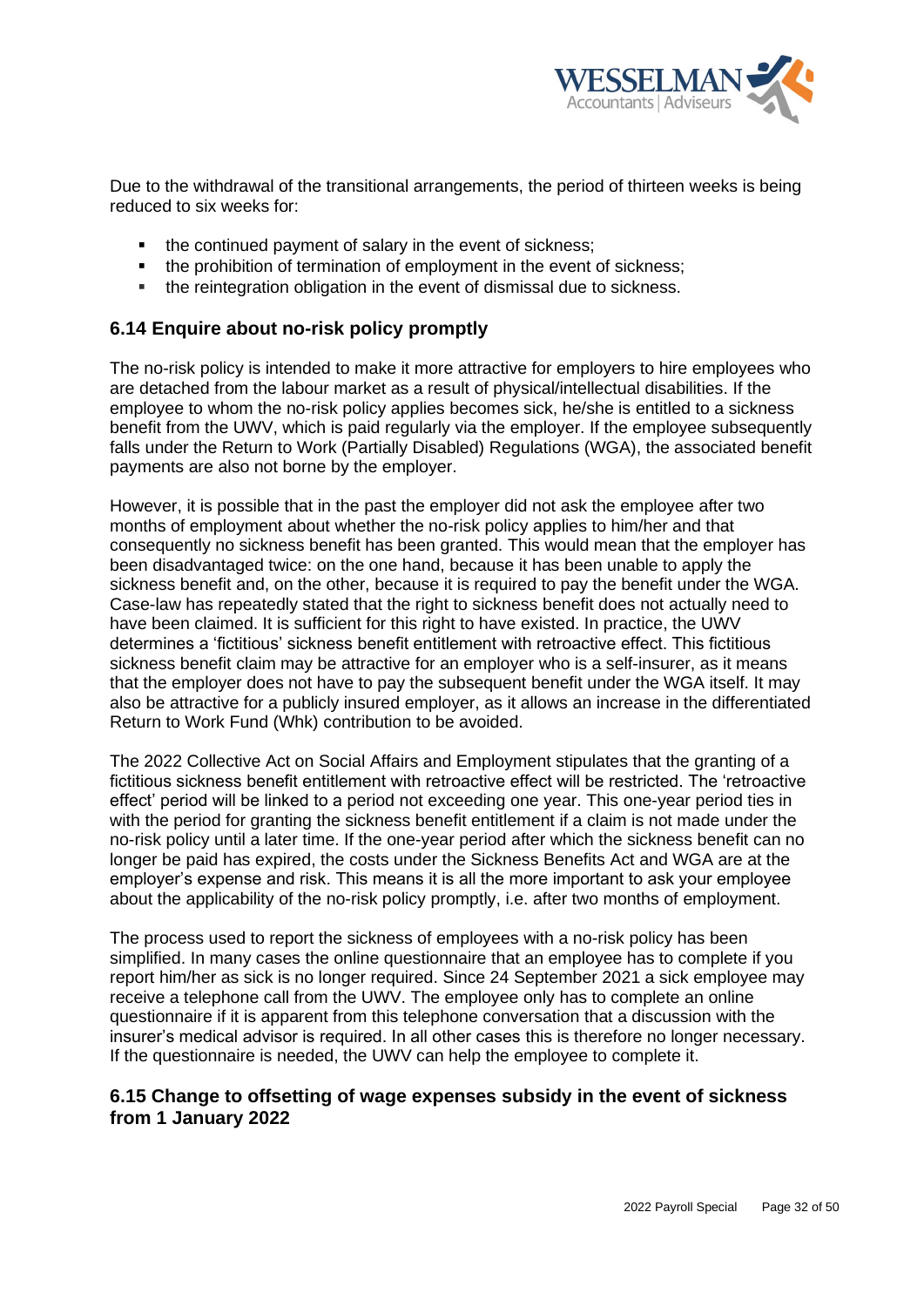

Local authorities can make use of the wage expenses subsidy (LKS) for individuals who are unable to earn the statutory minimum wage. This concerns individuals for whom the local authority has a responsibility when it comes to helping them find work, such as people on social assistance, people receiving a benefit under the older and partially disabled unemployed workers income scheme (IOAW) or older and partially disabled former selfemployed persons income scheme (IOAZ) and people who are already working with the help of another local authority scheme, but also people without a benefit entitlement.

If the LKS is granted, the employee receives the statutory minimum wage for the hours that he/she works (or the wage that applies under the collective labour agreement, if higher). If necessary, the employee receives an additional benefit from the local authority, if the number of hours that he/she is working is not enough to reach the minimum social income. The level of the LKS paid to the employer is the difference between the statutory minimum wage and the (lower) value of the wage earned by the employee.

#### **Changes to process for reporting sick for recipients of wage expenses subsidy**

On 1 January 2022 changes were made to the process for reporting sick and to the offsetting of the wage expenses subsidy in the event of sickness. These have made it easier for you as an employer to hire someone who qualifies for the wage expenses subsidy. The new rules apply to applications for sickness benefit or maternity benefit on or after 1 January 2022.

Up to 1 January 2022 an employer who received a wage expenses subsidy for an employee had to report, in the event of this employee falling ill, his/her sickness and recovery to two separate agencies: the UWV (in connection with the no-risk policy) and the local authority (in connection with the suspension and resumption of the wage expenses subsidy). This system led to all kinds of offsetting taking place between local authorities, the UWV and employers due to the overlapping of the no-risk policy and wage expenses subsidy. The process has now been simplified.

#### **Wage expenses subsidy to continue as normal**

From 1 January 2022 the wage expenses subsidy will continue as normal in the event of sickness. Local authorities and benefits agencies will not have to claim back any wage expenses subsidy retrospectively. The UWV will adjust the no-risk sickness benefit on the basis of the wage value determined. In future, employers will have to report the sickness of someone for whom the wage expenses subsidy is received to the UWV only and will no longer also have to notify the local authority.

The UWV calculates the benefit for the employee concerned by multiplying the benefit amount by the wage value percentage that is notified to the UWV by the local authority. This calculation results in the benefit payable to the employee. The wage value percentage is the work output of an employee expressed as a percentage of the work output of an ordinary, comparable employee in the same role. It is determined by the local authority and is a percentage of the statutory minimum wage. The wage value for the calculation must be at least 30%. This has been laid down by law. Since 1 July 2021 there has been a single standardised system in place for determining the wage value.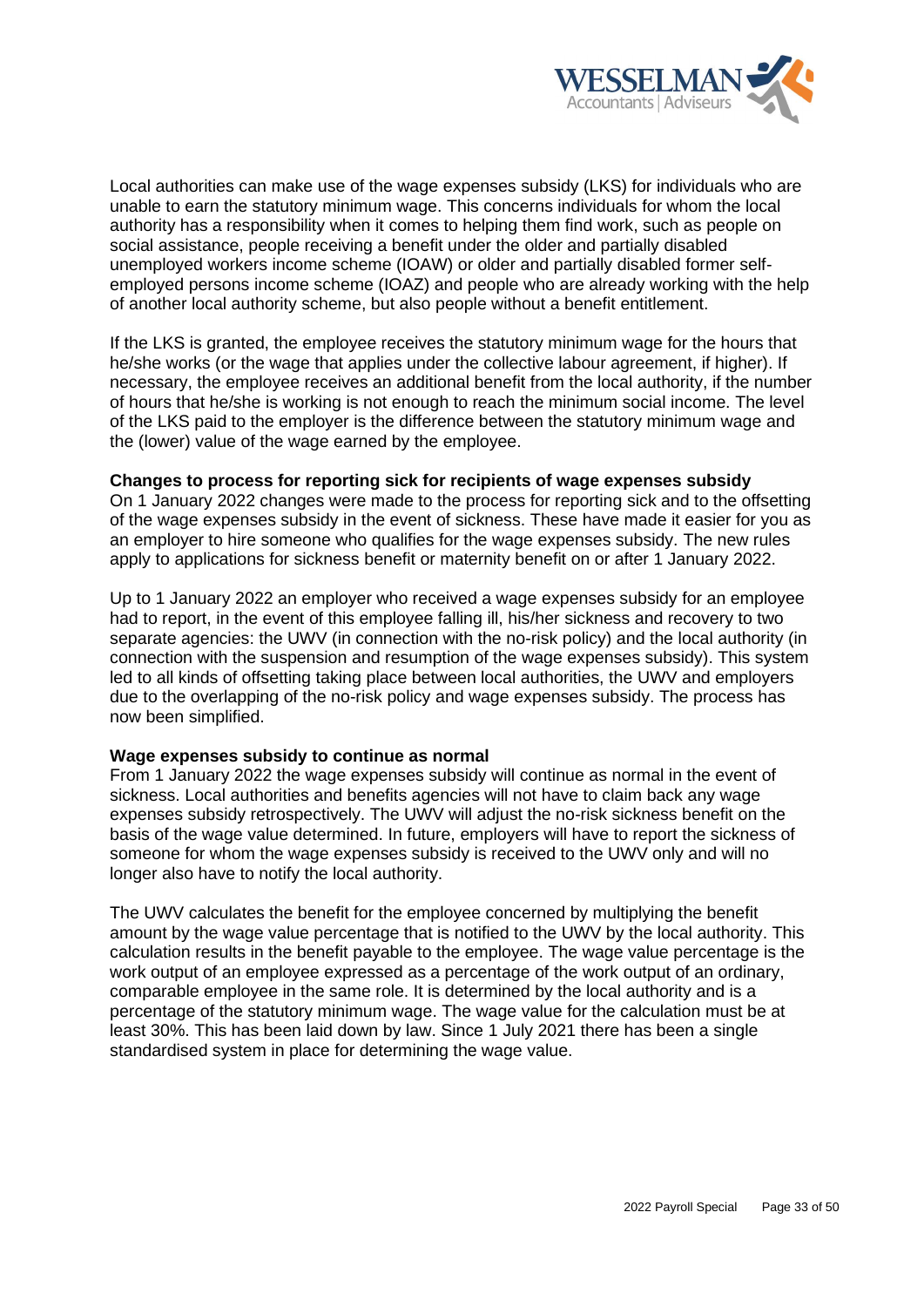

# <span id="page-33-0"></span>**7 Coronavirus and homeworking**

# <span id="page-33-1"></span>**7.1 Homeworking allowance**

As employees are working from home a lot more as a result of the coronavirus crisis, employers may feel obliged to support them with the costs they incur at home. This section provides an overview of the tax treatment of various common allowances and benefits in kind.

# **PC, mobile communication equipment and internet**

Computer equipment, such as laptops, printers, etc., and mobile communication equipment, such as a smartphone, can be reimbursed or supplied free of tax by an employer if, in its opinion, the employee needs it to perform his or her role properly from home. An internet contract also falls under the above.

#### **Please note:**

In the case of a contract covering various services, such as TV, the employer needs to ask the provider which portion of the costs can be allocated to the internet connection. Only this portion may be reimbursed free of tax.

## **Essential?**

For employees who are obliged to work from home there will generally be little argument about whether a laptop, etc. is essential. Non-essential aids are also exempted if 90% or more of their use by the employee is for business purposes.

# **Tip:**

Within this context the term 'making available' (*ter beschikking stellen*) means that an employee hands the equipment back at the end of the employment relationship, for example, or if he/she no longer needs it to perform his/her work. Document these agreements with an employee carefully.

# **If not exempted, charge to fixed budget**

If the employer reimburses the cost of or makes available a non-essential item, in principle this is taxable for the employee. However, the employer can also include it under the workrelated expenses scheme, which means it will remain untaxed. The employer will only pay a final levy of 80% if the fixed budget for this year is exceeded.

#### **And when the crisis is over?**

If employees no longer need to work from home after the coronavirus crisis, they will have to return the PCs, etc. that have been made available to the employer or acquire them as their own private property and pay reasonable compensation for them.

#### **Homeworking allowance of € 2 per day**

As explained in section 3.2, from this year there is a specific exemption for the homeworking allowance under the work-related expenses scheme. You can reimburse an amount of  $\epsilon$  2 per day to homeworkers free of tax. If you want to reimburse more than € 2 per day to your employee, allocate the excess amount to the fixed budget under the work-related expenses scheme. Bear in mind that allowances and benefits in kind are free of tax if they fall within the fixed budget. In 2022 this amounts to 1.7% of your wage bill up to  $\epsilon$  400,000 and 1.18% on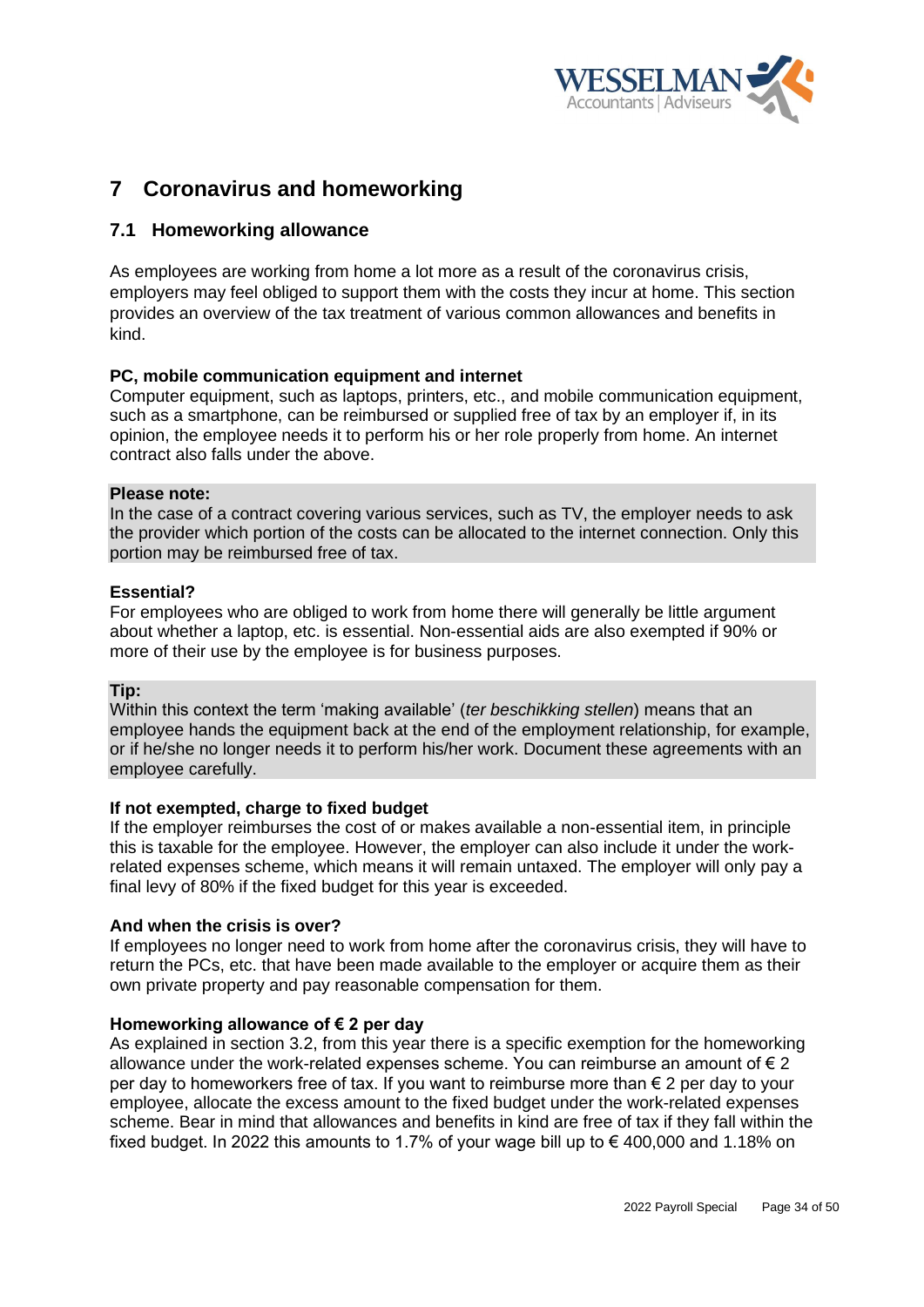

the excess amount. If the allowances and benefits in kind that you grant exceed this level in 2022, as an employer you will pay 80% tax on the surplus.

# <span id="page-34-0"></span>**7.2 Homeworking scheme**

Draw up a homeworking scheme if you want to make it possible for people in certain jobs or job groups to work from home.

This should include points relating to homeworking, but also information on how inspections will be carried out, for example. Consider the following points:

- The jobs or job groups in which employees will be permitted to work from home, in view of the nature of the role.
- The number of days that an employee can work from home.
- **•** The possibility of contacting the employee and when this should be possible.
- How the workplace inspection will take place.
- How good working conditions will be maintained and how the employer and employee should handle this.

The working conditions policy that the employer is required to pursue under the Working Conditions Act has to cover homeworking. This means that attention must be paid to homeworking in the risk assessment & evaluation (RI&E) that all employers have to draw up.

Within the context of working conditions legislation, homeworking comes under the term 'location-independent work'. This classification means that homeworking is subject to a less rigorous working conditions regime. Under this less rigorous regime certain obligations in the area of working conditions do not apply, such as those relating to the risk of fire and escape routes, but also those relating to the size of the workspace and the presence of toilets.

The Working Conditions Decree stipulates that the organisation of the workspace must comply with the following requirements:

- The homeworker's workspace must be organised in such a way that, as far as possible, the employee can carry out his/her work in a seated position and in an ergonomic manner. With this in mind, the employee must have a fit-for-purpose seat and work surface or desk at his/her disposal.
- The facilities needed for fit-for-purpose artificial lighting must be present in the workspace.

To satisfy these requirements, certain facilities or aids could be made available to help the employee organise his/her home workstation and prevent him/her from working for too long or in an incorrect manner. These may include a laptop holder, mouse or separate keyboard, for example. Costs of this nature that are incurred to comply with working conditions obligations are borne by the employer. If employees have already incurred costs that were necessary to organise their home workstation, they can claim them back from the employer, provided that agreements on this have been made with the employer in advance.

In a specific homeworking scheme forming part of the working conditions policy the employer can indicate the roles within the organisation that are eligible for homeworking and the requirements that apply to the organisation of the home workstation, for example. The works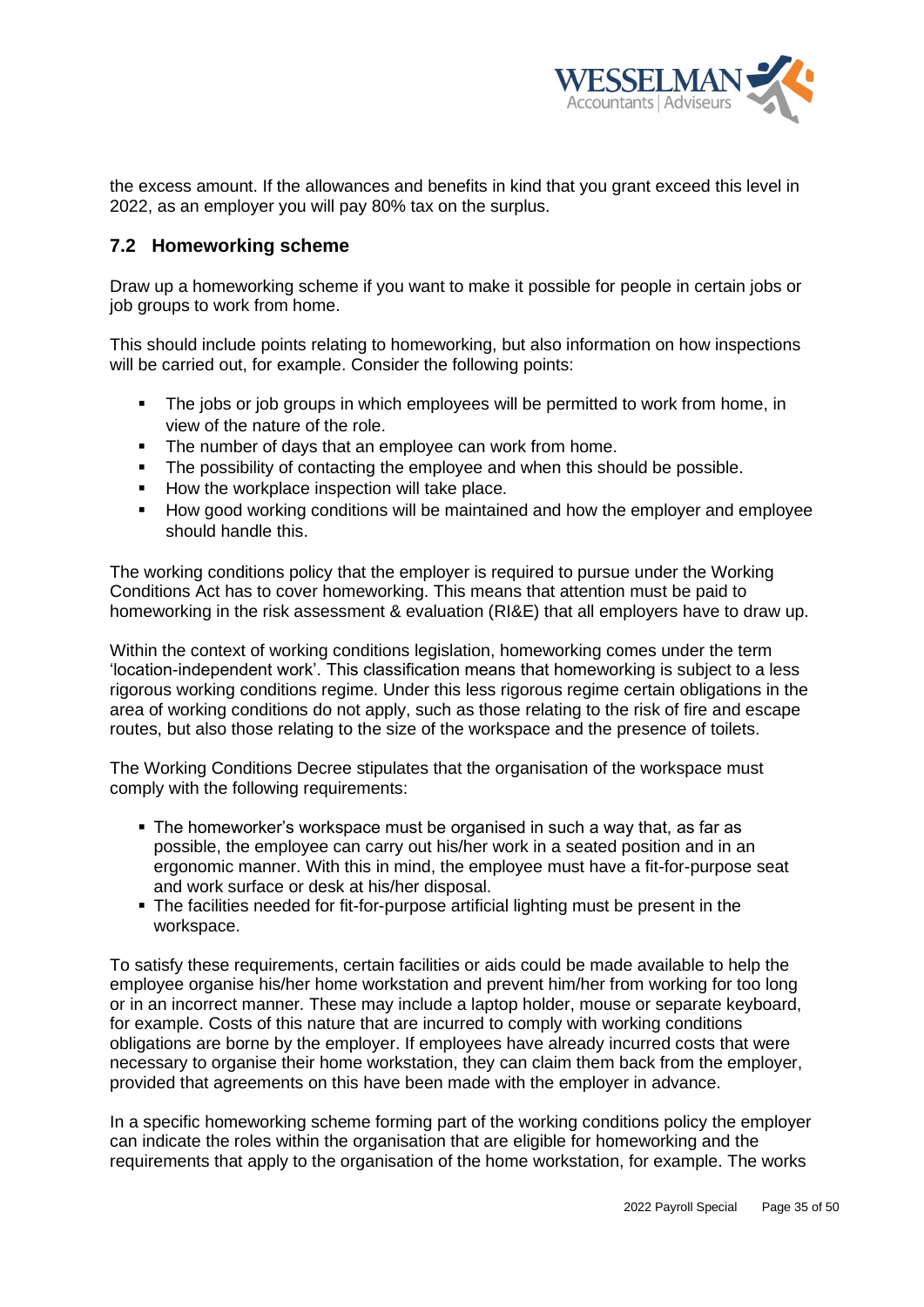

council or employee representative body must approve the homeworking policy as part of the working conditions policy. The facilitation of homeworking can then be regulated in more detail in a homeworking agreement signed by the employer and employee and covering matters such as the number of days on which the employee will work from home, the possibility of contacting the employee and the making available of the necessary equipment.

In addition, the employer also has to pay attention to the psychosocial workload risks that apply during the work and therefore also during homeworking. These include bullying, aggression, violence, intimidation and discrimination. In this connection the employer must pursue a policy relating to undesirable behaviour as part of the working conditions policy. One element of such a policy involves designating a confidential advisor to whom employees can speak. This can be an internal or external advisor or a combination of the two. A complaints procedure and complaints committee must also be set up. The works council has a right of approval in relation to the policy on undesirable behaviour and the complaints procedure.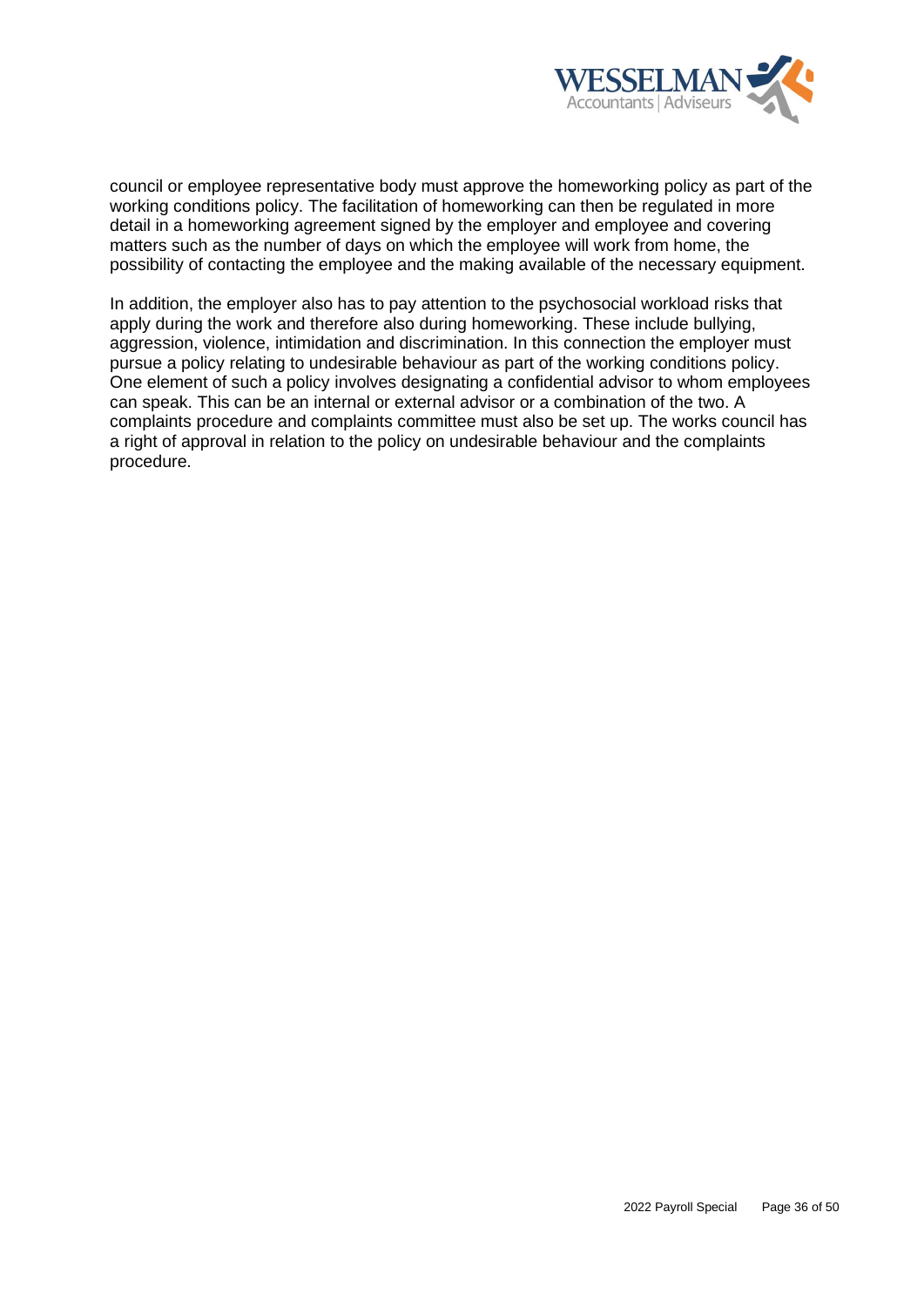

# <span id="page-36-0"></span>**8 Temporary Emergency Bridging Measure for Sustained Employment**

# <span id="page-36-1"></span>**8.1 NOW 5.0 and 6.0**

In connection with the coronavirus crisis you can apply for the NOW (Temporary Emergency Bridging Measure for Sustained Employment) payroll subsidy under the NOW 5.0 and NOW 6.0 schemes.

# *NOW 5.0*

NOW 5.0 relates to the period from 1 November 2021 to 31 December 2021. The application period for NOW 5.0 has now expired. This ran from 13 December 2021 to 31 January 2022. In contrast to previous NOW schemes, the advance was paid in a single instalment. You can apply for determination of the definitive subsidy over the period from 1 June 2022 to 22 February 2023.

## *NOW 6.0*

NOW 6.0 relates to the period from 1 January 2022 to 31 March 2022. You can apply for this subsidy from 14 February to 13 April 2022. NOW 6.0 is almost identical to NOW 5.0.

## **Level of subsidy**

The subsidy depends on the drop in turnover suffered, which cannot exceed 90%. This drop in turnover is calculated relative to 2019. Compensation for payroll costs is paid at a level of 85%.

#### **Started your business after 1 January 2019?**

If you started your business after 1 January 2019, you have to calculate your drop in turnover relative to a different period rather than 2019. Which period you should use depends on your start date (see uwv.nl). If you started on or after 2 October 2021, you are not entitled to the NOW subsidy for the period from January to the end of March 2022.

#### **Change to mark-up**

The subsidy is based on your wage bill in October 2021. This wage bill will now be marked up by 30% instead of the 40% that applied last year under the NOW, due to the introduction of a new calculation method. On balance the subsidy will remain the same, however.

An overview of the differences between the various NOW schemes can be found on the [UWV](https://www.uwv.nl/werkgevers/Images/overzicht-aanvraagperiodes-now.pdf) website.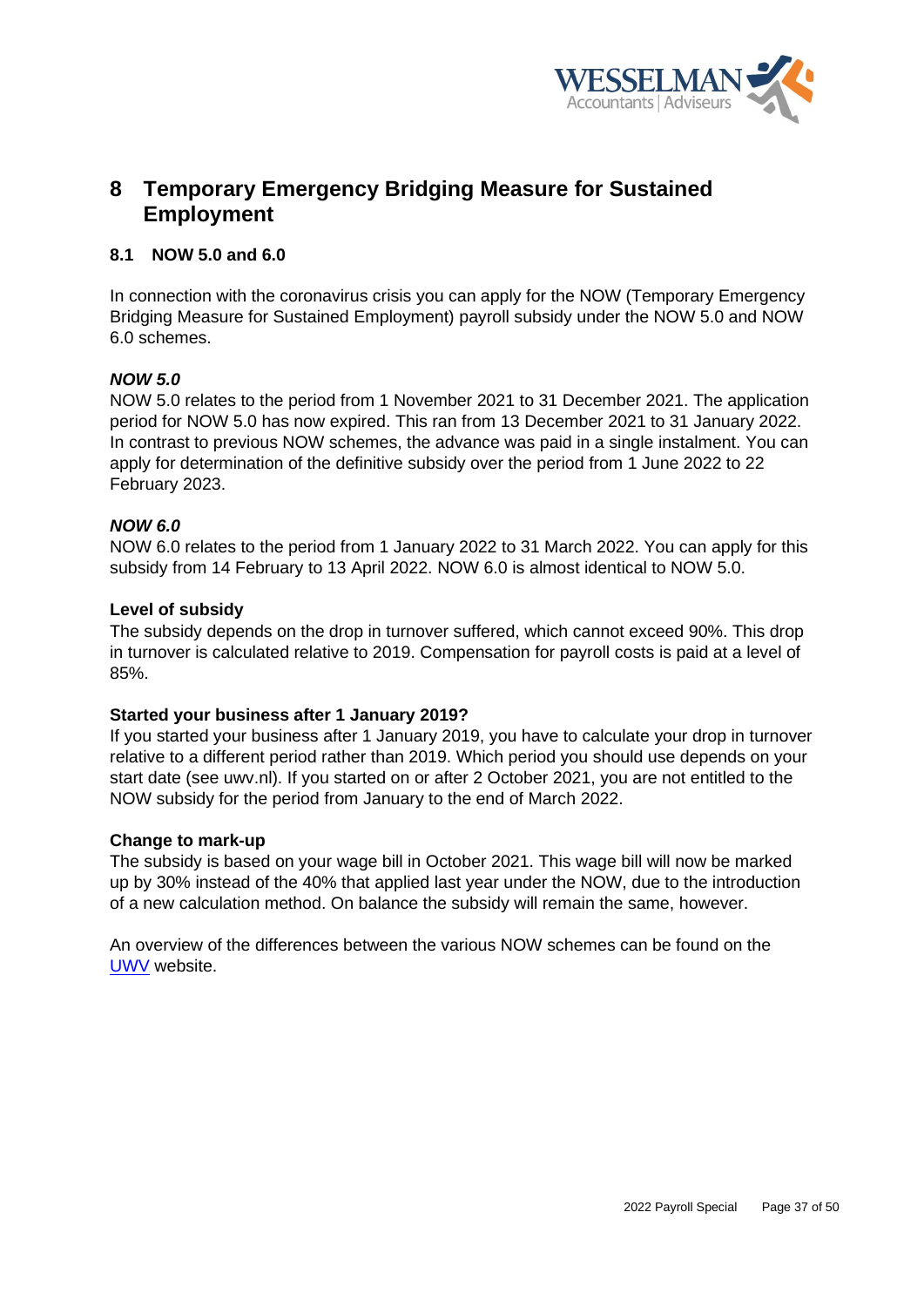

# <span id="page-37-0"></span>**9 Coronavirus and specific issues relating to employees**

# <span id="page-37-1"></span>**9.1 Can an employer make it compulsory to wear a face mask?**

To comply with its duty of care, can an employer make it compulsory to wear a non-medical face mask? If so, who pays for it? And what happens if an employee does not want to wear a face mask?

The employer has a statutory duty of care. That means it has to ensure a safe working environment for its employees. Under the Working Conditions Act it is also obliged to pursue a working conditions policy in which attention is paid to risks in the workplace. This is based on the risk assessment and evaluation (RI&E). In this document attention should also be focused on measures associated with the coronavirus.

## **Complying with the duty of care**

To comply with its duty of care, an employer can make it compulsory to wear a non-medical face mask. After all, the employer also has the right to issue instructions. This right implies that the employer can issue instructions regarding how and under what conditions work must be carried out. The regulations must be reasonable, however. If, for example, it is impossible to maintain sufficient distance in the workplace, e.g. in a supermarket with narrow aisles, it may be reasonable to make a face mask compulsory.

## **Who pays for the face mask?**

If the employer makes it compulsory to wear a non-medical face mask, the employer must make face masks available or offer the possibility of claiming back these expenses. The employer must also provide clear instructions on how they should be used.

#### **If an employee does not want to wear a face mask**

If the employee does not comply with the employer's request to wear face masks in the workplace, the employer can require him/her to work from home. In the case of an employee who is unable to work from home due to the nature of his/her work, the employee's conduct may constitute grounds for the employer to take disciplinary action, e.g. to issue a warning or suspend the payment of wages. This is obviously a last resort. It is important that the parties enter into discussion in all cases.

#### **Medical impediments to wearing a face mask**

Some employees are unable to wear a face mask (or wear one for long periods) due to health reasons. This may include people with respiratory conditions, such as asthma or COPD. Employees may also suffer panic attacks as a result of wearing a face mask. Making face masks compulsory at work would actually mean that these employees were no longer suitable for their work. An obligation to wear a face mask should therefore be introduced in a tailored manner.

#### **Right of approval of works council/employee representative body**

As making face masks compulsory in the workplace is a measure that relates to working conditions, the works council or employee representative body has a right of approval. Without the approval of such a body it will be difficult to introduce an obligation to wear face masks.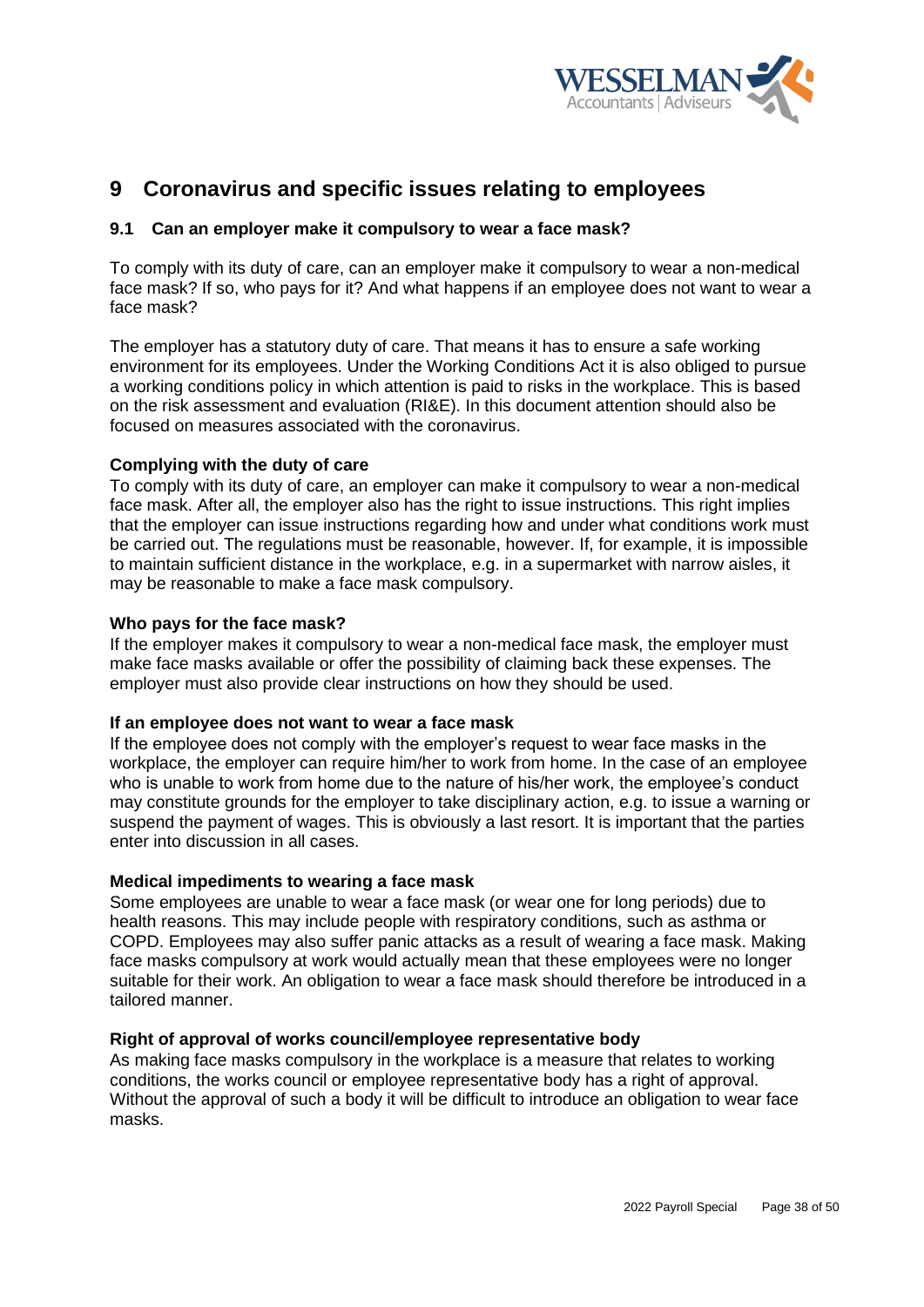

# **Tip:**

Check whether there is an (approved) RI&E or a coronavirus protocol for your sector. In this you may find guidance that is relevant to your business situation.

## <span id="page-38-0"></span>**9.2 Can an employer require an employee to be vaccinated?**

Can an employer oblige an employee to receive a vaccination? Are you allowed to ask a candidate whether he or she has been vaccinated during a job interview? Can you include an obligation to be vaccinated in the job requirements? Is the answer to this last question different in the case of healthcare personnel?

# **Can an employee be obliged to receive a vaccination?**

Can an employer oblige an employee to receive a vaccination? The answer to this question is 'no'. An employee has a right to physical integrity. This is enshrined in the Constitution. It is therefore up to the employee to decide whether or not to be vaccinated. Vaccination takes place on a voluntary basis.

On 22 November 2021 the government submitted a legislative proposal under which the coronavirus entry pass (CTB) could also be used in the workplace. A distinction is made between sectors in which the CTB is compulsory and those in which it is not. The legislative proposal gives an employer the option of pursuing a policy under which anyone wishing to access a workplace, as part of a profession or occupation or as a volunteer, is obliged to hold a CTB. This will apply to sites that, in view of the epidemiological situation, are considered to present a high risk, given the nature of the activities or the circumstances in which these activities are carried out. On a practical level, this means that an obligation to hold a CTB is unlikely to apply in office environments, but the situation may be different in production environments where homeworking is not possible or it is difficult to maintain social distancing.

The employer's CTB policy must give the company doctor a role, as he/she has to keep track of which employees have or have not been vaccinated and which have agreed to or have not agreed to take a coronavirus test. For privacy reasons the employer is not allowed to keep a record of this data itself. In consultation with the occupational health and safety service the employer will have to draw up a policy outlining how safety will be ensured within the context of the risk of coronavirus infection.

#### **Please note:**

This is a legislative proposal that is yet to be debated. We will, of course, keep you up to date with any further developments.

# **Continued payment of salary?**

An employer cannot therefore oblige his or her employees to receive a vaccination. Although the employer has a duty of care with regard to an employee's health and safety and his or her working conditions, for the time being this does not extend to being able to force the employee to be vaccinated. It is also not permitted to put the employee under pressure to receive a vaccination. After all, we are talking here about health data and this is subject to privacy legislation.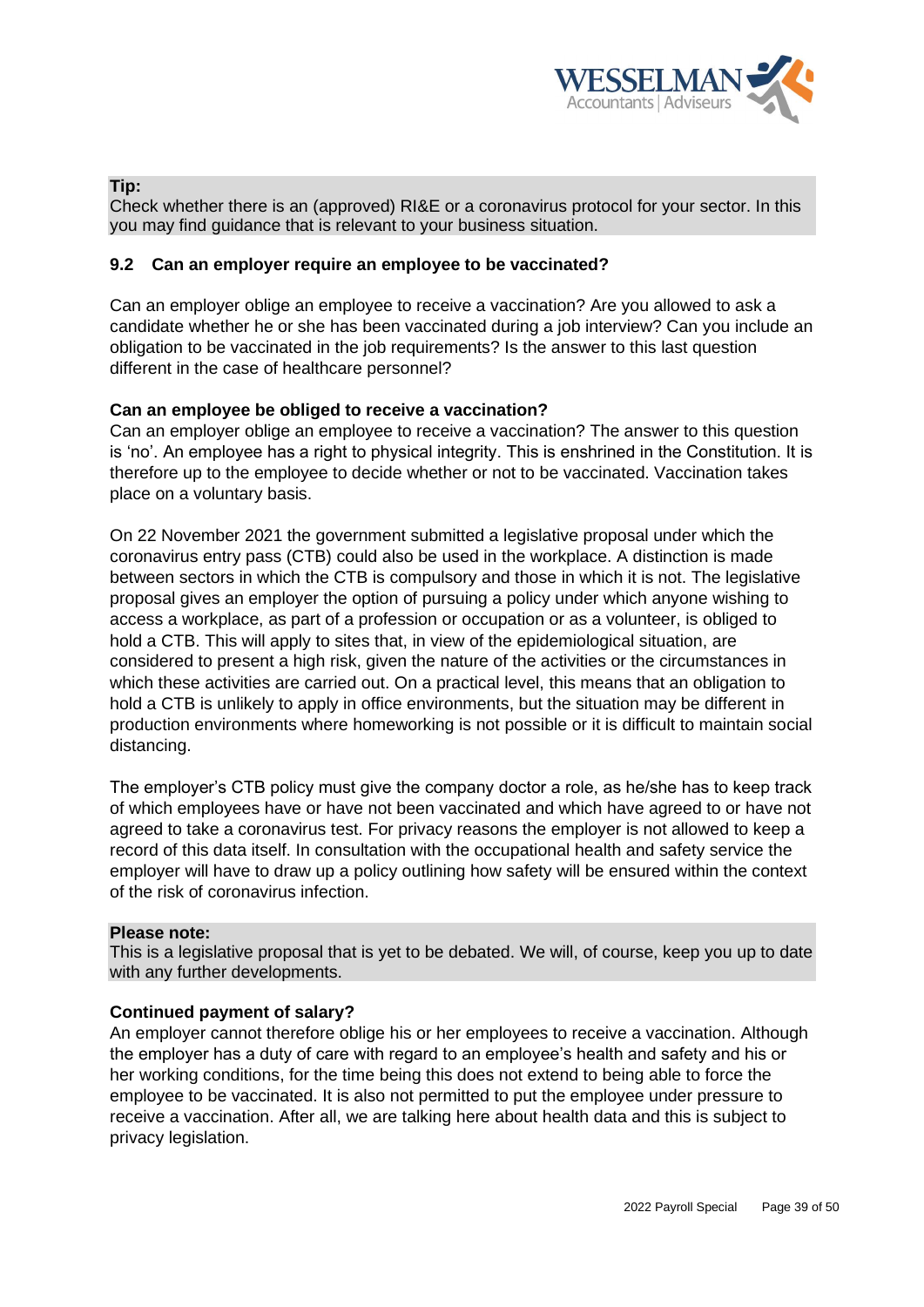

## **Please note:**

If an employee who has not been vaccinated falls ill, the employer also has an obligation to continue paying his or her salary in this situation.

#### **Job interview**

During a job interview it is also not permitted to ask the candidate whether he or she has been or plans to be vaccinated. After all, this is also health data. Health data is a specific item of personal data whose processing is prohibited, unless a statutory exemption applies. The explicit consent of the employee is insufficient, as – in view of the relationship of dependency – it is possible to question whether the consent was given voluntarily.

#### **Vaccination obligation as a job requirement**

An obligation to be vaccinated can only be included as a job requirement if there is a legitimate aim and the means of achieving that aim are appropriate and necessary. After all, this means that a distinction is being introduced between staff who have and staff who have not been vaccinated. As mentioned above, the principle of physical integrity and the right of self-determination apply. Including an obligation to be vaccinated in a job requirement is not justified by a legitimate aim.

## **Vaccination essential for a candidate for a healthcare role?**

If vaccination is essential to be able to carry out the work in question safely, as in the case of a candidate for a healthcare role, the employer can demand that the candidate undergo a medical examination. On the basis of the Medical Examinations Act, it is permitted for the company doctor to ask the candidate whether he or she has been vaccinated. The company doctor will subsequently indicate whether or not the candidate is suitable for the role. The reason for this conclusion is not given.

#### **Vaccination of employed healthcare workers**

Can an employer oblige healthcare workers on permanent contracts to receive a vaccination? This is a difficult question to answer, as everything is new when it comes to the coronavirus and there is no case-law in this area. We can infer from past case-law, however, that in such cases the court will often weigh up the individual and collective interests.

#### <span id="page-39-0"></span>**9.3 Can an employee be obliged to take a coronavirus test?**

Can an employer oblige an employee to take a coronavirus test? Is an employer allowed to send home an employee who has coronavirus symptoms? And is it permitted for an employer to take an employee's temperature? These are questions that are arising in the workplace and for which we provide an answer below.

#### **Can an employer oblige an employee to take a coronavirus test?**

No, this is not allowed. As the employee has a right to physical integrity, it is not permitted for an employer to oblige an employee to take a coronavirus test. The right to physical integrity means that every individual can decide him/herself what happens with his/her body.

Naturally, the employer can refer the employee to the recommendation of the National Institute for Public Health and the Environment (RIVM) to make an appointment for a test if you have cold-like symptoms, a high temperature or fever, a sore throat or a cough.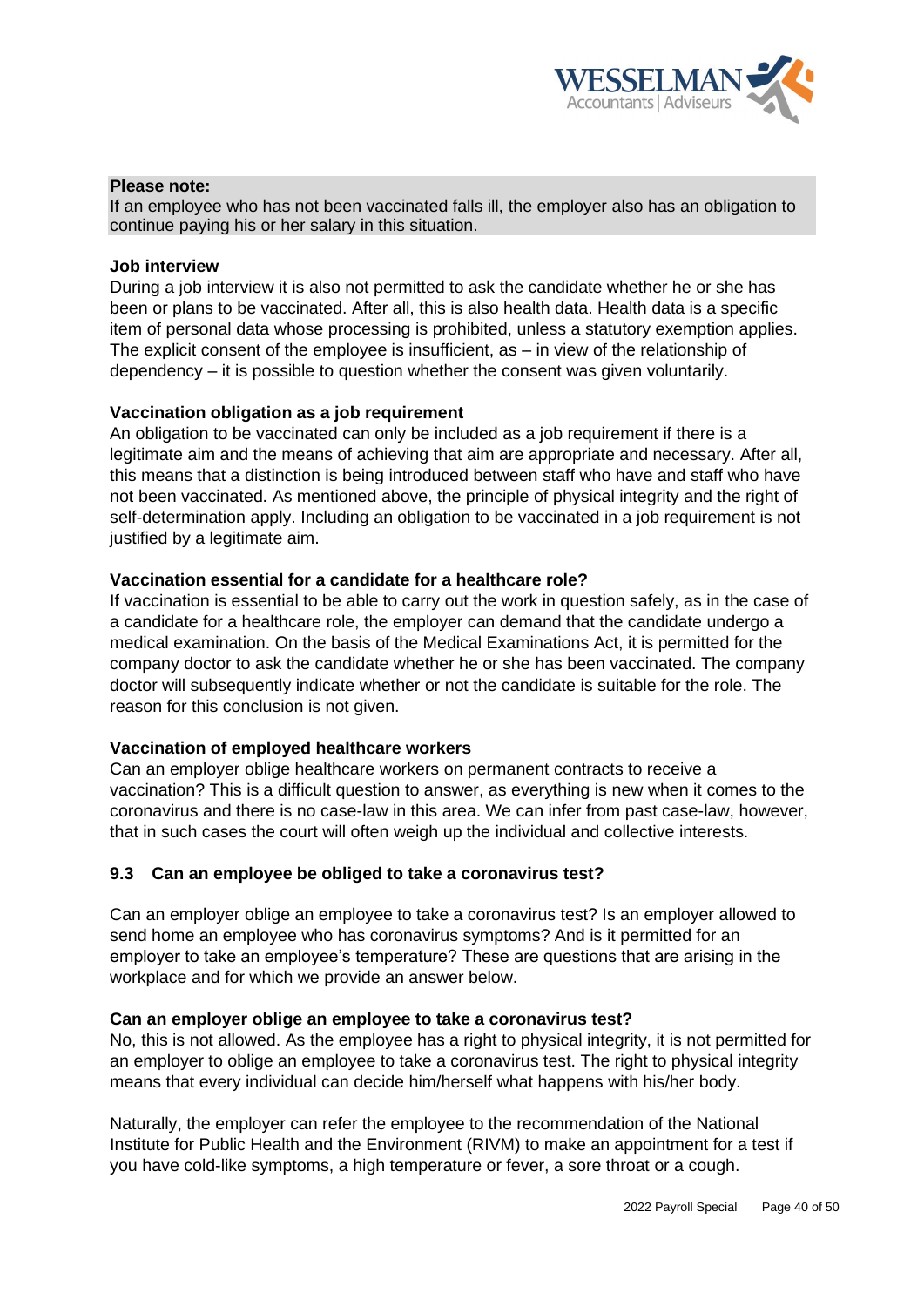

## **Can an employee be sent home?**

If the employer notices in the workplace that an employee has symptoms related to the coronavirus, the employer can send this employee home. This is permitted on the basis of the employer's right to issue instructions and its duty of care towards the company's other employees in terms of ensuring a safe working environment.

#### **Rapid test**

Various rapid tests are now in circulation. An employer can, of course, offer employees a rapid test, but in this case too the test must be taken voluntarily. A reluctant employee cannot therefore be penalised. The rapid test must be taken voluntarily after the employee has given his/her explicit consent. In view of the hierarchical relationship between the employer and employee, it is possible to question whether there can be such a thing as explicit consent.

The test may only be performed by a healthcare professional. The result of the test is privacy-sensitive information that may not be shared with anyone other than the employee. Any costs associated with the test are borne by the employer. If the test is not performed by a healthcare professional, the employer is in breach of the rules and may be fined.

The Dutch Data Protection Authority (DPA) has now taken a position with regard to rapid tests and has aimed for consistency with what it has stipulated in relation to taking a person's temperature. In the case of rapid tests, privacy legislation (the GDPR) therefore also does not apply if the result of the rapid test is merely read off. However, the following three conditions must be met:

- 1.The test result may not be entered in a file, e.g. an Excel list containing names and test results obtained.
- 2.The rapid test may not be automated, e.g. using certain electronic analysis equipment.
- 3.The processing may not result in any automated actions.

#### **Temperatures**

What is the situation with regard to taking an employee's temperature? This is permitted under certain conditions. Body temperature is an item of personal data if this temperature can be traced back to a specific individual. In this case the GDPR applies. As your body temperature provides information about your health, it is also health data. Health data is a specific item of personal data whose processing is prohibited, unless a statutory exemption applies. Such an exemption can apply if explicit consent has been given. In view of the hierarchical relationship between the employer and employee, it is possible to question whether there can be such a thing as explicit consent.

#### **Three conditions**

The DPA states that the GDPR does not apply if the temperature is merely read off and is therefore not processed as personal data. The following three conditions apply, however:

- 1. The temperature may not be entered in a file, e.g. an Excel list containing names and the temperatures obtained.
- 2. The measurement may not be automated, e.g. using a thermal imaging camera.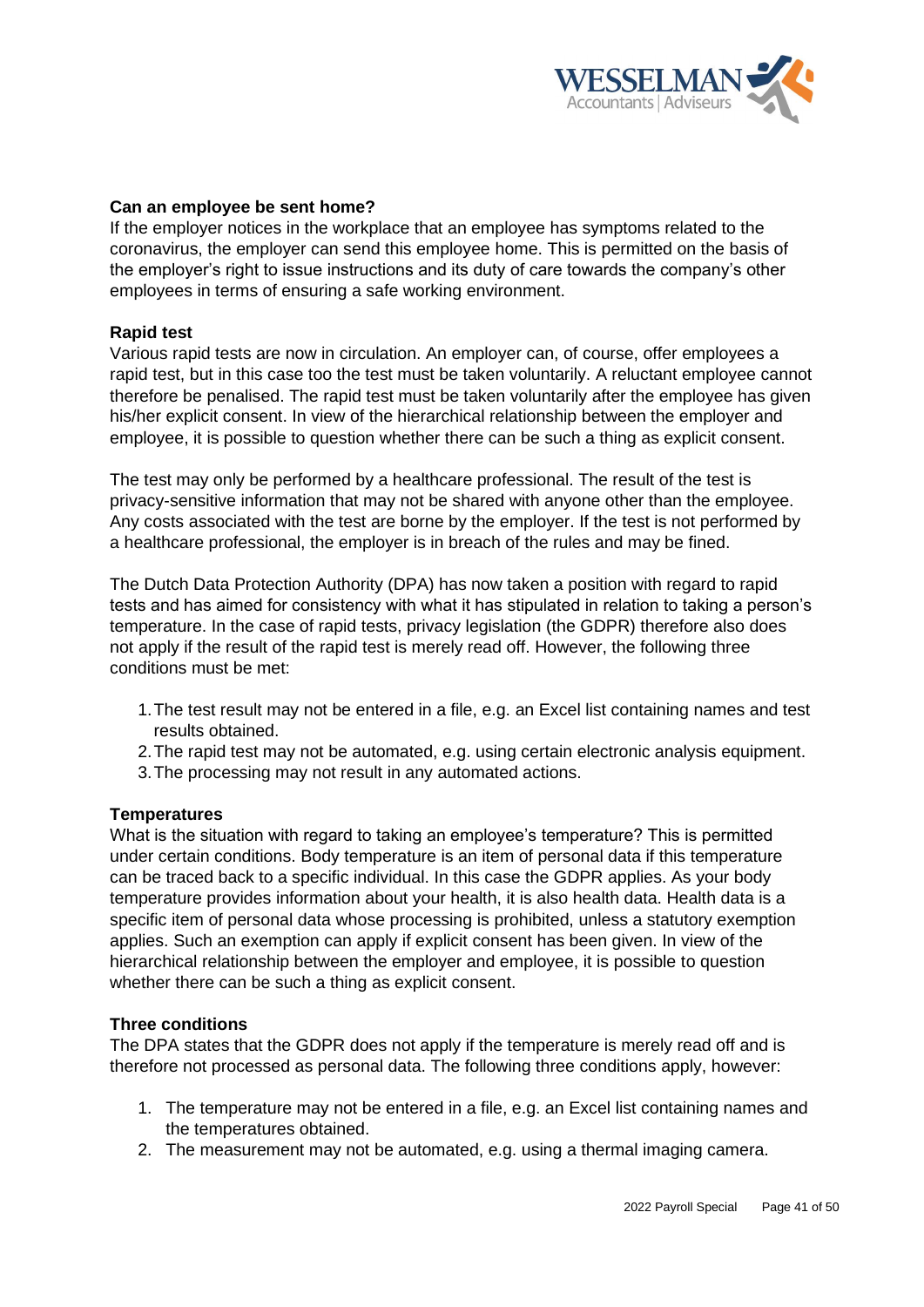

3. The processing may not result in any automated actions. Here we are talking, for example, about gates that open automatically after a temperature has been taken or a light that turns green automatically if a person's temperature is not too high.

If these conditions are not met, personal data is being processed and the GDPR applies.

#### **Please note:**

The DPA has now fined companies for processing data about employees whose temperature had been taken.

#### <span id="page-41-0"></span>**9.4 Failure to comply with hygiene rules? Both employer and employee may be fined**

Both an employer and an employee may be fined if they seriously breach the hygiene measures put in place to deal with the coronavirus. In very serious cases work may even be suspended temporarily. This is a consequence of a temporary amendment to the Working Conditions Decree.

## **Duty of care**

An employer has a duty of care to ensure the health and safety of its employees and to this end must pursue an appropriate occupational health and safety policy. Taking measures or making arrangements to prevent or mitigate the risk of infection follows from this general duty of care. Within the context of ensuring protection against the coronavirus, the employer has an obligation to take the necessary measures or make the necessary arrangements in the workplace.

#### **Suspension of work**

Employers who intentionally commit serious breaches of the hygiene measures will now face sanctions under administrative law. By means of the Temporary Act on COVID-19 Measures a provision has been incorporated into the Working Conditions Act that makes it possible for the Netherlands Labour Authority to suspend work if insufficient measures are being taken.

#### **Administrative fine**

In addition to the measure of last resort involving temporary suspension of work, immediate action can also be taken against employers who fail to observe the measures prescribed to combat the coronavirus in their workplaces. The labour inspector can impose an immediate fine in such cases. In the event of an infringement being identified, the inspector will draw up a fine report if the employer has taken no action in relation to:

- hygiene measures, information and training;
- monitoring of compliance to prevent or mitigate the risk of employees and third parties becoming infected with the coronavirus.

#### **Personal responsibility of employees**

Employees are also expected to ensure their own health and safety and that of other persons concerned in the workplace. That means they can be held accountable for improper conduct too. In this way the importance of employees taking responsibility themselves is also being emphasised. Although, when it comes to enforcement, attention is generally focused on the employer, there is also guidance for situations in which employees intentionally and seriously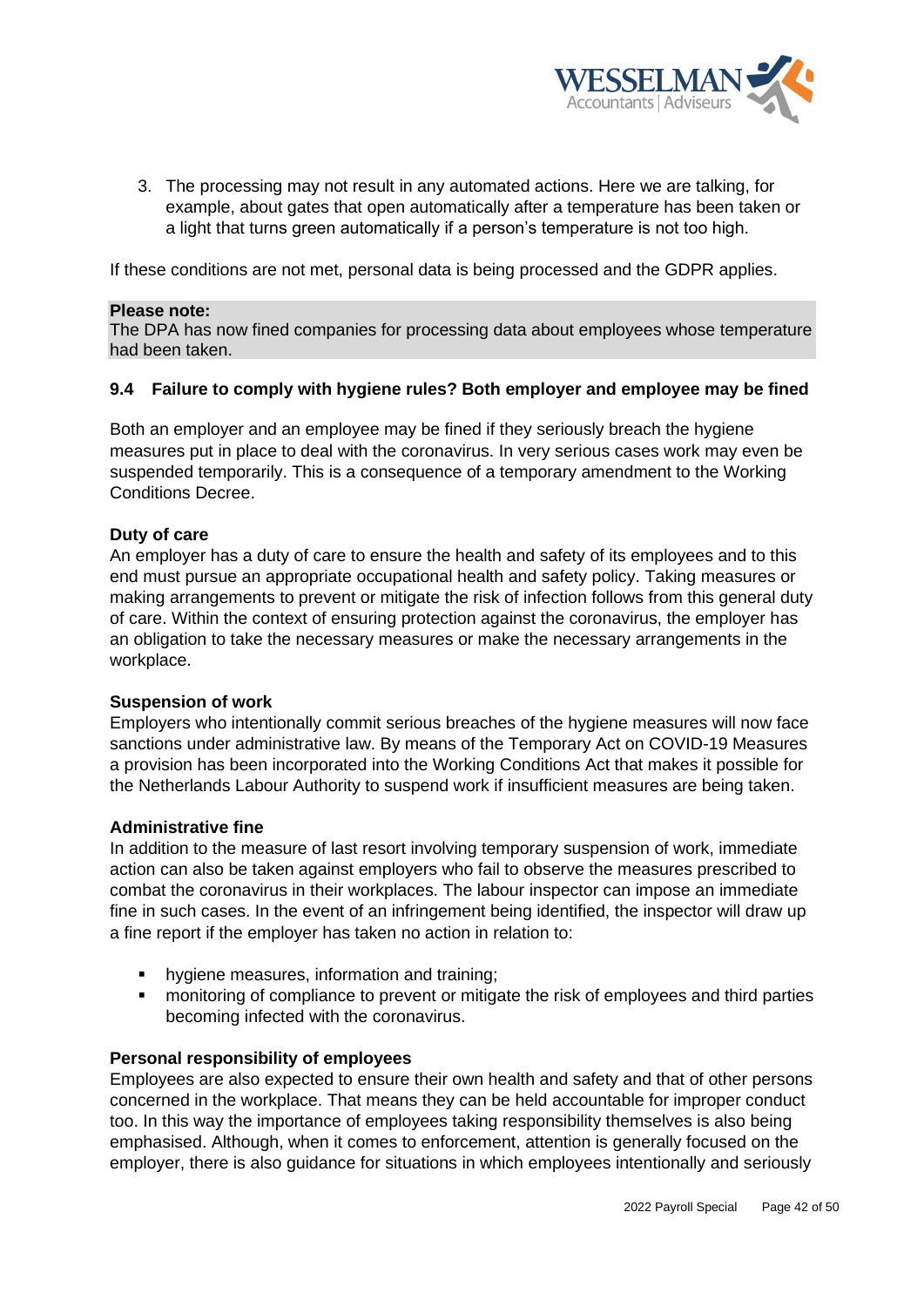

fail to comply in the workplace with the desired measures and arrangements aimed at combating the spread of the coronavirus.

## **Level of the fine**

The administrative fine that can be imposed on the employer is  $\epsilon$  3,000. The maximum fine for an employee amounts to  $\epsilon$  450. These fines are based on the Policy Guidelines on the Imposition of Fines under Working Conditions Legislation.

## <span id="page-42-0"></span>**9.5 Employees working across the border**

As a result of the coronavirus crisis, it is not uncommon for employees to be working or to have carried out work in a country other than their normal country of employment. In accordance with the general rules, in such cases the country where tax and/or national insurance contributions are normally payable may change. Various countries have agreed that until at least 31 March 2022 the obligation to pay tax or contributions will not be transferred. These arrangements may be extended, depending on the coronavirus measures in place. It is therefore a good idea to keep an eye on the relevant arrangements and the periods for which they apply.

## <span id="page-42-1"></span>**9.6 Employee on holiday in spite of advice to the contrary: who continues paying his/her salary?**

At present travelling abroad is strongly discouraged, but what if one of your employees goes on holiday to a yellow-list country? What does it mean if this employee becomes sick or has to self-isolate while on holiday?

Do you want to find out which countries are on the yellow, orange and red lists? Visit the 'Nederland wereldwijd' website, a Dutch government site, to find out the current status [\(www.nederlandwereldwijd.nl\)](http://www.nederlandwereldwijd.nl/). However, as was the case last winter, the government advises staying at home as far as possible this winter too.

#### *Sick in a yellow-list country?*

If an employee becomes sick during a stay in a yellow-list country – irrespective of whether he/she is suffering from an ordinary illness or coronavirus – he/she must call in sick and is then considered to be on sick leave, which means there is an obligation to make continued salary payments.

#### *Repatriation from a yellow-list country*

The government is no longer repatriating people as a result of the coronavirus. If someone travels to a yellow-list region, they do so at their own risk. It is also important to check the terms and conditions of the health insurance policy to find out what is reimbursed.

#### *Travelling to an orange-list country*

Travel to an orange-list country is only permitted for necessary journeys. Holidays to orangelist countries are not considered necessary journeys.

#### *Repatriation from an orange-list country*

The government will therefore also not assist with repatriation from an orange-list country. Tour operators must, however, provide such assistance. They are obliged to look after travellers who have booked a package holiday with them. This means that if the country in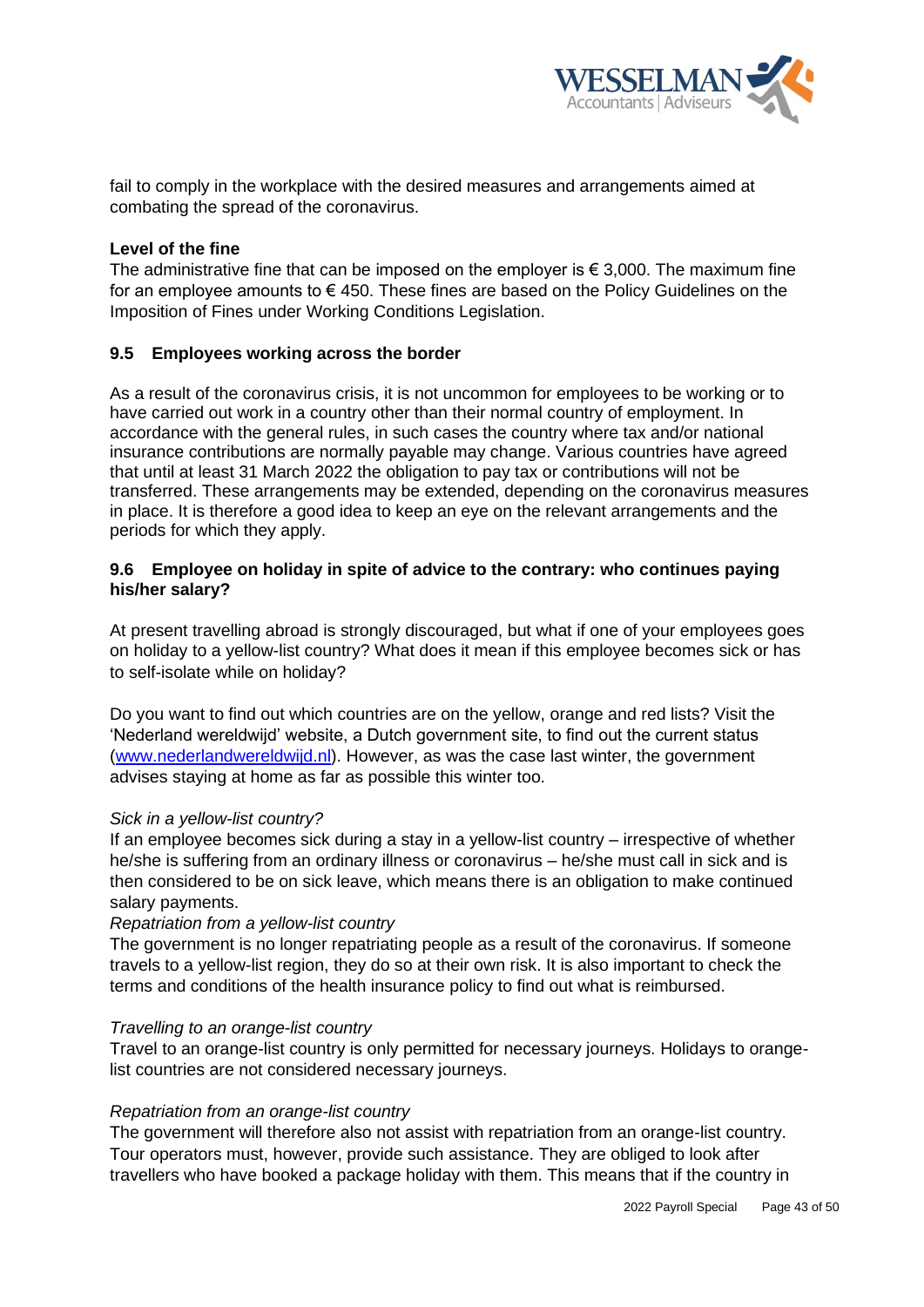

question moves from the yellow to the orange list, people must be repatriated. The above only applies to package holidays offered by tour operators and not, therefore, to holidays that you have booked yourself.

## *Self-isolation: from yellow to orange list*

If a country is moved from the yellow to the orange list while an employee is on holiday, meaning that he/she has to self-isolate while on holiday or after returning home, in principle this is outside the employee's control. That may not be the case if there were prior indications that the country could be moving from the yellow to the orange list.

## *Self-isolation*

If an employee travels to a country outside the EU/Schengen area that is also considered an area of very high risk, he/she must self-isolate at home for 10 days. If he/she tests negative for coronavirus at the municipal health service (GGD) on day 5, the duration of the selfisolation period can be reduced. Employees who make the conscious decision to go on holiday to a country outside the EU/Schengen area that is also considered an area of very high risk therefore know that they will have to self-isolate on their return. If they can work from home, that is not a problem. If that is not the case, however, they will be unable to work. As they were aware of this in advance, it can be argued that the cause of their inability to work was within their control. This may mean that they are not entitled to payment of their salary during their period of self-isolation. Another option is for employees to take holiday while self-isolating.

Inform your employees in writing in advance about what the consequences will be if they go on holiday to an orange-list country and then have to self-isolate. They will then know where they stand beforehand and can adapt their behaviour accordingly.

#### **Please note:**

From 1 February the international QR code will only remain valid if you have had a booster jab within nine months of your last coronavirus vaccine dose.

# <span id="page-43-0"></span>**9.7 Impaired working relationship due to enforced pay cut as a result of coronavirus crisis**

Are you an employer who wants to implement a pay cut as a result of the coronavirus crisis? If so, your employees must agree to this voluntarily. You may not enforce this salary proposal in any way by putting pressure on your staff through other measures.

#### *Dismissed from the team*

There is a case of one employer who had asked its employees to agree to a 25% pay cut in connection with the coronavirus crisis. One of the employees did not agree to this. He not only received an official warning from his employer, but was also dismissed from the team.

#### *Pay cut implemented*

The proposed pay cut was also implemented without the employee in question having given his approval. Almost all of his colleagues agreed to the pay cut. The employment contract was due to run until 7 January 2021. In the end the working relationship had become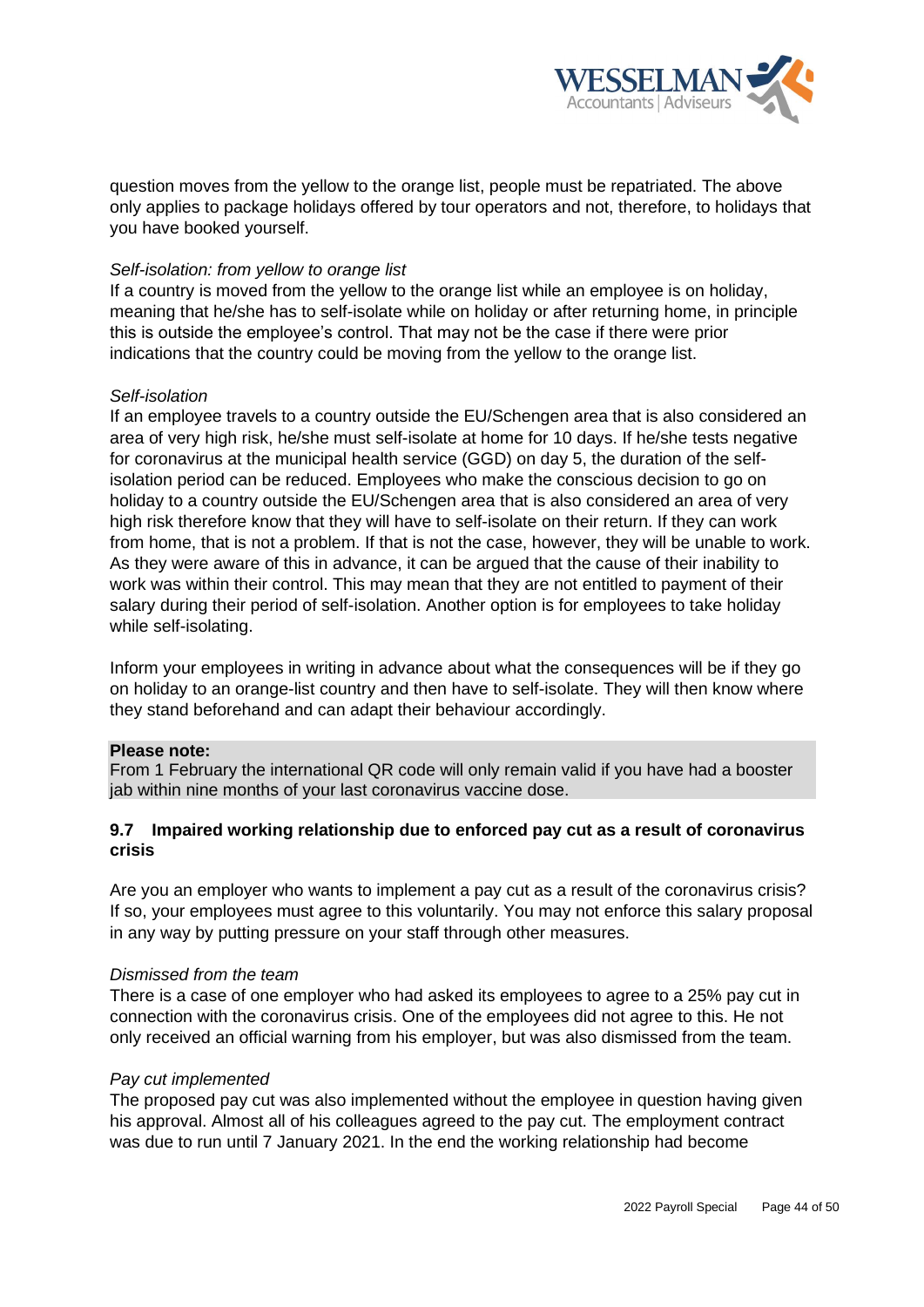

impaired to such an extent that the employee approached the subdistrict court to apply for termination of the employment contract.

## *Punishment*

The court described the employer's actions as punishment for the fact that the employee had not agreed to the pay cut and ruled that the employer was guilty of serious imputable acts by 'shutting out' the employee. The employment contract was terminated on 1 August 2020. The employer has been ordered to make a transition payment and pay fair compensation for its serious imputable acts. In addition, it has to pay the employee's full salary, plus the statutory interest and a statutory increase of 20%.

#### *Level of fair compensation and transition payment*

When the level of fair compensation is determined the remaining term of the contract should normally be taken as a basis. As the employee worked in the IT sector, the subdistrict court considered it likely that he would be able to find other work within two months, as a result of which the fair compensation was limited to a loss of two months' pay (in this case approx. € 20,000).

The gross transition payment of  $\epsilon$  6,725.66 may be deducted from this, given that it compensates for part of the damage. This results in a gross rounded amount of  $\epsilon$  13,275.

If you want to make agreements about pay cuts with your employees, it is important to confirm them and the employee's consent in writing. You can also make agreements on the temporary exchange of salary components, if any applicable collective labour agreement allows this.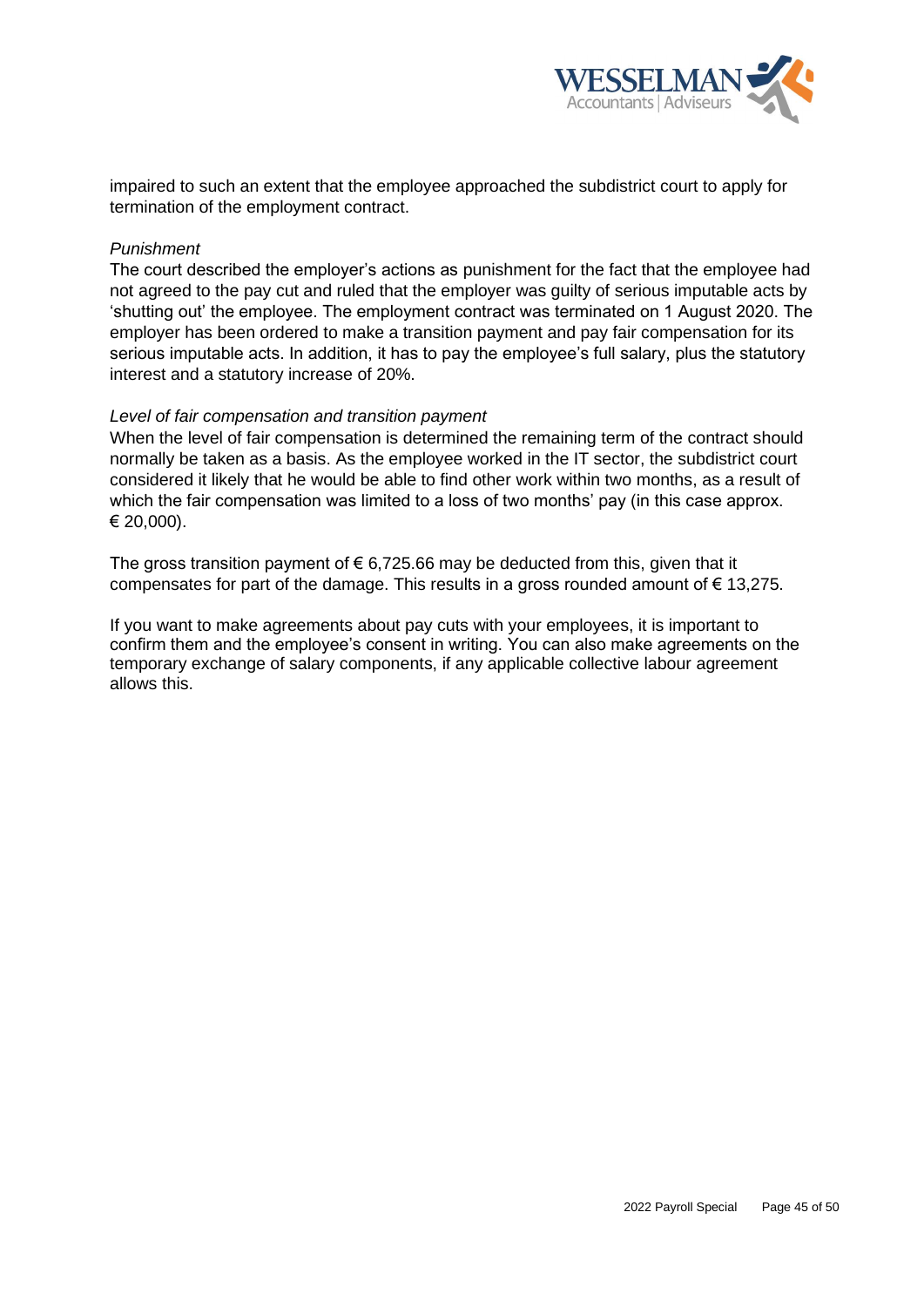

# <span id="page-45-0"></span>**10 Other coronavirus news for employers**

## <span id="page-45-1"></span>**10.1 Deferment of payments**

Various entrepreneurs are experiencing financial difficulties as a result of the coronavirus crisis. Many have been unable to pay their payroll taxes, VAT and/or company pension fund contributions by the payment deadline for the period that has now ended.

The deferment of tax payments for entrepreneurs was initially due to end on 1 October 2021, but has been extended until 31 March 2022.

#### **What does this mean?**

Entrepreneurs who are already taking advantage of the deferment of payments do not need to take any action. Those who have not yet made use of this facility or have already settled their tax debt in full can apply for a deferment of payments until 31 March 2022.

Please note: The deferment relates to taxes with a payment deadline before 1 April 2022.

All taxes for which a return is filed on or after 1 April 2022 must be paid on time. Entrepreneurs must also settle any tax assessments with a payment deadline on or after 1 April 2022.

#### **Exceptional deferment**

Until 31 March 2022 an exceptional deferment is possible for:

- income tax
- corporation tax
- payroll tax
- VAT
- **•** gambling tax<br>• excise duties
- excise duties
- consumption tax on non-alcoholic drinks
- insurance tax
- the landlord levy
- energy tax
- other environmental taxes

#### **Please note:**

Entrepreneurs who are subject to corporation tax no longer have to submit notification of their inability to pay payroll taxes and VAT if they have not paid these or have not paid them on time. It is, however, important that they apply for a deferment of payments.

Entrepreneurs must continue to submit their tax return on time, as they can only apply for a deferment of payments after they have received an assessment or additional assessment from the Tax and Customs Administration.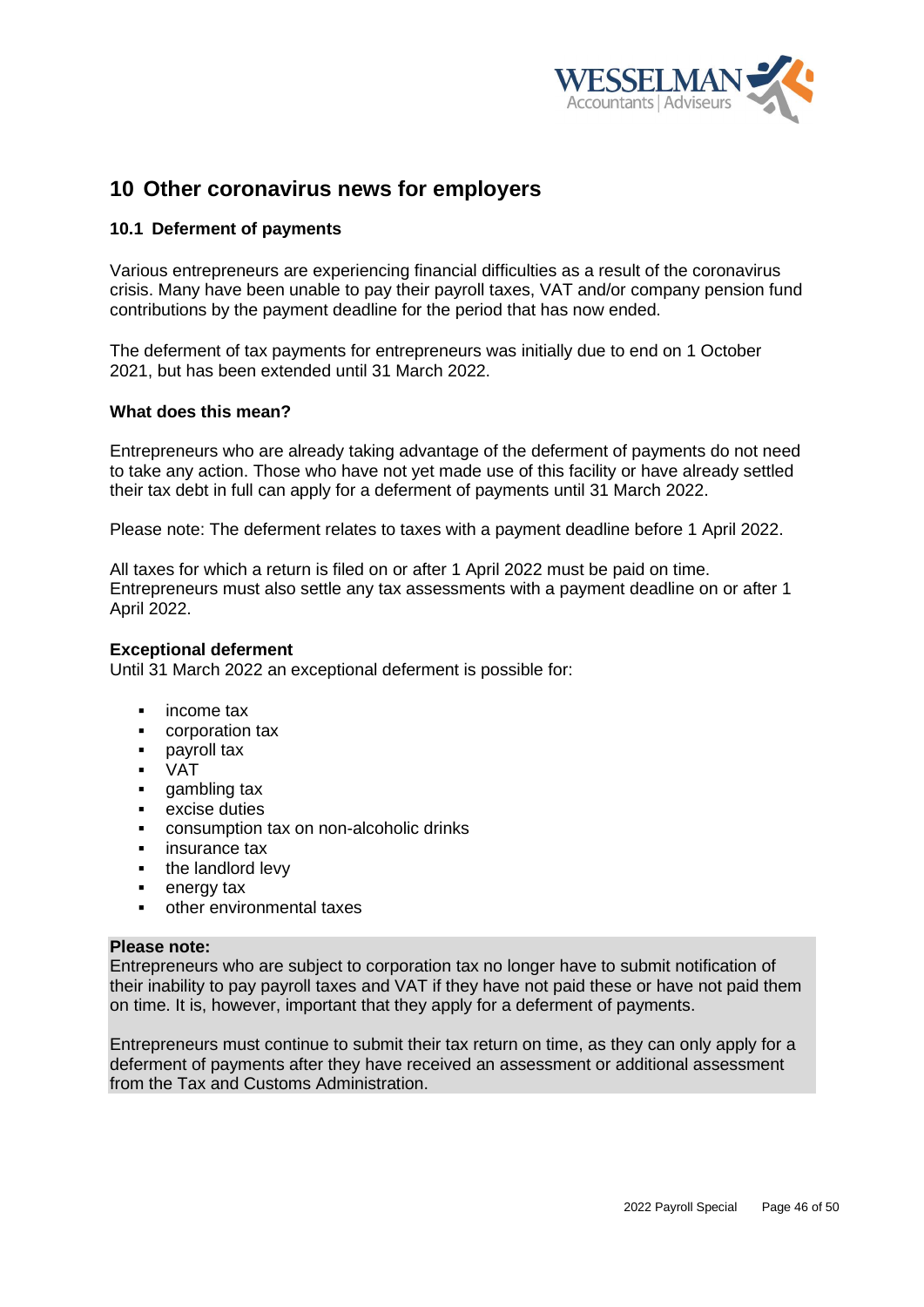

# <span id="page-46-0"></span>**10.2 One deferment application**

After submitting the initial deferment application the entrepreneur will immediately be granted a three-month deferment of payments. This application only has to be submitted once for all assessments relating to income tax, health insurance contributions, corporation tax, payroll taxes and VAT. If the entrepreneur needs to apply for a deferment of payments for other taxes, this must be done separately.

## <span id="page-46-1"></span>**10.3 Generous payment scheme**

From 1 April 2022 all assessments that are imposed must be settled on time, irrespective of the period to which they relate. It is important to file your returns and settle your assessments promptly with effect from 1 April 2022. If you do so, you will be entitled to take advantage of a generous payment scheme.

Accrued debts will only have to be repaid **from 1 October 2022**, instead of 1 October 2021. Entrepreneurs will be given five years to repay their tax debts.

#### **Please note:**

The government has decided that a generic waiver of tax debts will not be granted.

#### <span id="page-46-2"></span>**10.4 What if you experience payment problems from 1 April 2022?**

Once the deferment period has expired, any new obligations relating to the filing of returns and the payment of taxes will have to be fulfilled. If this is not the case, the deferment may be withdrawn and it will not be possible to take advantage of the [staggered payment scheme.](https://www.jonglaan.nl/nieuws/soepelere-regeling-aflossing-belastingschulden)

If the deferment of payments granted as a result of the coronavirus crisis ends and new taxes due cannot be paid on time, a deferment of payments can be applied for or a payment scheme can be agreed under the ordinary rules. In this case too it is important to give prompt notice of any inability to pay.

#### <span id="page-46-3"></span>**10.5 Late payment interest**

As a result of the coronavirus crisis, the rate of late payment interest has been temporarily reduced to 0.01%. This low rate will be maintained until 1 July 2022. From 1 July 2022 onwards it will rise to 1%, after which it will increase incrementally to 4% from 1 January 2024.

To avoid having to pay tax interest, companies can always repay (part of) their tax debt earlier, of course.

### <span id="page-46-4"></span>**10.6 Pension contributions**

It is not only the Tax and Customs Administration that is trying to alleviate the financial distress that entrepreneurs are experiencing as a result of the coronavirus crisis. The same can be said of pension administrators. They are doing so in a variety of ways.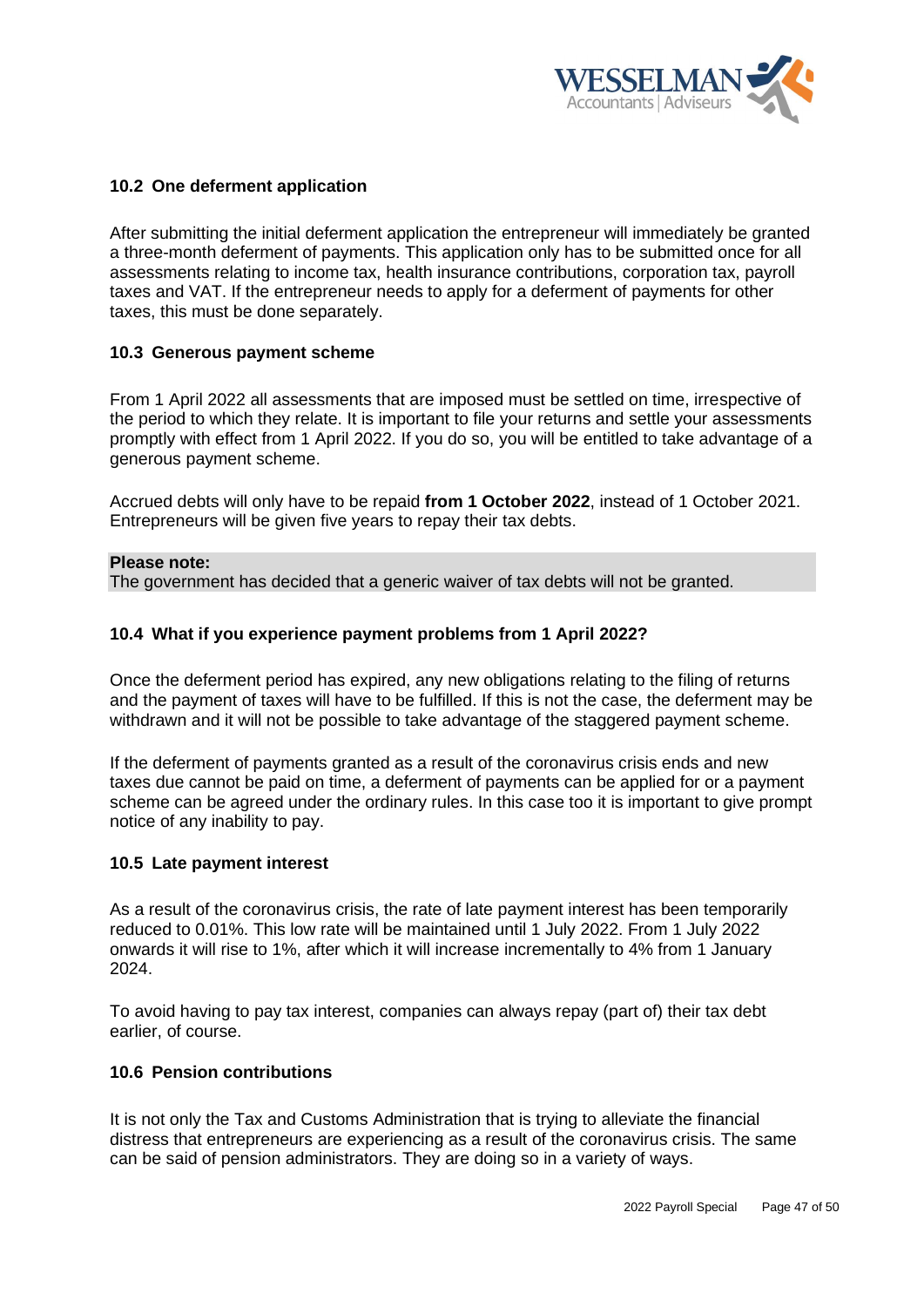

We therefore advise entrepreneurs experiencing acute problems with the payment of their pension contributions to consult the website of their pension administrator and, if necessary, to contact their pension fund, insurer, contributory pension institution (PPI) or financial advisor.

If you are unable to pay your contributions and are considering giving notice of inability to pay, always submit this notification in writing. Doing so by telephone is not sufficient.

# <span id="page-47-0"></span>**10.7 G-account**

If an employer works with an employment agency or subcontractor, part of the payment will often be deposited in a g-account. In this way the employer is indemnified against any taxes that the employment agency or contractor does not pay. Such an arrangement is usually less attractive for the employment agency or contractor, as it is harder for them to access their money.

However, the advice is to continue making these payments into the g-account as normal. If the company the employer is working with can no longer pay its payroll taxes, the risk then remains limited. At present, the rules on withdrawing funds from the g-account have been relaxed, which means there is less of a disadvantage for the employment agency or contractor. This relaxation of the rules will end on 1 January 2023.

## <span id="page-47-1"></span>**10.8 'NL leert door' programme | free training**

For 2022 the government has again made funds available for the retraining and development of workers. In this way it wants to help people improve their chances of finding new work. Free online training activities are therefore available and soon it will once again be possible to follow a development programme.

#### *Free online training*

The career or development advice forms part of the programme 'NL leert door' ('The Netherlands keeps learning'), which is linked to the coronavirus crisis. This programme aims to help employees, self-employed persons and jobseekers to prepare for changes on the labour market. Through 'NL leert door' the government is not only financing development advice, but also free online training.

Some 50,000 to 80,000 pathways had been previously made available, with another 45,000 or so added at the end of 2021. It is possible to take advantage of these free (online) training pathways until the end of 2022. This can be done without intervention on the part of the sector or an employer. For an overview of all training options visit the website HoewerktNederland.nl.

### *Introduction of STAP budget*

On 1 March 2022 the STAP budget (learning and development budget intended to enhance a person's labour market position) will be introduced as a successor to the study allowance tax deduction, which was abolished on 1 January 2022. The STAP budget will give everyone aged between 18 and state-pension age and who has a link to the Dutch labour market the opportunity to take advantage of training to support their own development and long-term employability. By developing a public learning and development budget, a future-proof scheme can be put in place that will make it possible to respond to developments on the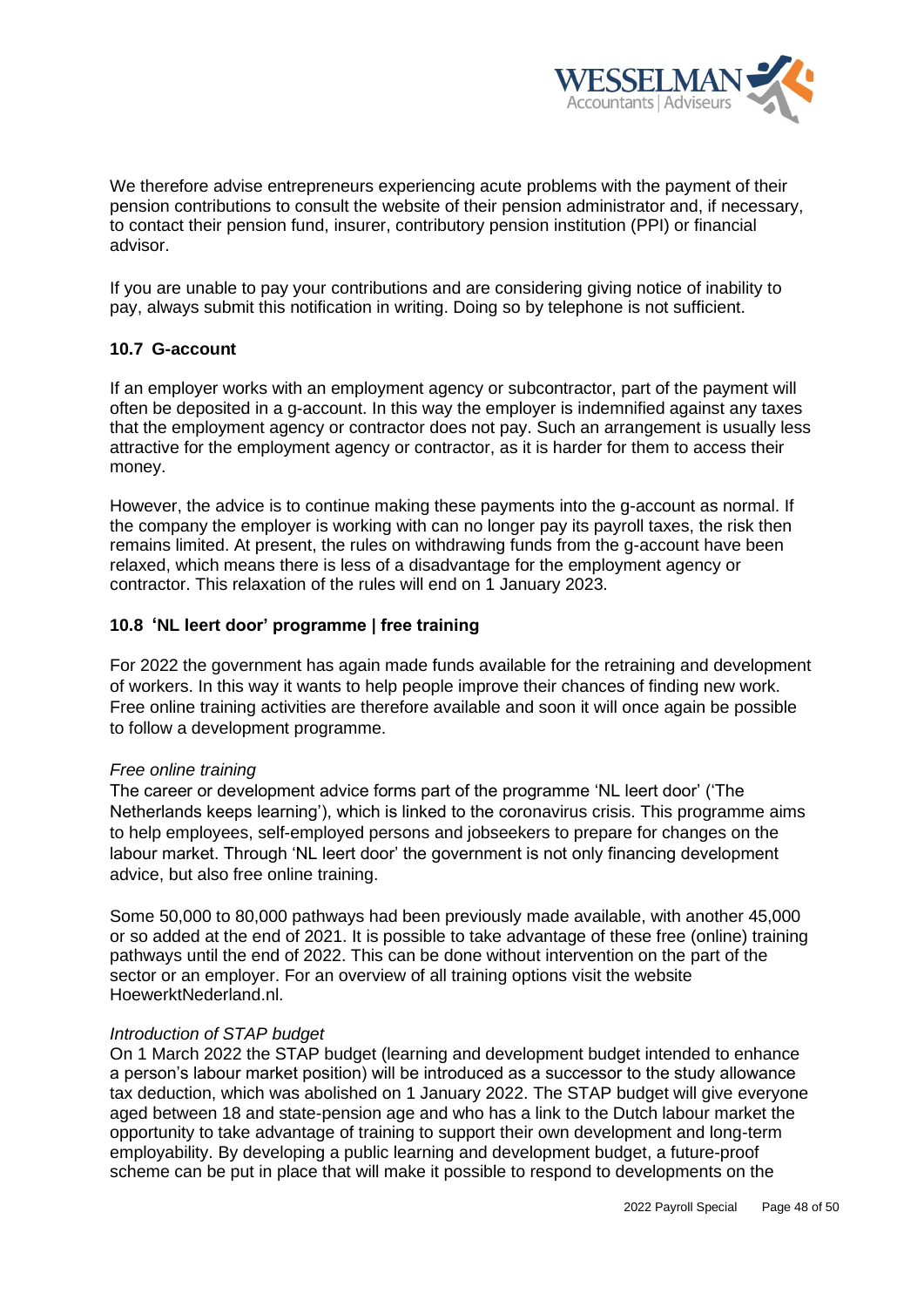

labour market. The STAP budget forms part of the government's Lifelong Development measures. The UWV will be responsible for implementing the scheme and is developing a digital portal.

Anyone wanting to claim the STAP budget can only do so if he/she has no other way of funding the desired training. For this purpose the UWV will examine the criteria that existing educational institutions employ to qualify for a subsidy for different types of education. Many young people under the age of 30 will often still be able to take advantage of study grants and will therefore not be entitled to the STAP budget.

An individual can apply for the STAP budget to finance a training activity that he/she wishes to follow. The budget amounts to a maximum of € 1,000 per year. Only one application per year can be submitted.

The training activities that are eligible for a subsidy are included in a training register. The Education Executive Agency ('DUO') will act as administrator and technical manager of the training register. Payment will be made to the training provider once the person concerned has submitted proof of registration with an accredited STAP provider.

## <span id="page-48-0"></span>**10.9 Information on payments to third parties from 2022 must include BSN**

The legislation relating to payments to third parties has changed with effect from 2022. In addition to the information that already had to be provided, from now on it is also necessary to notify the Tax and Customs Administration of the BSN (citizen service number) of the third party you have hired in.

#### *Payment to third parties*

Payments to third parties are payments made to persons who:

- are not employed by the party who has ordered the work;
- are not an entrepreneur:
- do not issue a VAT invoice themselves.

Examples include people who give talks relating to their specialist field and freelancers such as cleaners.

#### *Providing information*

The information you have to provide is as follows:

- the name and address of the third party engaged;
- his/her date of birth:
- **·** his/her BSN (citizen service number);
- the amounts paid, including expense allowances.

#### *Payments in 2022*

The change relating to payments to third parties takes effect from 2022, but amounts paid in that year do not have to be notified to the Tax and Customs Administration until the first month of 2023. The final deadline for submission is 31 January 2023. It is no longer possible to provide these details via the Tax and Customs Administration's information portal. The procedure to be used to submit them digitally is yet to be announced.